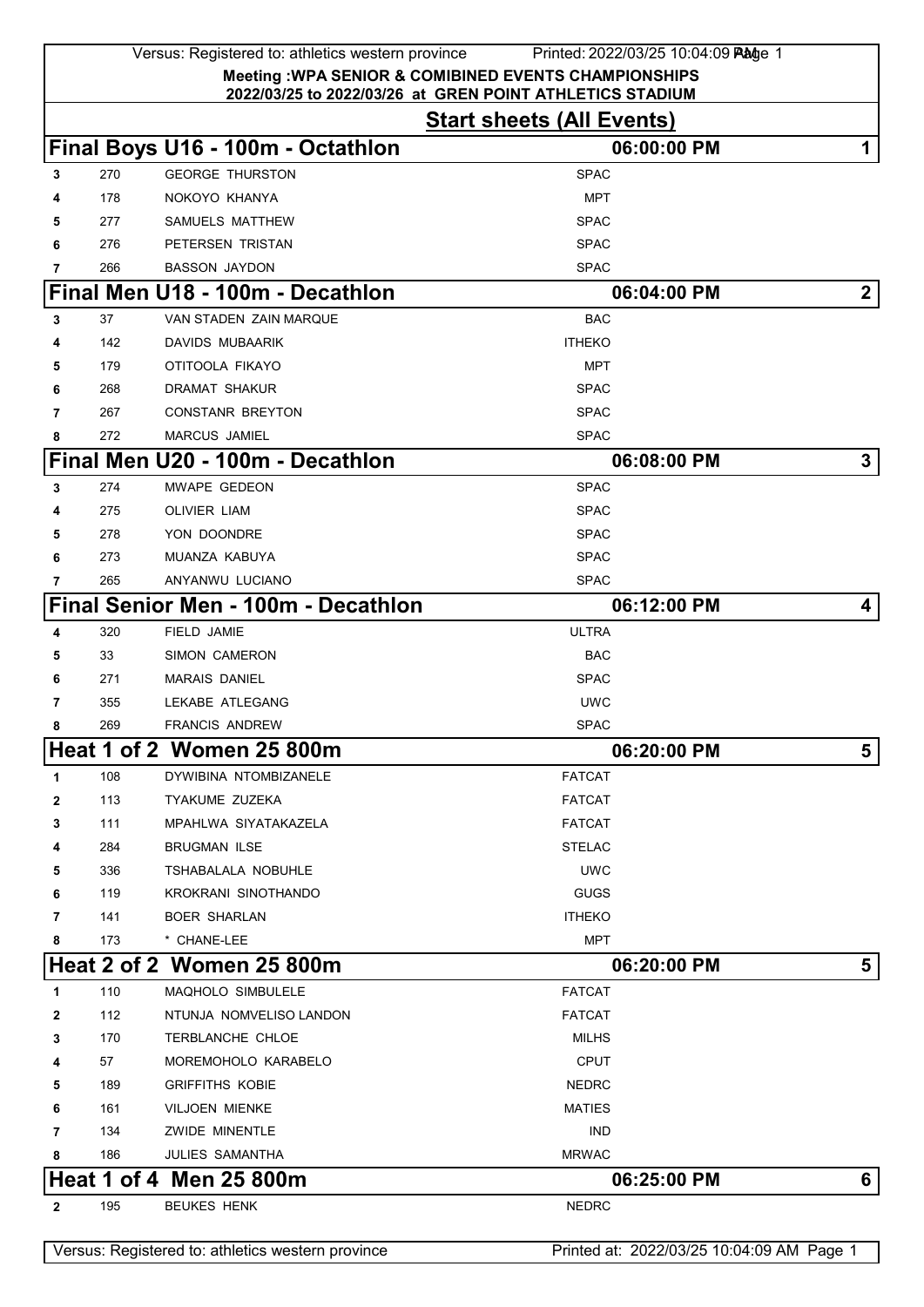|                |             | Versus: Registered to: athletics western province        | Printed: 2022/03/25 10:04:14 Plage 2      |                 |
|----------------|-------------|----------------------------------------------------------|-------------------------------------------|-----------------|
|                |             | Meeting : WPA SENIOR & COMIBINED EVENTS CHAMPIONSHIPS    |                                           |                 |
|                |             | 2022/03/25 to 2022/03/26 at GREN POINT ATHLETICS STADIUM |                                           |                 |
| 3              | 116         | PEMBA TERRENCE                                           | <b>FATCAT</b>                             |                 |
| 4              | 194         | <b>BESTENBIER AUSTIN</b>                                 | <b>NEDRC</b>                              |                 |
| 5              | 198         | <b>FARO DURAN FIANCO</b>                                 | <b>NEDRC</b>                              |                 |
| 6              | 137         | NKWEBA SIYANDA                                           | <b>IND</b>                                |                 |
| 7              | 350         | <b>JANTJIES GAWAIN</b>                                   | <b>UWC</b>                                |                 |
| 8              | 146         | LOTT KEATON                                              | <b>ITHEKO</b>                             |                 |
|                | Heat 2 of 4 | <b>Men 25 800m</b>                                       | 06:25:00 PM                               | 6 <sup>1</sup>  |
| 1              | 63          | MAKAMBA ZIPHO                                            | <b>CPUT</b>                               |                 |
| $\mathbf{2}$   | 92          | KOTZE AUBREY                                             | EAC                                       |                 |
| 3              | 135         | <b>DEE NICHOLAS</b>                                      | <b>IND</b>                                |                 |
| 4              | 153         | <b>BOOYSEN OWEN</b>                                      | <b>KUILAC</b>                             |                 |
| 5              | 60          | KGAODI TSHEPO JOSEPH                                     | <b>CPUT</b>                               |                 |
| 6              | 358         | <b>MAAKE KGOTHATSO</b>                                   | <b>UWC</b>                                |                 |
| 7              | 115         | DLAMINI MANDLA                                           | <b>FATCAT</b>                             |                 |
| 8              | 199         | <b>HAMMOND CALVIN</b>                                    | <b>NEDRC</b>                              |                 |
|                |             | Heat 3 of 4 Men 25 800m                                  | 06:25:00 PM                               | 6 <sup>1</sup>  |
| 1              | 100         | <b>VAN STADEN GERSHWIN</b>                               | <b>ELSIES</b>                             |                 |
| 2              | 52          | <b>CHEME SIMAMKELE</b>                                   | <b>CENTRL</b>                             |                 |
| 3              | 85          | <b>MARAIS ROWAN</b>                                      | <b>DSQUAD</b>                             |                 |
| 4              | 15          | <b>WILLIAMS ZAID</b>                                     | <b>ATHAC</b>                              |                 |
| 5              | 346         | <b>FARO DUVAN</b>                                        | <b>UWC</b>                                |                 |
| 6              | 339         | ABRAHAMS JOEL                                            | <b>UWC</b>                                |                 |
| $\overline{7}$ | 204         | <b>STEVENS DARREN</b>                                    | <b>NEDRC</b>                              |                 |
| 8              | 65          | MAKOFANE KHUTSO                                          | <b>CPUT</b>                               |                 |
|                | Heat 4 of 4 | <b>Men 25 800m</b>                                       | 06:25:00 PM                               | 6               |
| 1              | 342         | <b>BRITZ DAMIAN</b>                                      | <b>UWC</b>                                |                 |
| 2              | 127         | NTLAKANA XHANTI                                          | GUGS                                      |                 |
| 3              | 258         | MASHIMBYE THEODORE                                       | SANDF                                     |                 |
| 4              | 370         | <b>VORSTER MORGAN</b>                                    | <b>UWC</b>                                |                 |
| 5              | 193         | <b>BESTENBIER OSCAR</b>                                  | <b>NEDRC</b>                              |                 |
| 6              | 301         | HASSEN NIYAZ                                             | <b>TAC</b>                                |                 |
| 7              | 62          | LUBHELWANA NTSIKELELO                                    | <b>CPUT</b>                               |                 |
| 8              | 130         | CLOETE DONVEITHO                                         | <b>HELHAR</b>                             |                 |
|                |             | Final Women U18 - 100m Hurdles - Heptathlon              | 06:35:00 PM                               | 7 <sup>1</sup>  |
| 3              | 261         | <b>GREEN CHLOE</b>                                       | <b>SPAC</b>                               |                 |
| 4              | 241         | RUDOLPH ZOE                                              | <b>PORTHS</b>                             |                 |
| 5              | 264         | PRINCE CHELSEA-LEE                                       | <b>SPAC</b>                               |                 |
| 6              | 174         | <b>BOOYSEN ZONDREA</b>                                   | <b>MPT</b>                                |                 |
|                |             | Final Women U20 - 100m Hurdles - Heptathlon              | 06:40:00 PM                               | 8 <sup>1</sup>  |
|                |             |                                                          |                                           |                 |
| 4              | 262         | <b>JIRI ANGELINA</b>                                     | <b>SPAC</b><br><b>BAC</b>                 |                 |
|                | 19          | DU PLESSIS STEFANI                                       |                                           |                 |
|                |             | Final Senior Women - 100m Hurdles - Heptathlon           | 06:40:00 PM                               | 9               |
| 5              | 13          | DU TOIT NIENKA                                           | <b>ATHAC</b>                              |                 |
|                |             | Final Boys U16 - Long Jump - Octathion                   | 06:45:00 PM                               | 12 <sub>1</sub> |
| 1              | 270         | <b>GEORGE THURSTON</b>                                   | <b>SPAC</b>                               |                 |
| 2              | 266         | <b>BASSON JAYDON</b>                                     | <b>SPAC</b>                               |                 |
| 3              | 277         | SAMUELS MATTHEW                                          | <b>SPAC</b>                               |                 |
|                |             | Versus: Registered to: athletics western province        | Printed at: 2022/03/25 10:04:14 AM Page 2 |                 |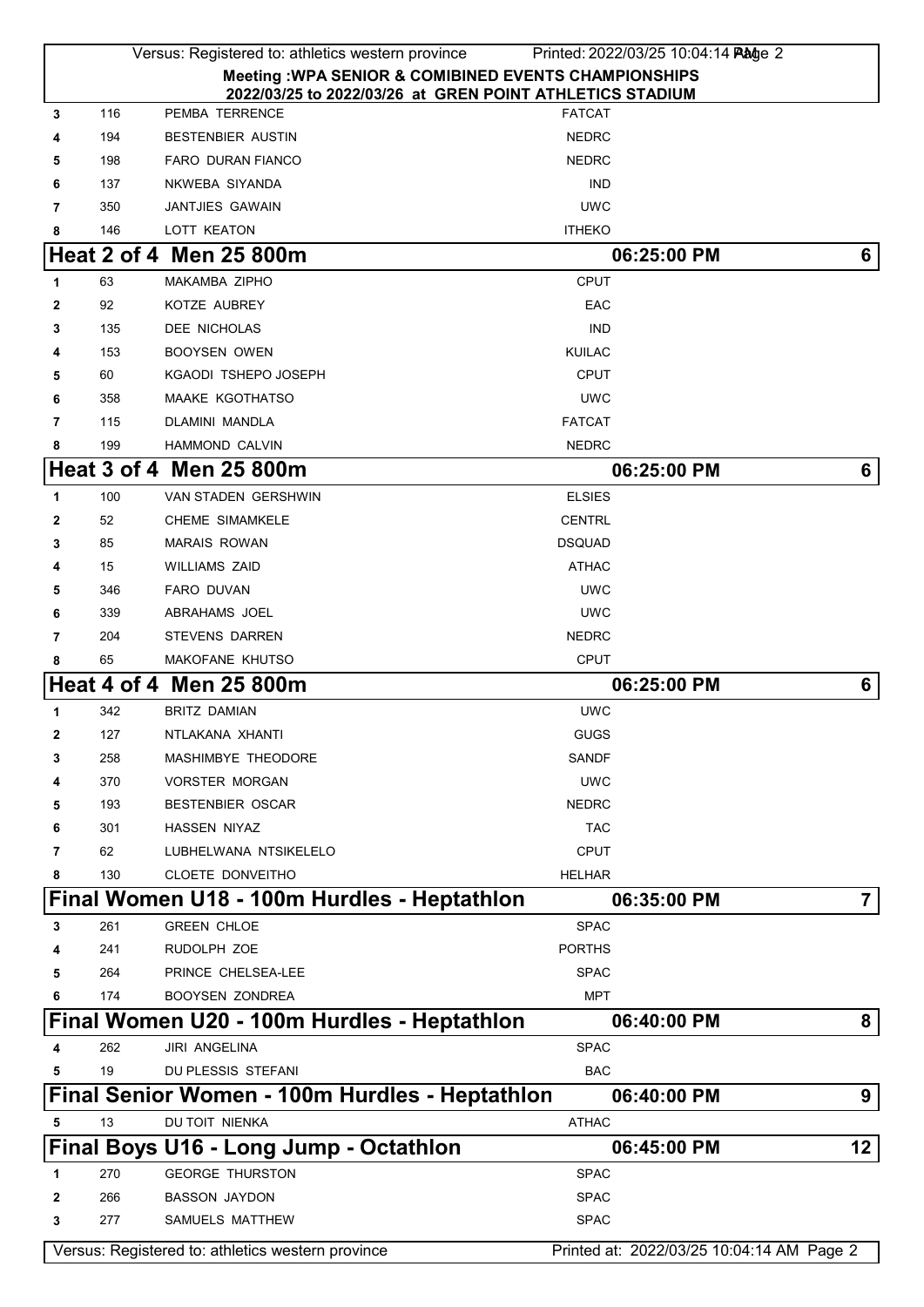| Meeting : WPA SENIOR & COMIBINED EVENTS CHAMPIONSHIPS<br>2022/03/25 to 2022/03/26 at GREN POINT ATHLETICS STADIUM<br>178<br>NOKOYO KHANYA<br><b>MPT</b><br>4<br>276<br><b>SPAC</b><br>PETERSEN TRISTAN<br>5<br>Final Men U18 - Long Jump - Decathlon<br>13<br>06:45:00 PM<br>272<br>MARCUS JAMIEL<br><b>SPAC</b><br>1<br><b>SPAC</b><br>268<br>DRAMAT SHAKUR<br>2<br>142<br><b>ITHEKO</b><br>DAVIDS MUBAARIK<br>3<br>37<br>VAN STADEN ZAIN MARQUE<br><b>BAC</b><br>4<br><b>SPAC</b><br>267<br><b>CONSTANR BREYTON</b><br>5<br><b>MPT</b><br>179<br>OTITOOLA FIKAYO<br>6<br>Final Men U20 - Long Jump - Decathlon<br>06:45:00 PM<br>14<br>278<br><b>SPAC</b><br>YON DOONDRE<br>1<br>273<br>MUANZA KABUYA<br><b>SPAC</b><br>2<br>275<br><b>OLIVIER LIAM</b><br><b>SPAC</b><br>3<br>ANYANWU LUCIANO<br><b>SPAC</b><br>265<br>4<br>274<br>MWAPE GEDEON<br><b>SPAC</b><br>5<br>Final Senior Men - Long Jump - Decathlon<br>06:45:00 PM<br>15<br>271<br><b>MARAIS DANIEL</b><br><b>SPAC</b><br>1<br>269<br><b>FRANCIS ANDREW</b><br><b>SPAC</b><br>3<br>355<br>LEKABE ATLEGANG<br><b>UWC</b><br>4<br>320<br><b>FIELD JAMIE</b><br><b>ULTRA</b><br>5<br><b>SIMON CAMERON</b><br>33<br><b>BAC</b><br>6<br><b>Heat 1 of 3 Women 25 100m</b><br>06:50:00 AM<br>16<br>160<br><b>LOTTER TIANE</b><br><b>MATIES</b><br>$\mathbf{2}$<br>331<br><b>KLERK KAYLIN</b><br><b>UWC</b><br>3<br><b>CPUT</b><br>56<br>MAKHALIMA SISANDA<br>4<br>328<br><b>GROENEWALD TAMZYN</b><br><b>UWC</b><br>5<br><b>UWC</b><br>325<br><b>BYMAN LAURE</b><br>6<br>112<br>NTUNJA NOMVELISO LANDON<br><b>FATCAT</b><br>7<br><b>Heat 2 of 3 Women 25 100m</b><br>06:50:00 PM<br>16<br>109<br>KAHLELA CHUMA<br><b>FATCAT</b><br>2<br>111<br>MPAHLWA SIYATAKAZELA<br><b>FATCAT</b><br>3<br><b>VELAC</b><br>374<br><b>JOSHAU MELANIE</b><br><b>BAC</b><br>18<br>ARENDSE SHANNON<br>5<br>210<br><b>NORCOL</b><br>6<br>PETA MICKAYLA<br>335<br><b>STEPHENS HANNAH</b><br><b>UWC</b><br>7<br><b>UWC</b><br>333<br>RHODE CHELSEA-ANN<br>8<br>Heat 3 of 3 Women 25 100m<br>16<br>06:50:00 PM<br>JAARS ANEL<br>208<br><b>NORCOL</b><br>3<br>292<br><b>BRENNER ZAINUB</b><br><b>TAC</b><br>4<br>330<br><b>UWC</b><br>KING GERALDINE<br>5<br>211<br>VAN DER WESTHUIZEN ABRIAN<br><b>NORCOL</b><br>6<br><b>GEORGE TERESKE</b><br><b>VELAC</b><br>373<br>7<br>329<br><b>KEYS ALECIA</b><br><b>UWC</b><br>8<br><b>Final Women 25 Hammer</b><br>07:00:00 PM<br>17<br>PRINS ANJA<br><b>BAC</b><br>22<br>1<br>21<br>OOSTHUIZEN ANJA<br><b>BAC</b><br>2<br>24<br><b>SMIT KAYLA</b><br><b>BAC</b><br>3<br>Versus: Registered to: athletics western province<br>Printed at: 2022/03/25 10:04:15 AM Page 3 |  | Versus: Registered to: athletics western province | Printed: 2022/03/25 10:04:15 Plange 3 |  |
|--------------------------------------------------------------------------------------------------------------------------------------------------------------------------------------------------------------------------------------------------------------------------------------------------------------------------------------------------------------------------------------------------------------------------------------------------------------------------------------------------------------------------------------------------------------------------------------------------------------------------------------------------------------------------------------------------------------------------------------------------------------------------------------------------------------------------------------------------------------------------------------------------------------------------------------------------------------------------------------------------------------------------------------------------------------------------------------------------------------------------------------------------------------------------------------------------------------------------------------------------------------------------------------------------------------------------------------------------------------------------------------------------------------------------------------------------------------------------------------------------------------------------------------------------------------------------------------------------------------------------------------------------------------------------------------------------------------------------------------------------------------------------------------------------------------------------------------------------------------------------------------------------------------------------------------------------------------------------------------------------------------------------------------------------------------------------------------------------------------------------------------------------------------------------------------------------------------------------------------------------------------------------------------------------------------------------------------------------------------------------------------------------------------------------------------------------------------------------------------------------------------------------------------------------------------------------------------------------------------------------------------------------|--|---------------------------------------------------|---------------------------------------|--|
|                                                                                                                                                                                                                                                                                                                                                                                                                                                                                                                                                                                                                                                                                                                                                                                                                                                                                                                                                                                                                                                                                                                                                                                                                                                                                                                                                                                                                                                                                                                                                                                                                                                                                                                                                                                                                                                                                                                                                                                                                                                                                                                                                                                                                                                                                                                                                                                                                                                                                                                                                                                                                                                  |  |                                                   |                                       |  |
|                                                                                                                                                                                                                                                                                                                                                                                                                                                                                                                                                                                                                                                                                                                                                                                                                                                                                                                                                                                                                                                                                                                                                                                                                                                                                                                                                                                                                                                                                                                                                                                                                                                                                                                                                                                                                                                                                                                                                                                                                                                                                                                                                                                                                                                                                                                                                                                                                                                                                                                                                                                                                                                  |  |                                                   |                                       |  |
|                                                                                                                                                                                                                                                                                                                                                                                                                                                                                                                                                                                                                                                                                                                                                                                                                                                                                                                                                                                                                                                                                                                                                                                                                                                                                                                                                                                                                                                                                                                                                                                                                                                                                                                                                                                                                                                                                                                                                                                                                                                                                                                                                                                                                                                                                                                                                                                                                                                                                                                                                                                                                                                  |  |                                                   |                                       |  |
|                                                                                                                                                                                                                                                                                                                                                                                                                                                                                                                                                                                                                                                                                                                                                                                                                                                                                                                                                                                                                                                                                                                                                                                                                                                                                                                                                                                                                                                                                                                                                                                                                                                                                                                                                                                                                                                                                                                                                                                                                                                                                                                                                                                                                                                                                                                                                                                                                                                                                                                                                                                                                                                  |  |                                                   |                                       |  |
|                                                                                                                                                                                                                                                                                                                                                                                                                                                                                                                                                                                                                                                                                                                                                                                                                                                                                                                                                                                                                                                                                                                                                                                                                                                                                                                                                                                                                                                                                                                                                                                                                                                                                                                                                                                                                                                                                                                                                                                                                                                                                                                                                                                                                                                                                                                                                                                                                                                                                                                                                                                                                                                  |  |                                                   |                                       |  |
|                                                                                                                                                                                                                                                                                                                                                                                                                                                                                                                                                                                                                                                                                                                                                                                                                                                                                                                                                                                                                                                                                                                                                                                                                                                                                                                                                                                                                                                                                                                                                                                                                                                                                                                                                                                                                                                                                                                                                                                                                                                                                                                                                                                                                                                                                                                                                                                                                                                                                                                                                                                                                                                  |  |                                                   |                                       |  |
|                                                                                                                                                                                                                                                                                                                                                                                                                                                                                                                                                                                                                                                                                                                                                                                                                                                                                                                                                                                                                                                                                                                                                                                                                                                                                                                                                                                                                                                                                                                                                                                                                                                                                                                                                                                                                                                                                                                                                                                                                                                                                                                                                                                                                                                                                                                                                                                                                                                                                                                                                                                                                                                  |  |                                                   |                                       |  |
|                                                                                                                                                                                                                                                                                                                                                                                                                                                                                                                                                                                                                                                                                                                                                                                                                                                                                                                                                                                                                                                                                                                                                                                                                                                                                                                                                                                                                                                                                                                                                                                                                                                                                                                                                                                                                                                                                                                                                                                                                                                                                                                                                                                                                                                                                                                                                                                                                                                                                                                                                                                                                                                  |  |                                                   |                                       |  |
|                                                                                                                                                                                                                                                                                                                                                                                                                                                                                                                                                                                                                                                                                                                                                                                                                                                                                                                                                                                                                                                                                                                                                                                                                                                                                                                                                                                                                                                                                                                                                                                                                                                                                                                                                                                                                                                                                                                                                                                                                                                                                                                                                                                                                                                                                                                                                                                                                                                                                                                                                                                                                                                  |  |                                                   |                                       |  |
|                                                                                                                                                                                                                                                                                                                                                                                                                                                                                                                                                                                                                                                                                                                                                                                                                                                                                                                                                                                                                                                                                                                                                                                                                                                                                                                                                                                                                                                                                                                                                                                                                                                                                                                                                                                                                                                                                                                                                                                                                                                                                                                                                                                                                                                                                                                                                                                                                                                                                                                                                                                                                                                  |  |                                                   |                                       |  |
|                                                                                                                                                                                                                                                                                                                                                                                                                                                                                                                                                                                                                                                                                                                                                                                                                                                                                                                                                                                                                                                                                                                                                                                                                                                                                                                                                                                                                                                                                                                                                                                                                                                                                                                                                                                                                                                                                                                                                                                                                                                                                                                                                                                                                                                                                                                                                                                                                                                                                                                                                                                                                                                  |  |                                                   |                                       |  |
|                                                                                                                                                                                                                                                                                                                                                                                                                                                                                                                                                                                                                                                                                                                                                                                                                                                                                                                                                                                                                                                                                                                                                                                                                                                                                                                                                                                                                                                                                                                                                                                                                                                                                                                                                                                                                                                                                                                                                                                                                                                                                                                                                                                                                                                                                                                                                                                                                                                                                                                                                                                                                                                  |  |                                                   |                                       |  |
|                                                                                                                                                                                                                                                                                                                                                                                                                                                                                                                                                                                                                                                                                                                                                                                                                                                                                                                                                                                                                                                                                                                                                                                                                                                                                                                                                                                                                                                                                                                                                                                                                                                                                                                                                                                                                                                                                                                                                                                                                                                                                                                                                                                                                                                                                                                                                                                                                                                                                                                                                                                                                                                  |  |                                                   |                                       |  |
|                                                                                                                                                                                                                                                                                                                                                                                                                                                                                                                                                                                                                                                                                                                                                                                                                                                                                                                                                                                                                                                                                                                                                                                                                                                                                                                                                                                                                                                                                                                                                                                                                                                                                                                                                                                                                                                                                                                                                                                                                                                                                                                                                                                                                                                                                                                                                                                                                                                                                                                                                                                                                                                  |  |                                                   |                                       |  |
|                                                                                                                                                                                                                                                                                                                                                                                                                                                                                                                                                                                                                                                                                                                                                                                                                                                                                                                                                                                                                                                                                                                                                                                                                                                                                                                                                                                                                                                                                                                                                                                                                                                                                                                                                                                                                                                                                                                                                                                                                                                                                                                                                                                                                                                                                                                                                                                                                                                                                                                                                                                                                                                  |  |                                                   |                                       |  |
|                                                                                                                                                                                                                                                                                                                                                                                                                                                                                                                                                                                                                                                                                                                                                                                                                                                                                                                                                                                                                                                                                                                                                                                                                                                                                                                                                                                                                                                                                                                                                                                                                                                                                                                                                                                                                                                                                                                                                                                                                                                                                                                                                                                                                                                                                                                                                                                                                                                                                                                                                                                                                                                  |  |                                                   |                                       |  |
|                                                                                                                                                                                                                                                                                                                                                                                                                                                                                                                                                                                                                                                                                                                                                                                                                                                                                                                                                                                                                                                                                                                                                                                                                                                                                                                                                                                                                                                                                                                                                                                                                                                                                                                                                                                                                                                                                                                                                                                                                                                                                                                                                                                                                                                                                                                                                                                                                                                                                                                                                                                                                                                  |  |                                                   |                                       |  |
|                                                                                                                                                                                                                                                                                                                                                                                                                                                                                                                                                                                                                                                                                                                                                                                                                                                                                                                                                                                                                                                                                                                                                                                                                                                                                                                                                                                                                                                                                                                                                                                                                                                                                                                                                                                                                                                                                                                                                                                                                                                                                                                                                                                                                                                                                                                                                                                                                                                                                                                                                                                                                                                  |  |                                                   |                                       |  |
|                                                                                                                                                                                                                                                                                                                                                                                                                                                                                                                                                                                                                                                                                                                                                                                                                                                                                                                                                                                                                                                                                                                                                                                                                                                                                                                                                                                                                                                                                                                                                                                                                                                                                                                                                                                                                                                                                                                                                                                                                                                                                                                                                                                                                                                                                                                                                                                                                                                                                                                                                                                                                                                  |  |                                                   |                                       |  |
|                                                                                                                                                                                                                                                                                                                                                                                                                                                                                                                                                                                                                                                                                                                                                                                                                                                                                                                                                                                                                                                                                                                                                                                                                                                                                                                                                                                                                                                                                                                                                                                                                                                                                                                                                                                                                                                                                                                                                                                                                                                                                                                                                                                                                                                                                                                                                                                                                                                                                                                                                                                                                                                  |  |                                                   |                                       |  |
|                                                                                                                                                                                                                                                                                                                                                                                                                                                                                                                                                                                                                                                                                                                                                                                                                                                                                                                                                                                                                                                                                                                                                                                                                                                                                                                                                                                                                                                                                                                                                                                                                                                                                                                                                                                                                                                                                                                                                                                                                                                                                                                                                                                                                                                                                                                                                                                                                                                                                                                                                                                                                                                  |  |                                                   |                                       |  |
|                                                                                                                                                                                                                                                                                                                                                                                                                                                                                                                                                                                                                                                                                                                                                                                                                                                                                                                                                                                                                                                                                                                                                                                                                                                                                                                                                                                                                                                                                                                                                                                                                                                                                                                                                                                                                                                                                                                                                                                                                                                                                                                                                                                                                                                                                                                                                                                                                                                                                                                                                                                                                                                  |  |                                                   |                                       |  |
|                                                                                                                                                                                                                                                                                                                                                                                                                                                                                                                                                                                                                                                                                                                                                                                                                                                                                                                                                                                                                                                                                                                                                                                                                                                                                                                                                                                                                                                                                                                                                                                                                                                                                                                                                                                                                                                                                                                                                                                                                                                                                                                                                                                                                                                                                                                                                                                                                                                                                                                                                                                                                                                  |  |                                                   |                                       |  |
|                                                                                                                                                                                                                                                                                                                                                                                                                                                                                                                                                                                                                                                                                                                                                                                                                                                                                                                                                                                                                                                                                                                                                                                                                                                                                                                                                                                                                                                                                                                                                                                                                                                                                                                                                                                                                                                                                                                                                                                                                                                                                                                                                                                                                                                                                                                                                                                                                                                                                                                                                                                                                                                  |  |                                                   |                                       |  |
|                                                                                                                                                                                                                                                                                                                                                                                                                                                                                                                                                                                                                                                                                                                                                                                                                                                                                                                                                                                                                                                                                                                                                                                                                                                                                                                                                                                                                                                                                                                                                                                                                                                                                                                                                                                                                                                                                                                                                                                                                                                                                                                                                                                                                                                                                                                                                                                                                                                                                                                                                                                                                                                  |  |                                                   |                                       |  |
|                                                                                                                                                                                                                                                                                                                                                                                                                                                                                                                                                                                                                                                                                                                                                                                                                                                                                                                                                                                                                                                                                                                                                                                                                                                                                                                                                                                                                                                                                                                                                                                                                                                                                                                                                                                                                                                                                                                                                                                                                                                                                                                                                                                                                                                                                                                                                                                                                                                                                                                                                                                                                                                  |  |                                                   |                                       |  |
|                                                                                                                                                                                                                                                                                                                                                                                                                                                                                                                                                                                                                                                                                                                                                                                                                                                                                                                                                                                                                                                                                                                                                                                                                                                                                                                                                                                                                                                                                                                                                                                                                                                                                                                                                                                                                                                                                                                                                                                                                                                                                                                                                                                                                                                                                                                                                                                                                                                                                                                                                                                                                                                  |  |                                                   |                                       |  |
|                                                                                                                                                                                                                                                                                                                                                                                                                                                                                                                                                                                                                                                                                                                                                                                                                                                                                                                                                                                                                                                                                                                                                                                                                                                                                                                                                                                                                                                                                                                                                                                                                                                                                                                                                                                                                                                                                                                                                                                                                                                                                                                                                                                                                                                                                                                                                                                                                                                                                                                                                                                                                                                  |  |                                                   |                                       |  |
|                                                                                                                                                                                                                                                                                                                                                                                                                                                                                                                                                                                                                                                                                                                                                                                                                                                                                                                                                                                                                                                                                                                                                                                                                                                                                                                                                                                                                                                                                                                                                                                                                                                                                                                                                                                                                                                                                                                                                                                                                                                                                                                                                                                                                                                                                                                                                                                                                                                                                                                                                                                                                                                  |  |                                                   |                                       |  |
|                                                                                                                                                                                                                                                                                                                                                                                                                                                                                                                                                                                                                                                                                                                                                                                                                                                                                                                                                                                                                                                                                                                                                                                                                                                                                                                                                                                                                                                                                                                                                                                                                                                                                                                                                                                                                                                                                                                                                                                                                                                                                                                                                                                                                                                                                                                                                                                                                                                                                                                                                                                                                                                  |  |                                                   |                                       |  |
|                                                                                                                                                                                                                                                                                                                                                                                                                                                                                                                                                                                                                                                                                                                                                                                                                                                                                                                                                                                                                                                                                                                                                                                                                                                                                                                                                                                                                                                                                                                                                                                                                                                                                                                                                                                                                                                                                                                                                                                                                                                                                                                                                                                                                                                                                                                                                                                                                                                                                                                                                                                                                                                  |  |                                                   |                                       |  |
|                                                                                                                                                                                                                                                                                                                                                                                                                                                                                                                                                                                                                                                                                                                                                                                                                                                                                                                                                                                                                                                                                                                                                                                                                                                                                                                                                                                                                                                                                                                                                                                                                                                                                                                                                                                                                                                                                                                                                                                                                                                                                                                                                                                                                                                                                                                                                                                                                                                                                                                                                                                                                                                  |  |                                                   |                                       |  |
|                                                                                                                                                                                                                                                                                                                                                                                                                                                                                                                                                                                                                                                                                                                                                                                                                                                                                                                                                                                                                                                                                                                                                                                                                                                                                                                                                                                                                                                                                                                                                                                                                                                                                                                                                                                                                                                                                                                                                                                                                                                                                                                                                                                                                                                                                                                                                                                                                                                                                                                                                                                                                                                  |  |                                                   |                                       |  |
|                                                                                                                                                                                                                                                                                                                                                                                                                                                                                                                                                                                                                                                                                                                                                                                                                                                                                                                                                                                                                                                                                                                                                                                                                                                                                                                                                                                                                                                                                                                                                                                                                                                                                                                                                                                                                                                                                                                                                                                                                                                                                                                                                                                                                                                                                                                                                                                                                                                                                                                                                                                                                                                  |  |                                                   |                                       |  |
|                                                                                                                                                                                                                                                                                                                                                                                                                                                                                                                                                                                                                                                                                                                                                                                                                                                                                                                                                                                                                                                                                                                                                                                                                                                                                                                                                                                                                                                                                                                                                                                                                                                                                                                                                                                                                                                                                                                                                                                                                                                                                                                                                                                                                                                                                                                                                                                                                                                                                                                                                                                                                                                  |  |                                                   |                                       |  |
|                                                                                                                                                                                                                                                                                                                                                                                                                                                                                                                                                                                                                                                                                                                                                                                                                                                                                                                                                                                                                                                                                                                                                                                                                                                                                                                                                                                                                                                                                                                                                                                                                                                                                                                                                                                                                                                                                                                                                                                                                                                                                                                                                                                                                                                                                                                                                                                                                                                                                                                                                                                                                                                  |  |                                                   |                                       |  |
|                                                                                                                                                                                                                                                                                                                                                                                                                                                                                                                                                                                                                                                                                                                                                                                                                                                                                                                                                                                                                                                                                                                                                                                                                                                                                                                                                                                                                                                                                                                                                                                                                                                                                                                                                                                                                                                                                                                                                                                                                                                                                                                                                                                                                                                                                                                                                                                                                                                                                                                                                                                                                                                  |  |                                                   |                                       |  |
|                                                                                                                                                                                                                                                                                                                                                                                                                                                                                                                                                                                                                                                                                                                                                                                                                                                                                                                                                                                                                                                                                                                                                                                                                                                                                                                                                                                                                                                                                                                                                                                                                                                                                                                                                                                                                                                                                                                                                                                                                                                                                                                                                                                                                                                                                                                                                                                                                                                                                                                                                                                                                                                  |  |                                                   |                                       |  |
|                                                                                                                                                                                                                                                                                                                                                                                                                                                                                                                                                                                                                                                                                                                                                                                                                                                                                                                                                                                                                                                                                                                                                                                                                                                                                                                                                                                                                                                                                                                                                                                                                                                                                                                                                                                                                                                                                                                                                                                                                                                                                                                                                                                                                                                                                                                                                                                                                                                                                                                                                                                                                                                  |  |                                                   |                                       |  |
|                                                                                                                                                                                                                                                                                                                                                                                                                                                                                                                                                                                                                                                                                                                                                                                                                                                                                                                                                                                                                                                                                                                                                                                                                                                                                                                                                                                                                                                                                                                                                                                                                                                                                                                                                                                                                                                                                                                                                                                                                                                                                                                                                                                                                                                                                                                                                                                                                                                                                                                                                                                                                                                  |  |                                                   |                                       |  |
|                                                                                                                                                                                                                                                                                                                                                                                                                                                                                                                                                                                                                                                                                                                                                                                                                                                                                                                                                                                                                                                                                                                                                                                                                                                                                                                                                                                                                                                                                                                                                                                                                                                                                                                                                                                                                                                                                                                                                                                                                                                                                                                                                                                                                                                                                                                                                                                                                                                                                                                                                                                                                                                  |  |                                                   |                                       |  |
|                                                                                                                                                                                                                                                                                                                                                                                                                                                                                                                                                                                                                                                                                                                                                                                                                                                                                                                                                                                                                                                                                                                                                                                                                                                                                                                                                                                                                                                                                                                                                                                                                                                                                                                                                                                                                                                                                                                                                                                                                                                                                                                                                                                                                                                                                                                                                                                                                                                                                                                                                                                                                                                  |  |                                                   |                                       |  |
|                                                                                                                                                                                                                                                                                                                                                                                                                                                                                                                                                                                                                                                                                                                                                                                                                                                                                                                                                                                                                                                                                                                                                                                                                                                                                                                                                                                                                                                                                                                                                                                                                                                                                                                                                                                                                                                                                                                                                                                                                                                                                                                                                                                                                                                                                                                                                                                                                                                                                                                                                                                                                                                  |  |                                                   |                                       |  |
|                                                                                                                                                                                                                                                                                                                                                                                                                                                                                                                                                                                                                                                                                                                                                                                                                                                                                                                                                                                                                                                                                                                                                                                                                                                                                                                                                                                                                                                                                                                                                                                                                                                                                                                                                                                                                                                                                                                                                                                                                                                                                                                                                                                                                                                                                                                                                                                                                                                                                                                                                                                                                                                  |  |                                                   |                                       |  |
|                                                                                                                                                                                                                                                                                                                                                                                                                                                                                                                                                                                                                                                                                                                                                                                                                                                                                                                                                                                                                                                                                                                                                                                                                                                                                                                                                                                                                                                                                                                                                                                                                                                                                                                                                                                                                                                                                                                                                                                                                                                                                                                                                                                                                                                                                                                                                                                                                                                                                                                                                                                                                                                  |  |                                                   |                                       |  |
|                                                                                                                                                                                                                                                                                                                                                                                                                                                                                                                                                                                                                                                                                                                                                                                                                                                                                                                                                                                                                                                                                                                                                                                                                                                                                                                                                                                                                                                                                                                                                                                                                                                                                                                                                                                                                                                                                                                                                                                                                                                                                                                                                                                                                                                                                                                                                                                                                                                                                                                                                                                                                                                  |  |                                                   |                                       |  |
|                                                                                                                                                                                                                                                                                                                                                                                                                                                                                                                                                                                                                                                                                                                                                                                                                                                                                                                                                                                                                                                                                                                                                                                                                                                                                                                                                                                                                                                                                                                                                                                                                                                                                                                                                                                                                                                                                                                                                                                                                                                                                                                                                                                                                                                                                                                                                                                                                                                                                                                                                                                                                                                  |  |                                                   |                                       |  |
|                                                                                                                                                                                                                                                                                                                                                                                                                                                                                                                                                                                                                                                                                                                                                                                                                                                                                                                                                                                                                                                                                                                                                                                                                                                                                                                                                                                                                                                                                                                                                                                                                                                                                                                                                                                                                                                                                                                                                                                                                                                                                                                                                                                                                                                                                                                                                                                                                                                                                                                                                                                                                                                  |  |                                                   |                                       |  |
|                                                                                                                                                                                                                                                                                                                                                                                                                                                                                                                                                                                                                                                                                                                                                                                                                                                                                                                                                                                                                                                                                                                                                                                                                                                                                                                                                                                                                                                                                                                                                                                                                                                                                                                                                                                                                                                                                                                                                                                                                                                                                                                                                                                                                                                                                                                                                                                                                                                                                                                                                                                                                                                  |  |                                                   |                                       |  |
|                                                                                                                                                                                                                                                                                                                                                                                                                                                                                                                                                                                                                                                                                                                                                                                                                                                                                                                                                                                                                                                                                                                                                                                                                                                                                                                                                                                                                                                                                                                                                                                                                                                                                                                                                                                                                                                                                                                                                                                                                                                                                                                                                                                                                                                                                                                                                                                                                                                                                                                                                                                                                                                  |  |                                                   |                                       |  |
|                                                                                                                                                                                                                                                                                                                                                                                                                                                                                                                                                                                                                                                                                                                                                                                                                                                                                                                                                                                                                                                                                                                                                                                                                                                                                                                                                                                                                                                                                                                                                                                                                                                                                                                                                                                                                                                                                                                                                                                                                                                                                                                                                                                                                                                                                                                                                                                                                                                                                                                                                                                                                                                  |  |                                                   |                                       |  |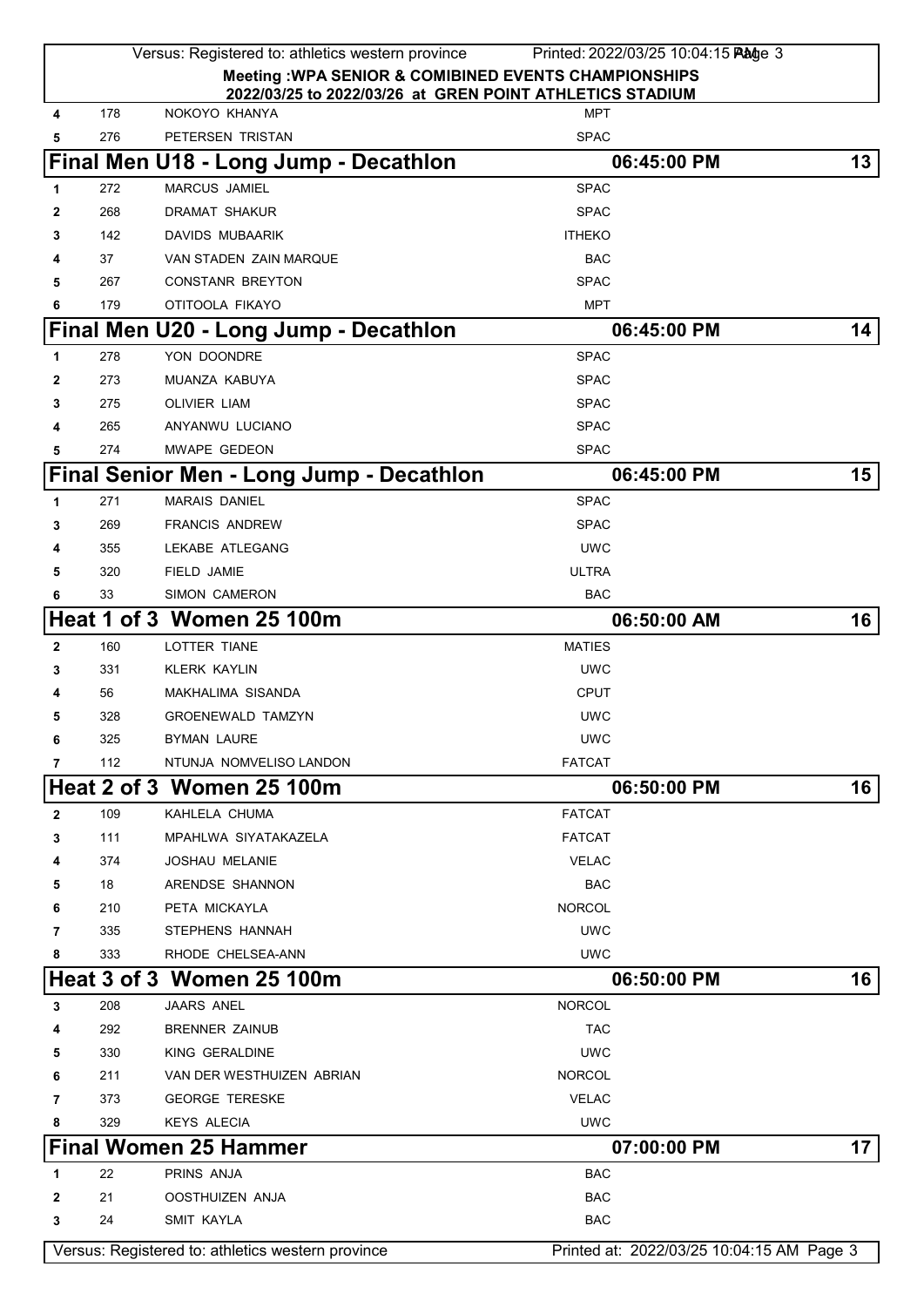| Meeting : WPA SENIOR & COMIBINED EVENTS CHAMPIONSHIPS<br>2022/03/25 to 2022/03/26 at GREN POINT ATHLETICS STADIUM<br>Heat 1 of 7 Men 25 100m<br>18<br>07:05:00 AM<br>SEKOME LUCKY<br><b>CPUT</b><br>78<br>$\mathbf{2}$<br>212<br><b>ADAMS RICK</b><br><b>NORCOL</b><br>3<br>PRETORIUS MATT<br><b>ITHEKO</b><br>148<br>4<br>298<br><b>ENGEL ROSCOE</b><br><b>TAC</b><br>5<br>49<br><b>MNISI MATIMBA</b><br>CELTIC<br>6<br>PARSONS DANIEL<br><b>UCT</b><br>316<br>7<br>226<br><b>WEHR BREYTON</b><br><b>NORCOL</b><br>8<br>Heat 2 of 7 Men 25 100m<br>07:05:00 PM<br>18<br>MANASE SAXOLA<br><b>CPUT</b><br>$\mathbf{2}$<br>66<br><b>EKAC</b><br>95<br>LINKS JOHN-DEAN<br>3<br><b>NEL HENDINO</b><br><b>PNA</b><br>236<br>4<br>326<br><b>DAVIDS LUKE</b><br><b>UWC</b><br>5<br><b>UWC</b><br>345<br><b>DEVOS MACDONALD</b><br>6<br>GIDI CHULUMANCO<br><b>NORCOL</b><br>219<br>7<br>SIMPSON KOFI<br><b>TAC</b><br>308<br>8<br>Heat 3 of 7<br><b>Men 25 100m</b><br>07:05:00 PM<br>18<br><b>VELAC</b><br>377<br><b>JOSEPHS LANEY</b><br>1<br><b>OERSON BENEDICT</b><br><b>PNA</b><br>$\mathbf{2}$<br>237<br><b>GREEN KYLE</b><br>3<br>347<br><b>UWC</b><br><b>RUITERS CURT</b><br><b>TAC</b><br>305<br>4<br><b>EWERS JOSHUA</b><br><b>TAC</b><br>299<br>5<br><b>ITHEKO</b><br>143<br>DREYER JONATHAN<br>6<br>72<br>NGIBA THEMBELA<br><b>CPUT</b><br>7<br>VAN LILL GERT RUGTER<br>368<br><b>UWC</b><br>8<br>Heat 4 of 7 Men 25 100m<br>07:05:00 PM<br>18<br>CPUT<br>2<br>NYAKENI NCEDO<br>75<br>255<br>DANIELS GORDEN<br><b>RCL</b><br>3<br>338<br><b>UWC</b><br>ABRAHAMS UZAIR<br>4<br><b>TAC</b><br>296<br>ANDREWS GRANT<br>5<br><b>UWC</b><br>343<br><b>BUGAN NATHAN</b><br>6<br>CAESAR JUREAUX<br><b>TAC</b><br>297<br>7<br>225<br>THYSSEN RONALDO<br><b>NORCOL</b><br>8<br>Heat 5 of 7 Men 25 100m<br>18<br>07:05:00 PM<br>344<br><b>CUMMINGS WASHINGTON</b><br><b>UWC</b><br>1<br>70<br><b>CPUT</b><br>$\mathbf{2}$<br>MOLETSANE RORISANG<br>300<br><b>TAC</b><br><b>FADZI LUCKY</b><br>3<br><b>IND</b><br>136<br><b>HOFFMAN SVEN</b><br>4<br><b>ITHEKO</b><br>145<br>JANTJIES MILLANO<br>5<br><b>UWC</b><br>349<br><b>ISMAIL TAURIQ</b><br>6<br><b>CPUT</b><br>82<br>VAN WYK IMRAAN CASSIEM<br>7<br>220<br><b>JOSEPH JUSTIN</b><br><b>NORCOL</b><br>8<br>Heat 6 of 7 Men 25 100m<br>07:05:00 PM<br>18<br>389<br><b>HLOTYWA ESAM</b><br><b>WALHS</b><br>1<br>CPUT<br>69<br>MGOMALALA THOMAS<br>$\mathbf{2}$<br>TUIS NATHI<br><b>CPUT</b><br>81<br>3<br><b>UWC</b><br>360<br>PLAATJIES DEBRAHANO<br>4 |  | Versus: Registered to: athletics western province | Printed: 2022/03/25 10:04:17 Plage 4 |  |
|------------------------------------------------------------------------------------------------------------------------------------------------------------------------------------------------------------------------------------------------------------------------------------------------------------------------------------------------------------------------------------------------------------------------------------------------------------------------------------------------------------------------------------------------------------------------------------------------------------------------------------------------------------------------------------------------------------------------------------------------------------------------------------------------------------------------------------------------------------------------------------------------------------------------------------------------------------------------------------------------------------------------------------------------------------------------------------------------------------------------------------------------------------------------------------------------------------------------------------------------------------------------------------------------------------------------------------------------------------------------------------------------------------------------------------------------------------------------------------------------------------------------------------------------------------------------------------------------------------------------------------------------------------------------------------------------------------------------------------------------------------------------------------------------------------------------------------------------------------------------------------------------------------------------------------------------------------------------------------------------------------------------------------------------------------------------------------------------------------------------------------------------------------------------------------------------------------------------------------------------------------------------------------------------------------------------------------------------------------------------------------------------------------------------------------------------------------------------------------------------------|--|---------------------------------------------------|--------------------------------------|--|
|                                                                                                                                                                                                                                                                                                                                                                                                                                                                                                                                                                                                                                                                                                                                                                                                                                                                                                                                                                                                                                                                                                                                                                                                                                                                                                                                                                                                                                                                                                                                                                                                                                                                                                                                                                                                                                                                                                                                                                                                                                                                                                                                                                                                                                                                                                                                                                                                                                                                                                      |  |                                                   |                                      |  |
|                                                                                                                                                                                                                                                                                                                                                                                                                                                                                                                                                                                                                                                                                                                                                                                                                                                                                                                                                                                                                                                                                                                                                                                                                                                                                                                                                                                                                                                                                                                                                                                                                                                                                                                                                                                                                                                                                                                                                                                                                                                                                                                                                                                                                                                                                                                                                                                                                                                                                                      |  |                                                   |                                      |  |
|                                                                                                                                                                                                                                                                                                                                                                                                                                                                                                                                                                                                                                                                                                                                                                                                                                                                                                                                                                                                                                                                                                                                                                                                                                                                                                                                                                                                                                                                                                                                                                                                                                                                                                                                                                                                                                                                                                                                                                                                                                                                                                                                                                                                                                                                                                                                                                                                                                                                                                      |  |                                                   |                                      |  |
|                                                                                                                                                                                                                                                                                                                                                                                                                                                                                                                                                                                                                                                                                                                                                                                                                                                                                                                                                                                                                                                                                                                                                                                                                                                                                                                                                                                                                                                                                                                                                                                                                                                                                                                                                                                                                                                                                                                                                                                                                                                                                                                                                                                                                                                                                                                                                                                                                                                                                                      |  |                                                   |                                      |  |
|                                                                                                                                                                                                                                                                                                                                                                                                                                                                                                                                                                                                                                                                                                                                                                                                                                                                                                                                                                                                                                                                                                                                                                                                                                                                                                                                                                                                                                                                                                                                                                                                                                                                                                                                                                                                                                                                                                                                                                                                                                                                                                                                                                                                                                                                                                                                                                                                                                                                                                      |  |                                                   |                                      |  |
|                                                                                                                                                                                                                                                                                                                                                                                                                                                                                                                                                                                                                                                                                                                                                                                                                                                                                                                                                                                                                                                                                                                                                                                                                                                                                                                                                                                                                                                                                                                                                                                                                                                                                                                                                                                                                                                                                                                                                                                                                                                                                                                                                                                                                                                                                                                                                                                                                                                                                                      |  |                                                   |                                      |  |
|                                                                                                                                                                                                                                                                                                                                                                                                                                                                                                                                                                                                                                                                                                                                                                                                                                                                                                                                                                                                                                                                                                                                                                                                                                                                                                                                                                                                                                                                                                                                                                                                                                                                                                                                                                                                                                                                                                                                                                                                                                                                                                                                                                                                                                                                                                                                                                                                                                                                                                      |  |                                                   |                                      |  |
|                                                                                                                                                                                                                                                                                                                                                                                                                                                                                                                                                                                                                                                                                                                                                                                                                                                                                                                                                                                                                                                                                                                                                                                                                                                                                                                                                                                                                                                                                                                                                                                                                                                                                                                                                                                                                                                                                                                                                                                                                                                                                                                                                                                                                                                                                                                                                                                                                                                                                                      |  |                                                   |                                      |  |
|                                                                                                                                                                                                                                                                                                                                                                                                                                                                                                                                                                                                                                                                                                                                                                                                                                                                                                                                                                                                                                                                                                                                                                                                                                                                                                                                                                                                                                                                                                                                                                                                                                                                                                                                                                                                                                                                                                                                                                                                                                                                                                                                                                                                                                                                                                                                                                                                                                                                                                      |  |                                                   |                                      |  |
|                                                                                                                                                                                                                                                                                                                                                                                                                                                                                                                                                                                                                                                                                                                                                                                                                                                                                                                                                                                                                                                                                                                                                                                                                                                                                                                                                                                                                                                                                                                                                                                                                                                                                                                                                                                                                                                                                                                                                                                                                                                                                                                                                                                                                                                                                                                                                                                                                                                                                                      |  |                                                   |                                      |  |
|                                                                                                                                                                                                                                                                                                                                                                                                                                                                                                                                                                                                                                                                                                                                                                                                                                                                                                                                                                                                                                                                                                                                                                                                                                                                                                                                                                                                                                                                                                                                                                                                                                                                                                                                                                                                                                                                                                                                                                                                                                                                                                                                                                                                                                                                                                                                                                                                                                                                                                      |  |                                                   |                                      |  |
|                                                                                                                                                                                                                                                                                                                                                                                                                                                                                                                                                                                                                                                                                                                                                                                                                                                                                                                                                                                                                                                                                                                                                                                                                                                                                                                                                                                                                                                                                                                                                                                                                                                                                                                                                                                                                                                                                                                                                                                                                                                                                                                                                                                                                                                                                                                                                                                                                                                                                                      |  |                                                   |                                      |  |
|                                                                                                                                                                                                                                                                                                                                                                                                                                                                                                                                                                                                                                                                                                                                                                                                                                                                                                                                                                                                                                                                                                                                                                                                                                                                                                                                                                                                                                                                                                                                                                                                                                                                                                                                                                                                                                                                                                                                                                                                                                                                                                                                                                                                                                                                                                                                                                                                                                                                                                      |  |                                                   |                                      |  |
|                                                                                                                                                                                                                                                                                                                                                                                                                                                                                                                                                                                                                                                                                                                                                                                                                                                                                                                                                                                                                                                                                                                                                                                                                                                                                                                                                                                                                                                                                                                                                                                                                                                                                                                                                                                                                                                                                                                                                                                                                                                                                                                                                                                                                                                                                                                                                                                                                                                                                                      |  |                                                   |                                      |  |
|                                                                                                                                                                                                                                                                                                                                                                                                                                                                                                                                                                                                                                                                                                                                                                                                                                                                                                                                                                                                                                                                                                                                                                                                                                                                                                                                                                                                                                                                                                                                                                                                                                                                                                                                                                                                                                                                                                                                                                                                                                                                                                                                                                                                                                                                                                                                                                                                                                                                                                      |  |                                                   |                                      |  |
|                                                                                                                                                                                                                                                                                                                                                                                                                                                                                                                                                                                                                                                                                                                                                                                                                                                                                                                                                                                                                                                                                                                                                                                                                                                                                                                                                                                                                                                                                                                                                                                                                                                                                                                                                                                                                                                                                                                                                                                                                                                                                                                                                                                                                                                                                                                                                                                                                                                                                                      |  |                                                   |                                      |  |
|                                                                                                                                                                                                                                                                                                                                                                                                                                                                                                                                                                                                                                                                                                                                                                                                                                                                                                                                                                                                                                                                                                                                                                                                                                                                                                                                                                                                                                                                                                                                                                                                                                                                                                                                                                                                                                                                                                                                                                                                                                                                                                                                                                                                                                                                                                                                                                                                                                                                                                      |  |                                                   |                                      |  |
|                                                                                                                                                                                                                                                                                                                                                                                                                                                                                                                                                                                                                                                                                                                                                                                                                                                                                                                                                                                                                                                                                                                                                                                                                                                                                                                                                                                                                                                                                                                                                                                                                                                                                                                                                                                                                                                                                                                                                                                                                                                                                                                                                                                                                                                                                                                                                                                                                                                                                                      |  |                                                   |                                      |  |
|                                                                                                                                                                                                                                                                                                                                                                                                                                                                                                                                                                                                                                                                                                                                                                                                                                                                                                                                                                                                                                                                                                                                                                                                                                                                                                                                                                                                                                                                                                                                                                                                                                                                                                                                                                                                                                                                                                                                                                                                                                                                                                                                                                                                                                                                                                                                                                                                                                                                                                      |  |                                                   |                                      |  |
|                                                                                                                                                                                                                                                                                                                                                                                                                                                                                                                                                                                                                                                                                                                                                                                                                                                                                                                                                                                                                                                                                                                                                                                                                                                                                                                                                                                                                                                                                                                                                                                                                                                                                                                                                                                                                                                                                                                                                                                                                                                                                                                                                                                                                                                                                                                                                                                                                                                                                                      |  |                                                   |                                      |  |
|                                                                                                                                                                                                                                                                                                                                                                                                                                                                                                                                                                                                                                                                                                                                                                                                                                                                                                                                                                                                                                                                                                                                                                                                                                                                                                                                                                                                                                                                                                                                                                                                                                                                                                                                                                                                                                                                                                                                                                                                                                                                                                                                                                                                                                                                                                                                                                                                                                                                                                      |  |                                                   |                                      |  |
|                                                                                                                                                                                                                                                                                                                                                                                                                                                                                                                                                                                                                                                                                                                                                                                                                                                                                                                                                                                                                                                                                                                                                                                                                                                                                                                                                                                                                                                                                                                                                                                                                                                                                                                                                                                                                                                                                                                                                                                                                                                                                                                                                                                                                                                                                                                                                                                                                                                                                                      |  |                                                   |                                      |  |
|                                                                                                                                                                                                                                                                                                                                                                                                                                                                                                                                                                                                                                                                                                                                                                                                                                                                                                                                                                                                                                                                                                                                                                                                                                                                                                                                                                                                                                                                                                                                                                                                                                                                                                                                                                                                                                                                                                                                                                                                                                                                                                                                                                                                                                                                                                                                                                                                                                                                                                      |  |                                                   |                                      |  |
|                                                                                                                                                                                                                                                                                                                                                                                                                                                                                                                                                                                                                                                                                                                                                                                                                                                                                                                                                                                                                                                                                                                                                                                                                                                                                                                                                                                                                                                                                                                                                                                                                                                                                                                                                                                                                                                                                                                                                                                                                                                                                                                                                                                                                                                                                                                                                                                                                                                                                                      |  |                                                   |                                      |  |
|                                                                                                                                                                                                                                                                                                                                                                                                                                                                                                                                                                                                                                                                                                                                                                                                                                                                                                                                                                                                                                                                                                                                                                                                                                                                                                                                                                                                                                                                                                                                                                                                                                                                                                                                                                                                                                                                                                                                                                                                                                                                                                                                                                                                                                                                                                                                                                                                                                                                                                      |  |                                                   |                                      |  |
|                                                                                                                                                                                                                                                                                                                                                                                                                                                                                                                                                                                                                                                                                                                                                                                                                                                                                                                                                                                                                                                                                                                                                                                                                                                                                                                                                                                                                                                                                                                                                                                                                                                                                                                                                                                                                                                                                                                                                                                                                                                                                                                                                                                                                                                                                                                                                                                                                                                                                                      |  |                                                   |                                      |  |
|                                                                                                                                                                                                                                                                                                                                                                                                                                                                                                                                                                                                                                                                                                                                                                                                                                                                                                                                                                                                                                                                                                                                                                                                                                                                                                                                                                                                                                                                                                                                                                                                                                                                                                                                                                                                                                                                                                                                                                                                                                                                                                                                                                                                                                                                                                                                                                                                                                                                                                      |  |                                                   |                                      |  |
|                                                                                                                                                                                                                                                                                                                                                                                                                                                                                                                                                                                                                                                                                                                                                                                                                                                                                                                                                                                                                                                                                                                                                                                                                                                                                                                                                                                                                                                                                                                                                                                                                                                                                                                                                                                                                                                                                                                                                                                                                                                                                                                                                                                                                                                                                                                                                                                                                                                                                                      |  |                                                   |                                      |  |
|                                                                                                                                                                                                                                                                                                                                                                                                                                                                                                                                                                                                                                                                                                                                                                                                                                                                                                                                                                                                                                                                                                                                                                                                                                                                                                                                                                                                                                                                                                                                                                                                                                                                                                                                                                                                                                                                                                                                                                                                                                                                                                                                                                                                                                                                                                                                                                                                                                                                                                      |  |                                                   |                                      |  |
|                                                                                                                                                                                                                                                                                                                                                                                                                                                                                                                                                                                                                                                                                                                                                                                                                                                                                                                                                                                                                                                                                                                                                                                                                                                                                                                                                                                                                                                                                                                                                                                                                                                                                                                                                                                                                                                                                                                                                                                                                                                                                                                                                                                                                                                                                                                                                                                                                                                                                                      |  |                                                   |                                      |  |
|                                                                                                                                                                                                                                                                                                                                                                                                                                                                                                                                                                                                                                                                                                                                                                                                                                                                                                                                                                                                                                                                                                                                                                                                                                                                                                                                                                                                                                                                                                                                                                                                                                                                                                                                                                                                                                                                                                                                                                                                                                                                                                                                                                                                                                                                                                                                                                                                                                                                                                      |  |                                                   |                                      |  |
|                                                                                                                                                                                                                                                                                                                                                                                                                                                                                                                                                                                                                                                                                                                                                                                                                                                                                                                                                                                                                                                                                                                                                                                                                                                                                                                                                                                                                                                                                                                                                                                                                                                                                                                                                                                                                                                                                                                                                                                                                                                                                                                                                                                                                                                                                                                                                                                                                                                                                                      |  |                                                   |                                      |  |
|                                                                                                                                                                                                                                                                                                                                                                                                                                                                                                                                                                                                                                                                                                                                                                                                                                                                                                                                                                                                                                                                                                                                                                                                                                                                                                                                                                                                                                                                                                                                                                                                                                                                                                                                                                                                                                                                                                                                                                                                                                                                                                                                                                                                                                                                                                                                                                                                                                                                                                      |  |                                                   |                                      |  |
|                                                                                                                                                                                                                                                                                                                                                                                                                                                                                                                                                                                                                                                                                                                                                                                                                                                                                                                                                                                                                                                                                                                                                                                                                                                                                                                                                                                                                                                                                                                                                                                                                                                                                                                                                                                                                                                                                                                                                                                                                                                                                                                                                                                                                                                                                                                                                                                                                                                                                                      |  |                                                   |                                      |  |
|                                                                                                                                                                                                                                                                                                                                                                                                                                                                                                                                                                                                                                                                                                                                                                                                                                                                                                                                                                                                                                                                                                                                                                                                                                                                                                                                                                                                                                                                                                                                                                                                                                                                                                                                                                                                                                                                                                                                                                                                                                                                                                                                                                                                                                                                                                                                                                                                                                                                                                      |  |                                                   |                                      |  |
|                                                                                                                                                                                                                                                                                                                                                                                                                                                                                                                                                                                                                                                                                                                                                                                                                                                                                                                                                                                                                                                                                                                                                                                                                                                                                                                                                                                                                                                                                                                                                                                                                                                                                                                                                                                                                                                                                                                                                                                                                                                                                                                                                                                                                                                                                                                                                                                                                                                                                                      |  |                                                   |                                      |  |
|                                                                                                                                                                                                                                                                                                                                                                                                                                                                                                                                                                                                                                                                                                                                                                                                                                                                                                                                                                                                                                                                                                                                                                                                                                                                                                                                                                                                                                                                                                                                                                                                                                                                                                                                                                                                                                                                                                                                                                                                                                                                                                                                                                                                                                                                                                                                                                                                                                                                                                      |  |                                                   |                                      |  |
|                                                                                                                                                                                                                                                                                                                                                                                                                                                                                                                                                                                                                                                                                                                                                                                                                                                                                                                                                                                                                                                                                                                                                                                                                                                                                                                                                                                                                                                                                                                                                                                                                                                                                                                                                                                                                                                                                                                                                                                                                                                                                                                                                                                                                                                                                                                                                                                                                                                                                                      |  |                                                   |                                      |  |
|                                                                                                                                                                                                                                                                                                                                                                                                                                                                                                                                                                                                                                                                                                                                                                                                                                                                                                                                                                                                                                                                                                                                                                                                                                                                                                                                                                                                                                                                                                                                                                                                                                                                                                                                                                                                                                                                                                                                                                                                                                                                                                                                                                                                                                                                                                                                                                                                                                                                                                      |  |                                                   |                                      |  |
|                                                                                                                                                                                                                                                                                                                                                                                                                                                                                                                                                                                                                                                                                                                                                                                                                                                                                                                                                                                                                                                                                                                                                                                                                                                                                                                                                                                                                                                                                                                                                                                                                                                                                                                                                                                                                                                                                                                                                                                                                                                                                                                                                                                                                                                                                                                                                                                                                                                                                                      |  |                                                   |                                      |  |
|                                                                                                                                                                                                                                                                                                                                                                                                                                                                                                                                                                                                                                                                                                                                                                                                                                                                                                                                                                                                                                                                                                                                                                                                                                                                                                                                                                                                                                                                                                                                                                                                                                                                                                                                                                                                                                                                                                                                                                                                                                                                                                                                                                                                                                                                                                                                                                                                                                                                                                      |  |                                                   |                                      |  |
|                                                                                                                                                                                                                                                                                                                                                                                                                                                                                                                                                                                                                                                                                                                                                                                                                                                                                                                                                                                                                                                                                                                                                                                                                                                                                                                                                                                                                                                                                                                                                                                                                                                                                                                                                                                                                                                                                                                                                                                                                                                                                                                                                                                                                                                                                                                                                                                                                                                                                                      |  |                                                   |                                      |  |
|                                                                                                                                                                                                                                                                                                                                                                                                                                                                                                                                                                                                                                                                                                                                                                                                                                                                                                                                                                                                                                                                                                                                                                                                                                                                                                                                                                                                                                                                                                                                                                                                                                                                                                                                                                                                                                                                                                                                                                                                                                                                                                                                                                                                                                                                                                                                                                                                                                                                                                      |  |                                                   |                                      |  |
|                                                                                                                                                                                                                                                                                                                                                                                                                                                                                                                                                                                                                                                                                                                                                                                                                                                                                                                                                                                                                                                                                                                                                                                                                                                                                                                                                                                                                                                                                                                                                                                                                                                                                                                                                                                                                                                                                                                                                                                                                                                                                                                                                                                                                                                                                                                                                                                                                                                                                                      |  |                                                   |                                      |  |
|                                                                                                                                                                                                                                                                                                                                                                                                                                                                                                                                                                                                                                                                                                                                                                                                                                                                                                                                                                                                                                                                                                                                                                                                                                                                                                                                                                                                                                                                                                                                                                                                                                                                                                                                                                                                                                                                                                                                                                                                                                                                                                                                                                                                                                                                                                                                                                                                                                                                                                      |  |                                                   |                                      |  |
|                                                                                                                                                                                                                                                                                                                                                                                                                                                                                                                                                                                                                                                                                                                                                                                                                                                                                                                                                                                                                                                                                                                                                                                                                                                                                                                                                                                                                                                                                                                                                                                                                                                                                                                                                                                                                                                                                                                                                                                                                                                                                                                                                                                                                                                                                                                                                                                                                                                                                                      |  |                                                   |                                      |  |
|                                                                                                                                                                                                                                                                                                                                                                                                                                                                                                                                                                                                                                                                                                                                                                                                                                                                                                                                                                                                                                                                                                                                                                                                                                                                                                                                                                                                                                                                                                                                                                                                                                                                                                                                                                                                                                                                                                                                                                                                                                                                                                                                                                                                                                                                                                                                                                                                                                                                                                      |  |                                                   |                                      |  |
| Printed at: 2022/03/25 10:04:17 AM Page 4<br>Versus: Registered to: athletics western province                                                                                                                                                                                                                                                                                                                                                                                                                                                                                                                                                                                                                                                                                                                                                                                                                                                                                                                                                                                                                                                                                                                                                                                                                                                                                                                                                                                                                                                                                                                                                                                                                                                                                                                                                                                                                                                                                                                                                                                                                                                                                                                                                                                                                                                                                                                                                                                                       |  |                                                   |                                      |  |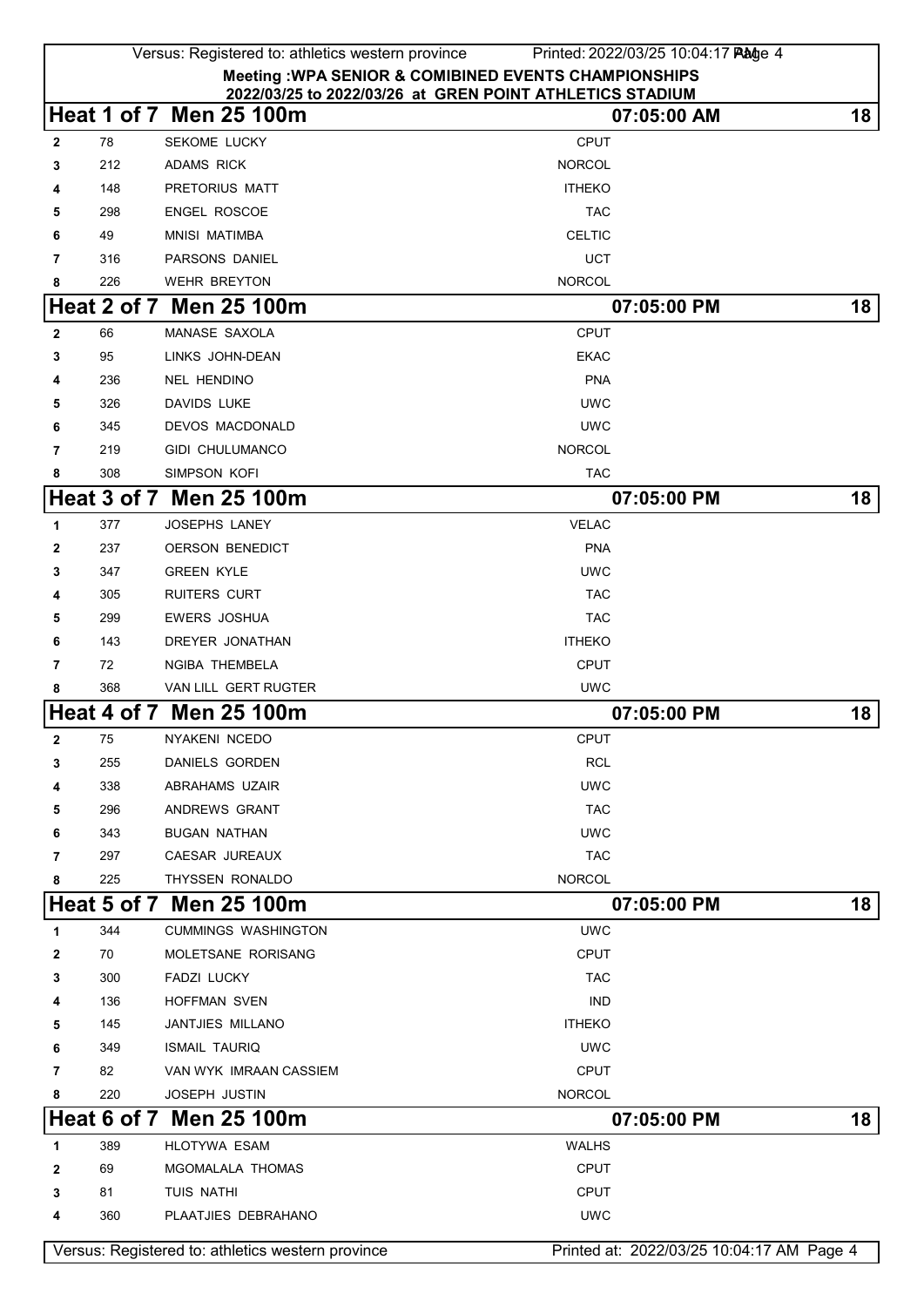|              |             | Versus: Registered to: athletics western province                                 | Printed: 2022/03/25 10:04:18 Padge 5 |                 |
|--------------|-------------|-----------------------------------------------------------------------------------|--------------------------------------|-----------------|
|              |             | <b>Meeting: WPA SENIOR &amp; COMIBINED EVENTS CHAMPIONSHIPS</b>                   |                                      |                 |
| 5            | 281         | 2022/03/25 to 2022/03/26 at GREN POINT ATHLETICS STADIUM<br><b>MAKOLO MUKENDI</b> | <b>SPARH</b>                         |                 |
| 6            | 217         | ELLERS CEE-JAY                                                                    | <b>NORCOL</b>                        |                 |
| 7            | 215         | DIRK ALESSANDRO                                                                   | <b>NORCOL</b>                        |                 |
| 8            | 77          | SALEMANE THATO                                                                    | <b>CPUT</b>                          |                 |
|              | Heat 7 of 7 | <b>Men 25 100m</b>                                                                | 07:05:00 PM                          | 18 <sup>1</sup> |
| 1            | 71          | MORAPE NEO                                                                        | <b>CPUT</b>                          |                 |
| 2            | 115         | DLAMINI MANDLA                                                                    | <b>FATCAT</b>                        |                 |
| 3            | 321         | MANASSE MIKHAIL                                                                   | <b>ULTRA</b>                         |                 |
| 4            | 357         | LINNEN TYLER                                                                      | <b>UWC</b>                           |                 |
| 5            | 30          | MUZOKOMBA PAVASHE                                                                 | <b>BAC</b>                           |                 |
| 6            | 97          | SEPTEMBER KEENAN                                                                  | EKAC                                 |                 |
| 7            | 33          | <b>SIMON CAMERON</b>                                                              | <b>BAC</b>                           |                 |
| 8            | 96          | <b>ONTONGH MIKYLE</b>                                                             | <b>EKAC</b>                          |                 |
|              |             | Final Women U18 - High Jump - Heptathlon                                          | 07:20:00 PM                          | 19 <sup>1</sup> |
|              | 264         | PRINCE CHELSEA-LEE                                                                | <b>SPAC</b>                          |                 |
| 2            | 241         | RUDOLPH ZOE                                                                       | <b>PORTHS</b>                        |                 |
| 3            | 174         | <b>BOOYSEN ZONDREA</b>                                                            | <b>MPT</b>                           |                 |
|              | 261         | <b>GREEN CHLOE</b>                                                                | <b>SPAC</b>                          |                 |
|              |             | Final Women U20 - High Jump - Heptathlon                                          | 07:20:00 PM                          | 20 <sub>1</sub> |
| 1            | 19          | DU PLESSIS STEFANI                                                                | <b>BAC</b>                           |                 |
| 2            | 262         | JIRI ANGELINA                                                                     | <b>SPAC</b>                          |                 |
|              |             | Final Senior Women - High Jump - Heptathlon                                       | 07:20:00 PM                          | 21              |
|              | 13          | DU TOIT NIENKA                                                                    | <b>ATHAC</b>                         |                 |
|              |             | Final Women 25 3000m SteepleChase                                                 | 07:25:00 PM                          | 22              |
| 1            | 141         | <b>BOER SHARLAN</b>                                                               | <b>ITHEKO</b>                        |                 |
| 2            | 26          | VISSER NADINE                                                                     | <b>BAC</b>                           |                 |
|              |             | Final Women 25 TripleJump                                                         | 07:30:00 PM 11m                      | 23              |
| 1            | 294         | <b>NGOMA BRICIA</b>                                                               | <b>TAC</b>                           |                 |
| $\mathbf{2}$ | 332         | LINKS DZITKA                                                                      | <b>UWC</b>                           |                 |
|              |             | Final Men 25 3000m SteepleChase                                                   | 07:40:00 PM                          | 24              |
| 1            | 381         | BHEBHA BULELANI                                                                   | <b>VOB</b>                           |                 |
| 2            | 14          | <b>MOUTON JEAN</b>                                                                | <b>ATHAC</b>                         |                 |
| 3            | 5           | MAGWAZA SIBUSISO                                                                  | AAC                                  |                 |
| 4            | 289         | MUNNARABZI CALVIN                                                                 | <b>STRAND</b>                        |                 |
| 5            | 354         | KOOPMAN JASON                                                                     | <b>UWC</b>                           |                 |
| 6            | 10          | ARENDSE DANIEL                                                                    | <b>ATC</b>                           |                 |
| 7            | 91          | <b>BYMAN TYRON</b>                                                                | EAC                                  |                 |
| 8            | 79          | SOLDAKA SIBONISO                                                                  | <b>CPUT</b>                          |                 |
| 9            | 58          | ALEXANDER PIERRE                                                                  | <b>CPUT</b>                          |                 |
|              |             | Final Boys U16 - Shot Put - Octathlon                                             | 08:00:00 PM                          | 25 <sub>1</sub> |
| 1            | 276         | PETERSEN TRISTAN                                                                  | <b>SPAC</b>                          |                 |
| 2            | 270         | <b>GEORGE THURSTON</b>                                                            | <b>SPAC</b>                          |                 |
| 3            | 277         | SAMUELS MATTHEW                                                                   | <b>SPAC</b>                          |                 |
| 4            | 266         | <b>BASSON JAYDON</b>                                                              | <b>SPAC</b>                          |                 |
| 5            | 178         | NOKOYO KHANYA                                                                     | <b>MPT</b>                           |                 |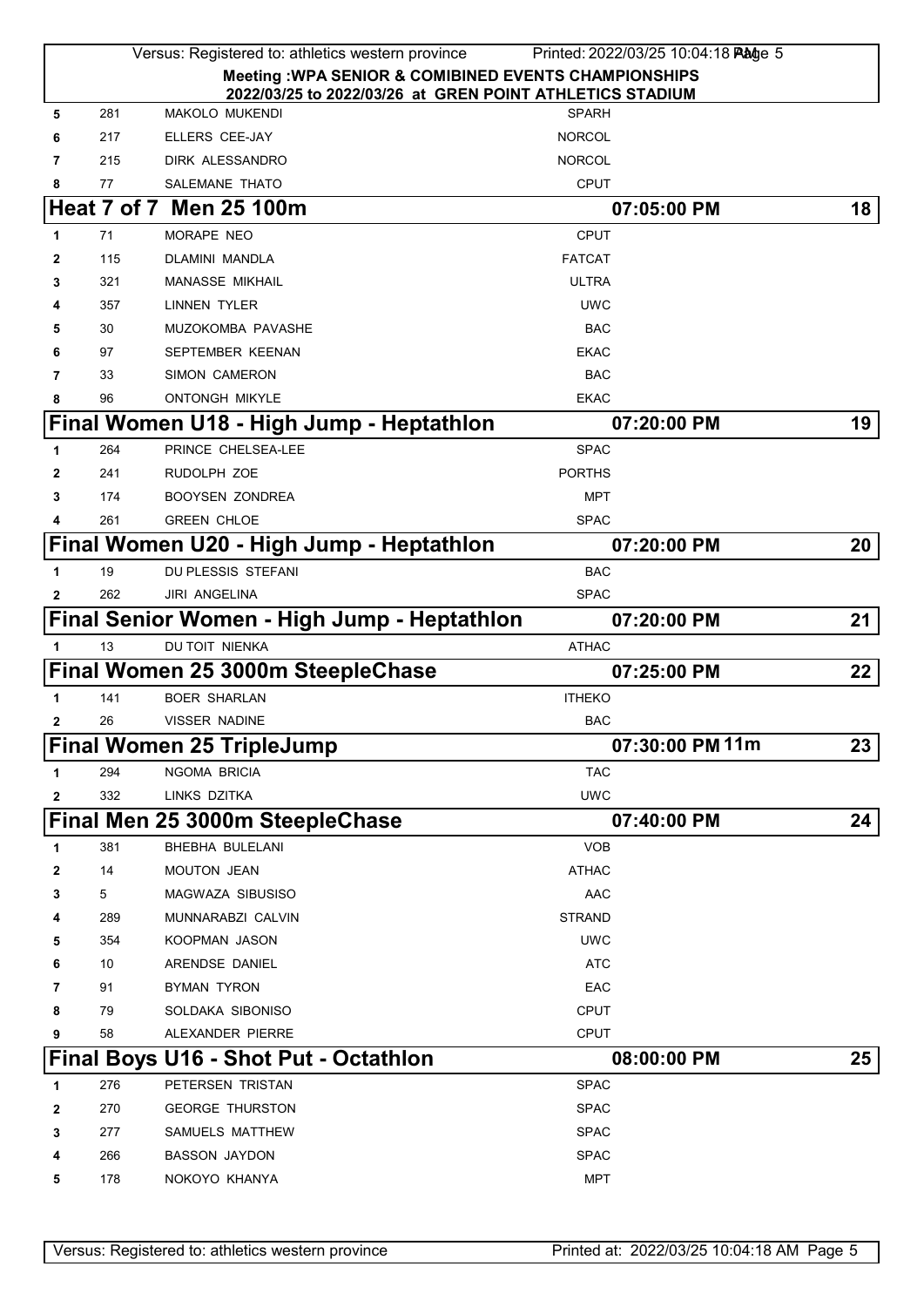| Meeting : WPA SENIOR & COMIBINED EVENTS CHAMPIONSHIPS<br>2022/03/25 to 2022/03/26 at GREN POINT ATHLETICS STADIUM<br>Final Men U18 - Shot Put - Decathlon<br>26<br>08:00:00 PM<br>267<br><b>CONSTANR BREYTON</b><br><b>SPAC</b><br>1<br>268<br><b>DRAMAT SHAKUR</b><br><b>SPAC</b><br>2<br><b>ITHEKO</b><br>142<br>DAVIDS MUBAARIK<br>3<br><b>SPAC</b><br>272<br><b>MARCUS JAMIEL</b><br>4<br>37<br>VAN STADEN ZAIN MARQUE<br><b>BAC</b><br>5<br><b>MPT</b><br>179<br>OTITOOLA FIKAYO<br>6<br>Final Men U20 - Shot Put - Decathlon<br>27<br>08:00:00 PM<br>278<br>YON DOONDRE<br><b>SPAC</b><br>1<br>275<br>OLIVIER LIAM<br><b>SPAC</b><br>2 |
|----------------------------------------------------------------------------------------------------------------------------------------------------------------------------------------------------------------------------------------------------------------------------------------------------------------------------------------------------------------------------------------------------------------------------------------------------------------------------------------------------------------------------------------------------------------------------------------------------------------------------------------------|
|                                                                                                                                                                                                                                                                                                                                                                                                                                                                                                                                                                                                                                              |
|                                                                                                                                                                                                                                                                                                                                                                                                                                                                                                                                                                                                                                              |
|                                                                                                                                                                                                                                                                                                                                                                                                                                                                                                                                                                                                                                              |
|                                                                                                                                                                                                                                                                                                                                                                                                                                                                                                                                                                                                                                              |
|                                                                                                                                                                                                                                                                                                                                                                                                                                                                                                                                                                                                                                              |
|                                                                                                                                                                                                                                                                                                                                                                                                                                                                                                                                                                                                                                              |
|                                                                                                                                                                                                                                                                                                                                                                                                                                                                                                                                                                                                                                              |
|                                                                                                                                                                                                                                                                                                                                                                                                                                                                                                                                                                                                                                              |
|                                                                                                                                                                                                                                                                                                                                                                                                                                                                                                                                                                                                                                              |
|                                                                                                                                                                                                                                                                                                                                                                                                                                                                                                                                                                                                                                              |
|                                                                                                                                                                                                                                                                                                                                                                                                                                                                                                                                                                                                                                              |
|                                                                                                                                                                                                                                                                                                                                                                                                                                                                                                                                                                                                                                              |
| <b>SPAC</b><br>3<br>265<br>ANYANWU LUCIANO                                                                                                                                                                                                                                                                                                                                                                                                                                                                                                                                                                                                   |
| 274<br><b>SPAC</b><br><b>MWAPE GEDEON</b><br>4                                                                                                                                                                                                                                                                                                                                                                                                                                                                                                                                                                                               |
| <b>SPAC</b><br>273<br>MUANZA KABUYA<br>5                                                                                                                                                                                                                                                                                                                                                                                                                                                                                                                                                                                                     |
| <b>Final Senior Men - Shot Put - Decathlon</b><br>08:00:00 PM<br>28                                                                                                                                                                                                                                                                                                                                                                                                                                                                                                                                                                          |
| 269<br><b>FRANCIS ANDREW</b><br><b>SPAC</b><br>1                                                                                                                                                                                                                                                                                                                                                                                                                                                                                                                                                                                             |
| <b>UWC</b><br>355<br>LEKABE ATLEGANG<br>2                                                                                                                                                                                                                                                                                                                                                                                                                                                                                                                                                                                                    |
| <b>SPAC</b><br>271<br><b>MARAIS DANIEL</b><br>3                                                                                                                                                                                                                                                                                                                                                                                                                                                                                                                                                                                              |
| 320<br>FIELD JAMIE<br><b>ULTRA</b><br>5                                                                                                                                                                                                                                                                                                                                                                                                                                                                                                                                                                                                      |
| 33<br><b>SIMON CAMERON</b><br><b>BAC</b><br>6                                                                                                                                                                                                                                                                                                                                                                                                                                                                                                                                                                                                |
| <b>Heat 1 of 2 Women 25 200m</b><br>29<br>08:00:00 PM                                                                                                                                                                                                                                                                                                                                                                                                                                                                                                                                                                                        |
| 160<br>LOTTER TIANE<br><b>MATIES</b><br>1                                                                                                                                                                                                                                                                                                                                                                                                                                                                                                                                                                                                    |
| 335<br>STEPHENS HANNAH<br><b>UWC</b><br>2                                                                                                                                                                                                                                                                                                                                                                                                                                                                                                                                                                                                    |
| <b>CPUT</b><br>3<br>56<br>MAKHALIMA SISANDA                                                                                                                                                                                                                                                                                                                                                                                                                                                                                                                                                                                                  |
| <b>UWC</b><br>328<br><b>GROENEWALD TAMZYN</b><br>4                                                                                                                                                                                                                                                                                                                                                                                                                                                                                                                                                                                           |
| <b>UWC</b><br>330<br>KING GERALDINE<br>6                                                                                                                                                                                                                                                                                                                                                                                                                                                                                                                                                                                                     |
| ARENDSE SHANNON<br>7<br>18<br><b>BAC</b>                                                                                                                                                                                                                                                                                                                                                                                                                                                                                                                                                                                                     |
| 208<br>JAARS ANEL<br><b>NORCOL</b><br>8                                                                                                                                                                                                                                                                                                                                                                                                                                                                                                                                                                                                      |
| <b>Heat 2 of 2 Women 25 200m</b><br>08:00:00 PM<br>29                                                                                                                                                                                                                                                                                                                                                                                                                                                                                                                                                                                        |
| 112<br>NTUNJA NOMVELISO LANDON<br><b>FATCAT</b><br>1                                                                                                                                                                                                                                                                                                                                                                                                                                                                                                                                                                                         |
| 331<br><b>UWC</b><br><b>KLERK KAYLIN</b><br>$\mathbf{2}$                                                                                                                                                                                                                                                                                                                                                                                                                                                                                                                                                                                     |
| <b>BRENNER ZAINUB</b><br>292<br><b>TAC</b><br>3                                                                                                                                                                                                                                                                                                                                                                                                                                                                                                                                                                                              |
| 210<br>PETA MICKAYLA<br><b>NORCOL</b><br>4                                                                                                                                                                                                                                                                                                                                                                                                                                                                                                                                                                                                   |
| <b>UWC</b><br>325<br><b>BYMAN LAURE</b><br>5                                                                                                                                                                                                                                                                                                                                                                                                                                                                                                                                                                                                 |
| 107<br><b>BOOI LILITHA</b><br><b>FATCAT</b><br>6                                                                                                                                                                                                                                                                                                                                                                                                                                                                                                                                                                                             |
| <b>UWC</b><br>7<br>324<br><b>ADONIS EMILIA</b>                                                                                                                                                                                                                                                                                                                                                                                                                                                                                                                                                                                               |
| <b>KEYS ALECIA</b><br>8<br>329<br><b>UWC</b>                                                                                                                                                                                                                                                                                                                                                                                                                                                                                                                                                                                                 |
| <b>Heat 1 of 6 Men 25 200m</b><br>30<br>08:15:00 PM                                                                                                                                                                                                                                                                                                                                                                                                                                                                                                                                                                                          |
| 369<br>VAN ROOYEN MITCHELL<br><b>UWC</b><br>1                                                                                                                                                                                                                                                                                                                                                                                                                                                                                                                                                                                                |
| 150<br><b>WELCOME TAHRIQ</b><br><b>ITHEKO</b><br>2                                                                                                                                                                                                                                                                                                                                                                                                                                                                                                                                                                                           |
| 97<br>SEPTEMBER KEENAN<br><b>EKAC</b><br>3                                                                                                                                                                                                                                                                                                                                                                                                                                                                                                                                                                                                   |
| <b>BERGSTEDT ASHWYN</b><br><b>UWC</b><br>340<br>4                                                                                                                                                                                                                                                                                                                                                                                                                                                                                                                                                                                            |
| 149<br>VAN DER MERWE KEEGAN<br><b>ITHEKO</b><br>5                                                                                                                                                                                                                                                                                                                                                                                                                                                                                                                                                                                            |
| 81<br><b>TUIS NATHI</b><br><b>CPUT</b><br>6                                                                                                                                                                                                                                                                                                                                                                                                                                                                                                                                                                                                  |
| 215<br>DIRK ALESSANDRO<br>NORCOL<br>7                                                                                                                                                                                                                                                                                                                                                                                                                                                                                                                                                                                                        |
| 326<br>DAVIDS LUKE<br><b>UWC</b><br>8                                                                                                                                                                                                                                                                                                                                                                                                                                                                                                                                                                                                        |
| Heat 2 of 6 Men 25 200m<br>08:15:00 PM<br>30                                                                                                                                                                                                                                                                                                                                                                                                                                                                                                                                                                                                 |
| 30<br>MUZOKOMBA PAVASHE<br><b>BAC</b><br>1                                                                                                                                                                                                                                                                                                                                                                                                                                                                                                                                                                                                   |
| Printed at: 2022/03/25 10:04:19 AM Page 6<br>Versus: Registered to: athletics western province                                                                                                                                                                                                                                                                                                                                                                                                                                                                                                                                               |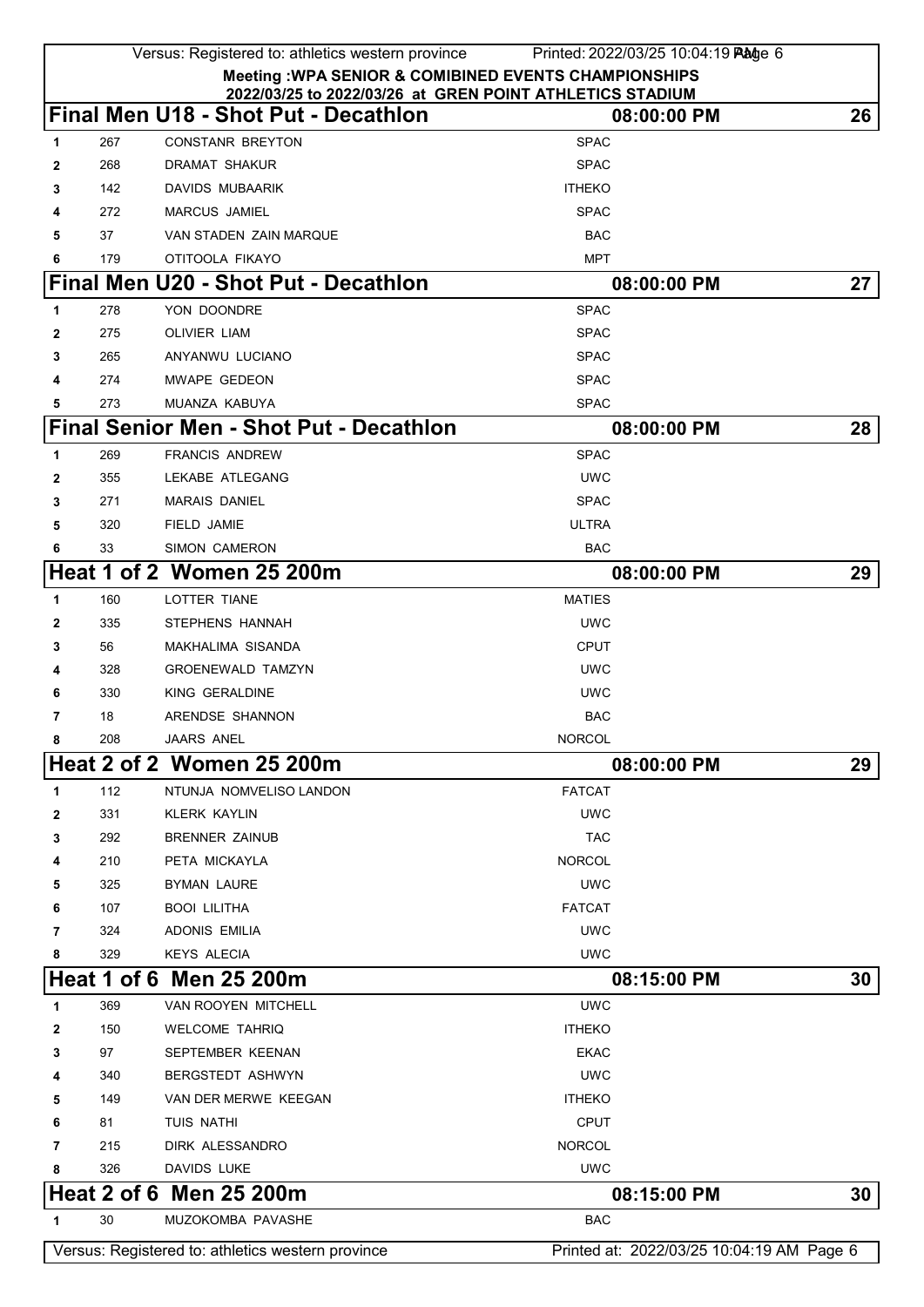| Meeting : WPA SENIOR & COMIBINED EVENTS CHAMPIONSHIPS<br>2022/03/25 to 2022/03/26 at GREN POINT ATHLETICS STADIUM<br>SEKOME LUCKY<br><b>CPUT</b><br>78<br>$\mathbf{2}$<br>297<br><b>TAC</b><br>3<br>CAESAR JUREAUX<br>143<br><b>ITHEKO</b><br>DREYER JONATHAN<br>4<br>302<br><b>TAC</b><br><b>MARLOTH HEINRICH</b><br>5<br><b>SIMON CAMERON</b><br><b>BAC</b><br>6<br>33<br>225<br><b>NORCOL</b><br>7<br>THYSSEN RONALDO<br><b>HLOTYWA ESAM</b><br><b>WALHS</b><br>389<br>8<br>Heat 3 of 6 Men 25 200m<br>08:15:00 PM<br>162<br><b>JACOBS KAIDEN</b><br><b>MATIES</b><br>1<br>114<br><b>BOOI SIPHO</b><br><b>FATCAT</b><br>2<br>131<br>DU PLESSIS MATTHEW<br><b>HELHAR</b><br>3<br><b>IND</b><br>136<br><b>HOFFMAN SVEN</b><br>4<br>148<br><b>ITHEKO</b><br>5<br>PRETORIUS MATT<br>345<br><b>DEVOS MACDONALD</b><br><b>UWC</b><br>6<br>217<br>ELLERS CEE-JAY<br><b>NORCOL</b><br>7<br>MOLETSANE RORISANG<br><b>CPUT</b><br>8<br>70<br>Heat 4 of 6 Men 25 200m<br>08:15:00 PM<br>30<br>296<br>ANDREWS GRANT<br><b>TAC</b><br>1<br>116<br>PEMBA TERRENCE<br><b>FATCAT</b><br>$\mathbf{2}$<br>316<br>PARSONS DANIEL<br><b>UCT</b><br>3<br><b>RUITERS CURT</b><br><b>TAC</b><br>305<br>4<br>343<br><b>UWC</b><br><b>BUGAN NATHAN</b><br>5<br><b>CPUT</b><br>74<br>NONGAWUZA WANDILE BENJAMIN<br>6<br>212<br><b>ADAMS RICK</b><br><b>NORCOL</b><br>7<br>MORAPE NEO<br><b>CPUT</b><br>71<br>8<br>Heat 5 of 6 Men 25 200m<br>08:15:00 PM<br>30<br><b>PNA</b><br>237<br><b>OERSON BENEDICT</b><br>1.<br>115<br><b>FATCAT</b><br>$\mathbf{2}$<br>DLAMINI MANDLA<br>96<br><b>ONTONGH MIKYLE</b><br><b>EKAC</b><br>3<br><b>UWC</b><br>349<br><b>ISMAIL TAURIQ</b><br>4<br><b>CELTIC</b><br>5<br>49<br><b>MNISI MATIMBA</b><br><b>NGIBA THEMBELA</b><br><b>CPUT</b><br>6<br>72<br>220<br><b>JOSEPH JUSTIN</b><br><b>NORCOL</b><br>$\overline{7}$<br>66<br>MANASE SAXOLA<br><b>CPUT</b><br>8<br>Heat 6 of 6 Men 25 200m<br>08:15:00 PM<br>344<br><b>CUMMINGS WASHINGTON</b><br><b>UWC</b><br>1<br>59<br><b>CPUT</b><br>EMMANUAL JAMES<br>2<br><b>UWC</b><br>365<br>SHABODIEN ZUBAIR<br>3<br>77<br><b>CPUT</b><br>SALEMANE THATO<br>4<br><b>PNA</b><br>5<br>236<br><b>NEL HENDINO</b><br><b>CPUT</b><br>6<br>82<br>VAN WYK IMRAAN CASSIEM<br><b>PNA</b><br>7<br>238<br>YOUNG ROSCO<br><b>UWC</b><br>338<br>ABRAHAMS UZAIR<br>8<br><b>Final Men 25 Hammer</b><br>08:30:00 PM<br>31<br>OLIVIER JAUNU<br><b>BAC</b><br>2<br>08:45:00 PM 13m<br><b>Final Men 25 TripleJump</b><br>32 <sub>2</sub><br>182<br><b>STEYN ZINEDINE</b><br><b>MPT</b><br>1<br>Printed at: 2022/03/25 10:04:21 AM Page 7<br>Versus: Registered to: athletics western province |  | Versus: Registered to: athletics western province | Printed: 2022/03/25 10:04:20 Padge 7 |  |
|--------------------------------------------------------------------------------------------------------------------------------------------------------------------------------------------------------------------------------------------------------------------------------------------------------------------------------------------------------------------------------------------------------------------------------------------------------------------------------------------------------------------------------------------------------------------------------------------------------------------------------------------------------------------------------------------------------------------------------------------------------------------------------------------------------------------------------------------------------------------------------------------------------------------------------------------------------------------------------------------------------------------------------------------------------------------------------------------------------------------------------------------------------------------------------------------------------------------------------------------------------------------------------------------------------------------------------------------------------------------------------------------------------------------------------------------------------------------------------------------------------------------------------------------------------------------------------------------------------------------------------------------------------------------------------------------------------------------------------------------------------------------------------------------------------------------------------------------------------------------------------------------------------------------------------------------------------------------------------------------------------------------------------------------------------------------------------------------------------------------------------------------------------------------------------------------------------------------------------------------------------------------------------------------------------------------------------------------------------------------------------------------------------------------------------------------------------------------------------------------------------------------------------------------------------------------------------------------------------------------------------------|--|---------------------------------------------------|--------------------------------------|--|
|                                                                                                                                                                                                                                                                                                                                                                                                                                                                                                                                                                                                                                                                                                                                                                                                                                                                                                                                                                                                                                                                                                                                                                                                                                                                                                                                                                                                                                                                                                                                                                                                                                                                                                                                                                                                                                                                                                                                                                                                                                                                                                                                                                                                                                                                                                                                                                                                                                                                                                                                                                                                                                      |  |                                                   |                                      |  |
|                                                                                                                                                                                                                                                                                                                                                                                                                                                                                                                                                                                                                                                                                                                                                                                                                                                                                                                                                                                                                                                                                                                                                                                                                                                                                                                                                                                                                                                                                                                                                                                                                                                                                                                                                                                                                                                                                                                                                                                                                                                                                                                                                                                                                                                                                                                                                                                                                                                                                                                                                                                                                                      |  |                                                   |                                      |  |
| 30 <sub>1</sub><br>30 <sub>1</sub><br>31                                                                                                                                                                                                                                                                                                                                                                                                                                                                                                                                                                                                                                                                                                                                                                                                                                                                                                                                                                                                                                                                                                                                                                                                                                                                                                                                                                                                                                                                                                                                                                                                                                                                                                                                                                                                                                                                                                                                                                                                                                                                                                                                                                                                                                                                                                                                                                                                                                                                                                                                                                                             |  |                                                   |                                      |  |
|                                                                                                                                                                                                                                                                                                                                                                                                                                                                                                                                                                                                                                                                                                                                                                                                                                                                                                                                                                                                                                                                                                                                                                                                                                                                                                                                                                                                                                                                                                                                                                                                                                                                                                                                                                                                                                                                                                                                                                                                                                                                                                                                                                                                                                                                                                                                                                                                                                                                                                                                                                                                                                      |  |                                                   |                                      |  |
|                                                                                                                                                                                                                                                                                                                                                                                                                                                                                                                                                                                                                                                                                                                                                                                                                                                                                                                                                                                                                                                                                                                                                                                                                                                                                                                                                                                                                                                                                                                                                                                                                                                                                                                                                                                                                                                                                                                                                                                                                                                                                                                                                                                                                                                                                                                                                                                                                                                                                                                                                                                                                                      |  |                                                   |                                      |  |
|                                                                                                                                                                                                                                                                                                                                                                                                                                                                                                                                                                                                                                                                                                                                                                                                                                                                                                                                                                                                                                                                                                                                                                                                                                                                                                                                                                                                                                                                                                                                                                                                                                                                                                                                                                                                                                                                                                                                                                                                                                                                                                                                                                                                                                                                                                                                                                                                                                                                                                                                                                                                                                      |  |                                                   |                                      |  |
|                                                                                                                                                                                                                                                                                                                                                                                                                                                                                                                                                                                                                                                                                                                                                                                                                                                                                                                                                                                                                                                                                                                                                                                                                                                                                                                                                                                                                                                                                                                                                                                                                                                                                                                                                                                                                                                                                                                                                                                                                                                                                                                                                                                                                                                                                                                                                                                                                                                                                                                                                                                                                                      |  |                                                   |                                      |  |
|                                                                                                                                                                                                                                                                                                                                                                                                                                                                                                                                                                                                                                                                                                                                                                                                                                                                                                                                                                                                                                                                                                                                                                                                                                                                                                                                                                                                                                                                                                                                                                                                                                                                                                                                                                                                                                                                                                                                                                                                                                                                                                                                                                                                                                                                                                                                                                                                                                                                                                                                                                                                                                      |  |                                                   |                                      |  |
|                                                                                                                                                                                                                                                                                                                                                                                                                                                                                                                                                                                                                                                                                                                                                                                                                                                                                                                                                                                                                                                                                                                                                                                                                                                                                                                                                                                                                                                                                                                                                                                                                                                                                                                                                                                                                                                                                                                                                                                                                                                                                                                                                                                                                                                                                                                                                                                                                                                                                                                                                                                                                                      |  |                                                   |                                      |  |
|                                                                                                                                                                                                                                                                                                                                                                                                                                                                                                                                                                                                                                                                                                                                                                                                                                                                                                                                                                                                                                                                                                                                                                                                                                                                                                                                                                                                                                                                                                                                                                                                                                                                                                                                                                                                                                                                                                                                                                                                                                                                                                                                                                                                                                                                                                                                                                                                                                                                                                                                                                                                                                      |  |                                                   |                                      |  |
|                                                                                                                                                                                                                                                                                                                                                                                                                                                                                                                                                                                                                                                                                                                                                                                                                                                                                                                                                                                                                                                                                                                                                                                                                                                                                                                                                                                                                                                                                                                                                                                                                                                                                                                                                                                                                                                                                                                                                                                                                                                                                                                                                                                                                                                                                                                                                                                                                                                                                                                                                                                                                                      |  |                                                   |                                      |  |
|                                                                                                                                                                                                                                                                                                                                                                                                                                                                                                                                                                                                                                                                                                                                                                                                                                                                                                                                                                                                                                                                                                                                                                                                                                                                                                                                                                                                                                                                                                                                                                                                                                                                                                                                                                                                                                                                                                                                                                                                                                                                                                                                                                                                                                                                                                                                                                                                                                                                                                                                                                                                                                      |  |                                                   |                                      |  |
|                                                                                                                                                                                                                                                                                                                                                                                                                                                                                                                                                                                                                                                                                                                                                                                                                                                                                                                                                                                                                                                                                                                                                                                                                                                                                                                                                                                                                                                                                                                                                                                                                                                                                                                                                                                                                                                                                                                                                                                                                                                                                                                                                                                                                                                                                                                                                                                                                                                                                                                                                                                                                                      |  |                                                   |                                      |  |
|                                                                                                                                                                                                                                                                                                                                                                                                                                                                                                                                                                                                                                                                                                                                                                                                                                                                                                                                                                                                                                                                                                                                                                                                                                                                                                                                                                                                                                                                                                                                                                                                                                                                                                                                                                                                                                                                                                                                                                                                                                                                                                                                                                                                                                                                                                                                                                                                                                                                                                                                                                                                                                      |  |                                                   |                                      |  |
|                                                                                                                                                                                                                                                                                                                                                                                                                                                                                                                                                                                                                                                                                                                                                                                                                                                                                                                                                                                                                                                                                                                                                                                                                                                                                                                                                                                                                                                                                                                                                                                                                                                                                                                                                                                                                                                                                                                                                                                                                                                                                                                                                                                                                                                                                                                                                                                                                                                                                                                                                                                                                                      |  |                                                   |                                      |  |
|                                                                                                                                                                                                                                                                                                                                                                                                                                                                                                                                                                                                                                                                                                                                                                                                                                                                                                                                                                                                                                                                                                                                                                                                                                                                                                                                                                                                                                                                                                                                                                                                                                                                                                                                                                                                                                                                                                                                                                                                                                                                                                                                                                                                                                                                                                                                                                                                                                                                                                                                                                                                                                      |  |                                                   |                                      |  |
|                                                                                                                                                                                                                                                                                                                                                                                                                                                                                                                                                                                                                                                                                                                                                                                                                                                                                                                                                                                                                                                                                                                                                                                                                                                                                                                                                                                                                                                                                                                                                                                                                                                                                                                                                                                                                                                                                                                                                                                                                                                                                                                                                                                                                                                                                                                                                                                                                                                                                                                                                                                                                                      |  |                                                   |                                      |  |
|                                                                                                                                                                                                                                                                                                                                                                                                                                                                                                                                                                                                                                                                                                                                                                                                                                                                                                                                                                                                                                                                                                                                                                                                                                                                                                                                                                                                                                                                                                                                                                                                                                                                                                                                                                                                                                                                                                                                                                                                                                                                                                                                                                                                                                                                                                                                                                                                                                                                                                                                                                                                                                      |  |                                                   |                                      |  |
|                                                                                                                                                                                                                                                                                                                                                                                                                                                                                                                                                                                                                                                                                                                                                                                                                                                                                                                                                                                                                                                                                                                                                                                                                                                                                                                                                                                                                                                                                                                                                                                                                                                                                                                                                                                                                                                                                                                                                                                                                                                                                                                                                                                                                                                                                                                                                                                                                                                                                                                                                                                                                                      |  |                                                   |                                      |  |
|                                                                                                                                                                                                                                                                                                                                                                                                                                                                                                                                                                                                                                                                                                                                                                                                                                                                                                                                                                                                                                                                                                                                                                                                                                                                                                                                                                                                                                                                                                                                                                                                                                                                                                                                                                                                                                                                                                                                                                                                                                                                                                                                                                                                                                                                                                                                                                                                                                                                                                                                                                                                                                      |  |                                                   |                                      |  |
|                                                                                                                                                                                                                                                                                                                                                                                                                                                                                                                                                                                                                                                                                                                                                                                                                                                                                                                                                                                                                                                                                                                                                                                                                                                                                                                                                                                                                                                                                                                                                                                                                                                                                                                                                                                                                                                                                                                                                                                                                                                                                                                                                                                                                                                                                                                                                                                                                                                                                                                                                                                                                                      |  |                                                   |                                      |  |
|                                                                                                                                                                                                                                                                                                                                                                                                                                                                                                                                                                                                                                                                                                                                                                                                                                                                                                                                                                                                                                                                                                                                                                                                                                                                                                                                                                                                                                                                                                                                                                                                                                                                                                                                                                                                                                                                                                                                                                                                                                                                                                                                                                                                                                                                                                                                                                                                                                                                                                                                                                                                                                      |  |                                                   |                                      |  |
|                                                                                                                                                                                                                                                                                                                                                                                                                                                                                                                                                                                                                                                                                                                                                                                                                                                                                                                                                                                                                                                                                                                                                                                                                                                                                                                                                                                                                                                                                                                                                                                                                                                                                                                                                                                                                                                                                                                                                                                                                                                                                                                                                                                                                                                                                                                                                                                                                                                                                                                                                                                                                                      |  |                                                   |                                      |  |
|                                                                                                                                                                                                                                                                                                                                                                                                                                                                                                                                                                                                                                                                                                                                                                                                                                                                                                                                                                                                                                                                                                                                                                                                                                                                                                                                                                                                                                                                                                                                                                                                                                                                                                                                                                                                                                                                                                                                                                                                                                                                                                                                                                                                                                                                                                                                                                                                                                                                                                                                                                                                                                      |  |                                                   |                                      |  |
|                                                                                                                                                                                                                                                                                                                                                                                                                                                                                                                                                                                                                                                                                                                                                                                                                                                                                                                                                                                                                                                                                                                                                                                                                                                                                                                                                                                                                                                                                                                                                                                                                                                                                                                                                                                                                                                                                                                                                                                                                                                                                                                                                                                                                                                                                                                                                                                                                                                                                                                                                                                                                                      |  |                                                   |                                      |  |
|                                                                                                                                                                                                                                                                                                                                                                                                                                                                                                                                                                                                                                                                                                                                                                                                                                                                                                                                                                                                                                                                                                                                                                                                                                                                                                                                                                                                                                                                                                                                                                                                                                                                                                                                                                                                                                                                                                                                                                                                                                                                                                                                                                                                                                                                                                                                                                                                                                                                                                                                                                                                                                      |  |                                                   |                                      |  |
|                                                                                                                                                                                                                                                                                                                                                                                                                                                                                                                                                                                                                                                                                                                                                                                                                                                                                                                                                                                                                                                                                                                                                                                                                                                                                                                                                                                                                                                                                                                                                                                                                                                                                                                                                                                                                                                                                                                                                                                                                                                                                                                                                                                                                                                                                                                                                                                                                                                                                                                                                                                                                                      |  |                                                   |                                      |  |
|                                                                                                                                                                                                                                                                                                                                                                                                                                                                                                                                                                                                                                                                                                                                                                                                                                                                                                                                                                                                                                                                                                                                                                                                                                                                                                                                                                                                                                                                                                                                                                                                                                                                                                                                                                                                                                                                                                                                                                                                                                                                                                                                                                                                                                                                                                                                                                                                                                                                                                                                                                                                                                      |  |                                                   |                                      |  |
|                                                                                                                                                                                                                                                                                                                                                                                                                                                                                                                                                                                                                                                                                                                                                                                                                                                                                                                                                                                                                                                                                                                                                                                                                                                                                                                                                                                                                                                                                                                                                                                                                                                                                                                                                                                                                                                                                                                                                                                                                                                                                                                                                                                                                                                                                                                                                                                                                                                                                                                                                                                                                                      |  |                                                   |                                      |  |
|                                                                                                                                                                                                                                                                                                                                                                                                                                                                                                                                                                                                                                                                                                                                                                                                                                                                                                                                                                                                                                                                                                                                                                                                                                                                                                                                                                                                                                                                                                                                                                                                                                                                                                                                                                                                                                                                                                                                                                                                                                                                                                                                                                                                                                                                                                                                                                                                                                                                                                                                                                                                                                      |  |                                                   |                                      |  |
|                                                                                                                                                                                                                                                                                                                                                                                                                                                                                                                                                                                                                                                                                                                                                                                                                                                                                                                                                                                                                                                                                                                                                                                                                                                                                                                                                                                                                                                                                                                                                                                                                                                                                                                                                                                                                                                                                                                                                                                                                                                                                                                                                                                                                                                                                                                                                                                                                                                                                                                                                                                                                                      |  |                                                   |                                      |  |
|                                                                                                                                                                                                                                                                                                                                                                                                                                                                                                                                                                                                                                                                                                                                                                                                                                                                                                                                                                                                                                                                                                                                                                                                                                                                                                                                                                                                                                                                                                                                                                                                                                                                                                                                                                                                                                                                                                                                                                                                                                                                                                                                                                                                                                                                                                                                                                                                                                                                                                                                                                                                                                      |  |                                                   |                                      |  |
|                                                                                                                                                                                                                                                                                                                                                                                                                                                                                                                                                                                                                                                                                                                                                                                                                                                                                                                                                                                                                                                                                                                                                                                                                                                                                                                                                                                                                                                                                                                                                                                                                                                                                                                                                                                                                                                                                                                                                                                                                                                                                                                                                                                                                                                                                                                                                                                                                                                                                                                                                                                                                                      |  |                                                   |                                      |  |
|                                                                                                                                                                                                                                                                                                                                                                                                                                                                                                                                                                                                                                                                                                                                                                                                                                                                                                                                                                                                                                                                                                                                                                                                                                                                                                                                                                                                                                                                                                                                                                                                                                                                                                                                                                                                                                                                                                                                                                                                                                                                                                                                                                                                                                                                                                                                                                                                                                                                                                                                                                                                                                      |  |                                                   |                                      |  |
|                                                                                                                                                                                                                                                                                                                                                                                                                                                                                                                                                                                                                                                                                                                                                                                                                                                                                                                                                                                                                                                                                                                                                                                                                                                                                                                                                                                                                                                                                                                                                                                                                                                                                                                                                                                                                                                                                                                                                                                                                                                                                                                                                                                                                                                                                                                                                                                                                                                                                                                                                                                                                                      |  |                                                   |                                      |  |
|                                                                                                                                                                                                                                                                                                                                                                                                                                                                                                                                                                                                                                                                                                                                                                                                                                                                                                                                                                                                                                                                                                                                                                                                                                                                                                                                                                                                                                                                                                                                                                                                                                                                                                                                                                                                                                                                                                                                                                                                                                                                                                                                                                                                                                                                                                                                                                                                                                                                                                                                                                                                                                      |  |                                                   |                                      |  |
|                                                                                                                                                                                                                                                                                                                                                                                                                                                                                                                                                                                                                                                                                                                                                                                                                                                                                                                                                                                                                                                                                                                                                                                                                                                                                                                                                                                                                                                                                                                                                                                                                                                                                                                                                                                                                                                                                                                                                                                                                                                                                                                                                                                                                                                                                                                                                                                                                                                                                                                                                                                                                                      |  |                                                   |                                      |  |
|                                                                                                                                                                                                                                                                                                                                                                                                                                                                                                                                                                                                                                                                                                                                                                                                                                                                                                                                                                                                                                                                                                                                                                                                                                                                                                                                                                                                                                                                                                                                                                                                                                                                                                                                                                                                                                                                                                                                                                                                                                                                                                                                                                                                                                                                                                                                                                                                                                                                                                                                                                                                                                      |  |                                                   |                                      |  |
|                                                                                                                                                                                                                                                                                                                                                                                                                                                                                                                                                                                                                                                                                                                                                                                                                                                                                                                                                                                                                                                                                                                                                                                                                                                                                                                                                                                                                                                                                                                                                                                                                                                                                                                                                                                                                                                                                                                                                                                                                                                                                                                                                                                                                                                                                                                                                                                                                                                                                                                                                                                                                                      |  |                                                   |                                      |  |
|                                                                                                                                                                                                                                                                                                                                                                                                                                                                                                                                                                                                                                                                                                                                                                                                                                                                                                                                                                                                                                                                                                                                                                                                                                                                                                                                                                                                                                                                                                                                                                                                                                                                                                                                                                                                                                                                                                                                                                                                                                                                                                                                                                                                                                                                                                                                                                                                                                                                                                                                                                                                                                      |  |                                                   |                                      |  |
|                                                                                                                                                                                                                                                                                                                                                                                                                                                                                                                                                                                                                                                                                                                                                                                                                                                                                                                                                                                                                                                                                                                                                                                                                                                                                                                                                                                                                                                                                                                                                                                                                                                                                                                                                                                                                                                                                                                                                                                                                                                                                                                                                                                                                                                                                                                                                                                                                                                                                                                                                                                                                                      |  |                                                   |                                      |  |
|                                                                                                                                                                                                                                                                                                                                                                                                                                                                                                                                                                                                                                                                                                                                                                                                                                                                                                                                                                                                                                                                                                                                                                                                                                                                                                                                                                                                                                                                                                                                                                                                                                                                                                                                                                                                                                                                                                                                                                                                                                                                                                                                                                                                                                                                                                                                                                                                                                                                                                                                                                                                                                      |  |                                                   |                                      |  |
|                                                                                                                                                                                                                                                                                                                                                                                                                                                                                                                                                                                                                                                                                                                                                                                                                                                                                                                                                                                                                                                                                                                                                                                                                                                                                                                                                                                                                                                                                                                                                                                                                                                                                                                                                                                                                                                                                                                                                                                                                                                                                                                                                                                                                                                                                                                                                                                                                                                                                                                                                                                                                                      |  |                                                   |                                      |  |
|                                                                                                                                                                                                                                                                                                                                                                                                                                                                                                                                                                                                                                                                                                                                                                                                                                                                                                                                                                                                                                                                                                                                                                                                                                                                                                                                                                                                                                                                                                                                                                                                                                                                                                                                                                                                                                                                                                                                                                                                                                                                                                                                                                                                                                                                                                                                                                                                                                                                                                                                                                                                                                      |  |                                                   |                                      |  |
|                                                                                                                                                                                                                                                                                                                                                                                                                                                                                                                                                                                                                                                                                                                                                                                                                                                                                                                                                                                                                                                                                                                                                                                                                                                                                                                                                                                                                                                                                                                                                                                                                                                                                                                                                                                                                                                                                                                                                                                                                                                                                                                                                                                                                                                                                                                                                                                                                                                                                                                                                                                                                                      |  |                                                   |                                      |  |
|                                                                                                                                                                                                                                                                                                                                                                                                                                                                                                                                                                                                                                                                                                                                                                                                                                                                                                                                                                                                                                                                                                                                                                                                                                                                                                                                                                                                                                                                                                                                                                                                                                                                                                                                                                                                                                                                                                                                                                                                                                                                                                                                                                                                                                                                                                                                                                                                                                                                                                                                                                                                                                      |  |                                                   |                                      |  |
|                                                                                                                                                                                                                                                                                                                                                                                                                                                                                                                                                                                                                                                                                                                                                                                                                                                                                                                                                                                                                                                                                                                                                                                                                                                                                                                                                                                                                                                                                                                                                                                                                                                                                                                                                                                                                                                                                                                                                                                                                                                                                                                                                                                                                                                                                                                                                                                                                                                                                                                                                                                                                                      |  |                                                   |                                      |  |
|                                                                                                                                                                                                                                                                                                                                                                                                                                                                                                                                                                                                                                                                                                                                                                                                                                                                                                                                                                                                                                                                                                                                                                                                                                                                                                                                                                                                                                                                                                                                                                                                                                                                                                                                                                                                                                                                                                                                                                                                                                                                                                                                                                                                                                                                                                                                                                                                                                                                                                                                                                                                                                      |  |                                                   |                                      |  |
|                                                                                                                                                                                                                                                                                                                                                                                                                                                                                                                                                                                                                                                                                                                                                                                                                                                                                                                                                                                                                                                                                                                                                                                                                                                                                                                                                                                                                                                                                                                                                                                                                                                                                                                                                                                                                                                                                                                                                                                                                                                                                                                                                                                                                                                                                                                                                                                                                                                                                                                                                                                                                                      |  |                                                   |                                      |  |
|                                                                                                                                                                                                                                                                                                                                                                                                                                                                                                                                                                                                                                                                                                                                                                                                                                                                                                                                                                                                                                                                                                                                                                                                                                                                                                                                                                                                                                                                                                                                                                                                                                                                                                                                                                                                                                                                                                                                                                                                                                                                                                                                                                                                                                                                                                                                                                                                                                                                                                                                                                                                                                      |  |                                                   |                                      |  |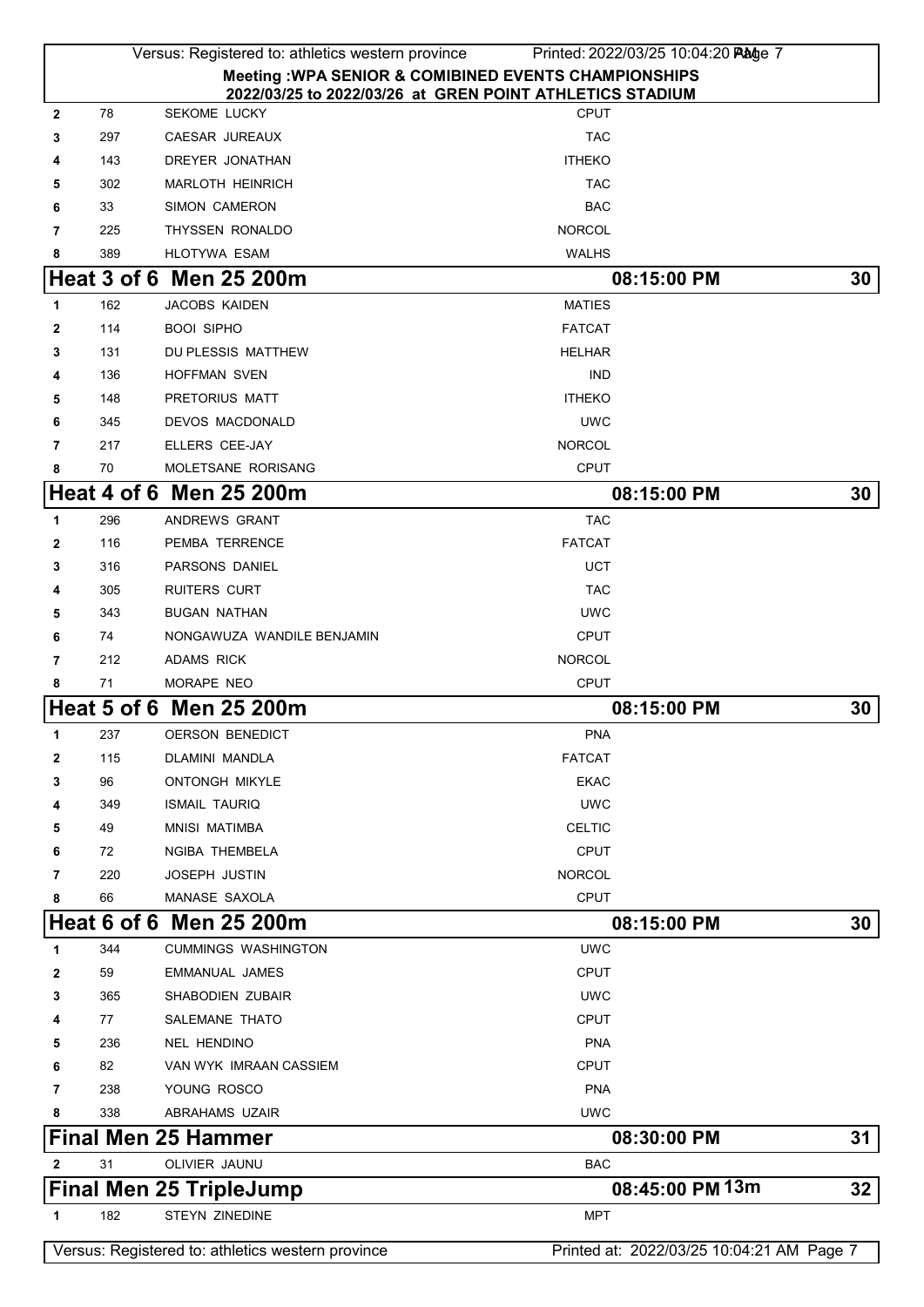|              |     | Versus: Registered to: athletics western province        | Printed: 2022/03/25 10:04:22 Plane 8      |                 |
|--------------|-----|----------------------------------------------------------|-------------------------------------------|-----------------|
|              |     | Meeting : WPA SENIOR & COMIBINED EVENTS CHAMPIONSHIPS    |                                           |                 |
|              |     | 2022/03/25 to 2022/03/26 at GREN POINT ATHLETICS STADIUM |                                           |                 |
| $\mathbf{2}$ | 73  | <b>NKAMBULE LIFA</b>                                     | <b>CPUT</b>                               |                 |
| 3            | 347 | <b>GREEN KYLE</b>                                        | <b>UWC</b>                                |                 |
| 4            | 389 | <b>HLOTYWA ESAM</b>                                      | <b>WALHS</b>                              |                 |
| 5            | 321 | <b>MANASSE MIKHAIL</b>                                   | <b>ULTRA</b>                              |                 |
| 6            | 311 | <b>CLOETE MATTHEW</b>                                    | <b>TYGHS</b>                              |                 |
| 7            | 307 | SEWANYANA JASON                                          | <b>TAC</b>                                |                 |
|              |     | Final Men U18 - High Jump - Decathlon                    | 08:45:00 PM                               | 35 <sub>1</sub> |
| 1            | 268 | <b>DRAMAT SHAKUR</b>                                     | <b>SPAC</b>                               |                 |
| 2            | 267 | <b>CONSTANR BREYTON</b>                                  | <b>SPAC</b>                               |                 |
| 3            | 142 | DAVIDS MUBAARIK                                          | <b>ITHEKO</b>                             |                 |
| 4            | 37  | VAN STADEN ZAIN MARQUE                                   | <b>BAC</b>                                |                 |
| 5            | 272 | <b>MARCUS JAMIEL</b>                                     | <b>SPAC</b>                               |                 |
| 6            | 179 | OTITOOLA FIKAYO                                          | <b>MPT</b>                                |                 |
|              |     | Final Men U20 - High Jump - Decathlon                    | 08:45:00 PM                               | 36 <sup>1</sup> |
| 1            | 274 | <b>MWAPE GEDEON</b>                                      | <b>SPAC</b>                               |                 |
| 2            | 278 | YON DOONDRE                                              | <b>SPAC</b>                               |                 |
| 3            | 275 | <b>OLIVIER LIAM</b>                                      | <b>SPAC</b>                               |                 |
| 4            | 265 | ANYANWU LUCIANO                                          | <b>SPAC</b>                               |                 |
| 5            | 273 | MUANZA KABUYA                                            | <b>SPAC</b>                               |                 |
|              |     | Final Senior Men - High Jump - Decathlon                 | 08:45:00 PM                               | 37 <sup>1</sup> |
| 1            | 269 | <b>FRANCIS ANDREW</b>                                    | <b>SPAC</b>                               |                 |
| 3            | 271 | <b>MARAIS DANIEL</b>                                     | <b>SPAC</b>                               |                 |
| 4            | 355 | LEKABE ATLEGANG                                          | <b>UWC</b>                                |                 |
| 5            | 320 | FIELD JAMIE                                              | <b>ULTRA</b>                              |                 |
| 6            | 33  | <b>SIMON CAMERON</b>                                     | <b>BAC</b>                                |                 |
|              |     | Final Women U18 - Shot Put - Heptathlon                  | 09:00:00 PM                               | 38              |
|              | 261 | <b>GREEN CHLOE</b>                                       | <b>SPAC</b>                               |                 |
| 2            | 174 | <b>BOOYSEN ZONDREA</b>                                   | <b>MPT</b>                                |                 |
| 3            | 264 | PRINCE CHELSEA-LEE                                       | <b>SPAC</b>                               |                 |
| 4            | 241 | RUDOLPH ZOE                                              | <b>PORTHS</b>                             |                 |
|              |     | Final Women U20 - Shot Put - Heptathlon                  | 09:00:00 PM                               | 39 <sup>°</sup> |
| 1            | 262 | <b>JIRI ANGELINA</b>                                     | <b>SPAC</b>                               |                 |
| 2            | 19  | <b>DU PLESSIS STEFANI</b>                                | <b>BAC</b>                                |                 |
|              |     | <b>Final Senior Women - Shot Put - Heptathlon</b>        | 09:00:00 PM                               | 40              |
|              |     |                                                          |                                           |                 |
| 1            | 13  | DU TOIT NIENKA                                           | <b>ATHAC</b>                              |                 |
|              |     | Final Boys U16 - 400m - Octathlon                        | 09:25:00 PM                               | 41              |
| 3            | 266 | <b>BASSON JAYDON</b>                                     | <b>SPAC</b>                               |                 |
|              | 178 | NOKOYO KHANYA                                            | <b>MPT</b>                                |                 |
| 5            | 276 | PETERSEN TRISTAN                                         | <b>SPAC</b>                               |                 |
| 6            | 277 | SAMUELS MATTHEW                                          | <b>SPAC</b>                               |                 |
| 7            | 270 | <b>GEORGE THURSTON</b>                                   | <b>SPAC</b>                               |                 |
|              |     | Heat 1 of 2 Men 25 1500m                                 | 09:45:00 PM                               | 43              |
| 1            | 382 | CETYWAYO LETHU                                           | <b>VOB</b>                                |                 |
| 2            | 103 | VAN RENSBURG XANDER                                      | <b>FAIRHS</b>                             |                 |
| 3            | 362 | <b>RYK HEINRICH</b>                                      | <b>UWC</b>                                |                 |
| 4            | 135 | DEE NICHOLAS                                             | <b>IND</b>                                |                 |
| 5            | 49  | <b>MNISI MATIMBA</b>                                     | <b>CELTIC</b>                             |                 |
|              |     | Versus: Registered to: athletics western province        | Printed at: 2022/03/25 10:04:22 AM Page 8 |                 |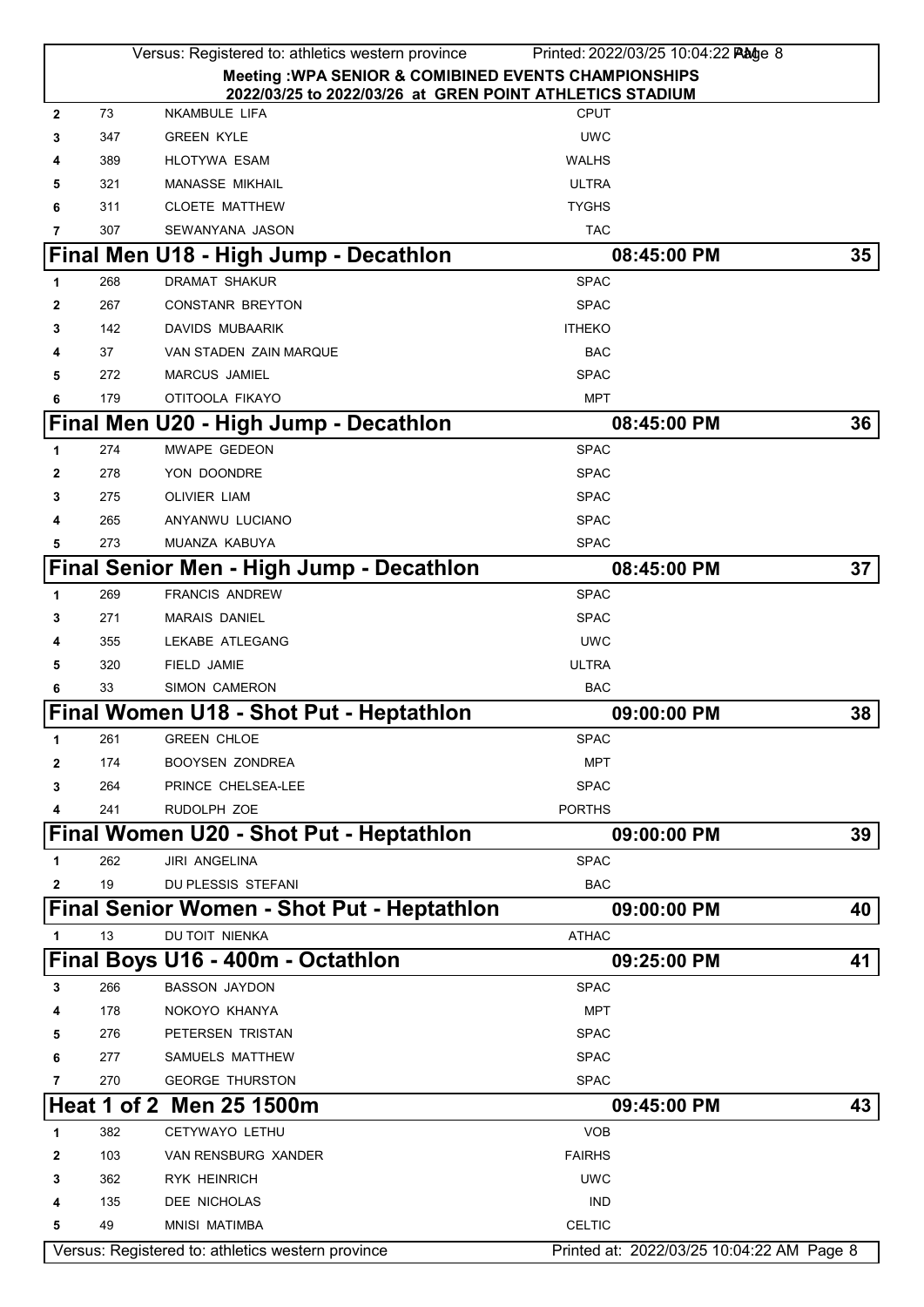|              |     | Versus: Registered to: athletics western province                                                                 | Printed: 2022/03/25 10:04:23 Plage 9 |      |
|--------------|-----|-------------------------------------------------------------------------------------------------------------------|--------------------------------------|------|
|              |     | Meeting : WPA SENIOR & COMIBINED EVENTS CHAMPIONSHIPS<br>2022/03/25 to 2022/03/26 at GREN POINT ATHLETICS STADIUM |                                      |      |
| 6            | 197 | DAMONS BRUCE-LYNN                                                                                                 | <b>NEDRC</b>                         |      |
| 7            | 7   | <b>SOLOMONS DULLAN</b>                                                                                            | AAC                                  |      |
| 8            | 62  | LUBHELWANA NTSIKELELO                                                                                             | <b>CPUT</b>                          |      |
| 9            | 351 | <b>JOOSTE SHERWIN</b>                                                                                             | <b>UWC</b>                           |      |
| 10           | 354 | <b>KOOPMAN JASON</b>                                                                                              | <b>UWC</b>                           |      |
| 11           | 214 | <b>BENJAMIN HAKEEM</b>                                                                                            | <b>NORCOL</b>                        |      |
| 12           | 130 | CLOETE DONVEITHO                                                                                                  | <b>HELHAR</b>                        |      |
| 13           | 213 | ALLY MOGAMAD SOLEEG                                                                                               | <b>NORCOL</b>                        |      |
| 14           | 352 | <b>JOOSTE WAYLON</b>                                                                                              | <b>UWC</b>                           |      |
| 15           | 385 | PENDU KUBOBONKE                                                                                                   | <b>VOB</b>                           |      |
| 16           | 202 | ROJI CWENGA                                                                                                       | <b>NEDRC</b>                         |      |
|              |     | Heat 2 of 2 Men 25 1500m                                                                                          | 09:45:00 PM                          | 43   |
| 1            | 203 | <b>ROJI CENGWA</b>                                                                                                | <b>NEDRC</b>                         |      |
| $\mathbf{2}$ | 205 | TIMOTEUS ANTHONY                                                                                                  | <b>NEDRC</b>                         |      |
| 3            | 146 | <b>LOTT KEATON</b>                                                                                                | <b>ITHEKO</b>                        |      |
| 4            | 5   | MAGWAZA SIBUSISO                                                                                                  | AAC                                  |      |
| 5            | 380 | <b>BHEBHA SIVE</b>                                                                                                | <b>VOB</b>                           |      |
| 6            | 15  | <b>WILLIAMS ZAID</b>                                                                                              | <b>ATHAC</b>                         |      |
| 7            | 100 | VAN STADEN GERSHWIN                                                                                               | <b>ELSIES</b>                        |      |
| 8            | 384 | <b>MBATSA ASAKHE</b>                                                                                              | <b>VOB</b>                           |      |
| 9            | 14  | <b>MOUTON JEAN</b>                                                                                                | <b>ATHAC</b>                         |      |
| 10           | 60  | KGAODI TSHEPO JOSEPH                                                                                              | <b>CPUT</b>                          |      |
| 11           | 386 | TITUS CHARLTON                                                                                                    | <b>VOB</b>                           |      |
| 12           | 125 | <b>NDABAMBI SISONKE</b>                                                                                           | <b>GUGS</b>                          |      |
| 13           | 359 | NONJIKO MZIWAMADODA                                                                                               | <b>UWC</b>                           |      |
| 14           | 88  | SEPTEMBER FRANKLIN                                                                                                | <b>DURBAC</b>                        |      |
| 15           | 127 | NTLAKANA XHANTI                                                                                                   | <b>GUGS</b>                          |      |
| 16           | 224 | <b>SNYMAN ANWILL</b>                                                                                              | <b>NORCOL</b>                        |      |
|              |     | Final Women U18 - 200m - Heptathlon                                                                               | 10:00:00 PM                          | 44   |
| 3            | 264 | PRINCE CHELSEA-LEE                                                                                                | <b>SPAC</b>                          |      |
| 4            | 174 | <b>BOOYSEN ZONDREA</b>                                                                                            | <b>MPT</b>                           |      |
| 5            | 261 | <b>GREEN CHLOE</b>                                                                                                | <b>SPAC</b>                          |      |
| 6            | 241 | RUDOLPH ZOE                                                                                                       | <b>PORTHS</b>                        |      |
|              |     |                                                                                                                   |                                      |      |
|              |     | Final Women U20 - 200m - Heptathlon                                                                               | 10:00:00 PM                          | 45   |
| 4            | 19  | DU PLESSIS STEFANI                                                                                                | <b>BAC</b>                           |      |
| 5            | 262 | JIRI ANGELINA                                                                                                     | <b>SPAC</b>                          |      |
|              |     | Final Senior Women - 200m - Heptathlon                                                                            | 10:00:00 PM                          | 46   |
| 5            | 13  | DU TOIT NIENKA                                                                                                    | <b>ATHAC</b>                         |      |
|              |     | <b>Heat 1 of 2 Women 25 400m</b>                                                                                  | 10:15:00 PM                          | 47 I |
| 2            | 113 | TYAKUME ZUZEKA                                                                                                    | <b>FATCAT</b>                        |      |
| 3            | 108 | DYWIBINA NTOMBIZANELE                                                                                             | <b>FATCAT</b>                        |      |
| 4            | 134 | <b>ZWIDE MINENTLE</b>                                                                                             | <b>IND</b>                           |      |
| 5            | 331 | <b>KLERK KAYLIN</b>                                                                                               | <b>UWC</b>                           |      |
| 6            | 284 | <b>BRUGMAN ILSE</b>                                                                                               | <b>STELAC</b>                        |      |
| 7            | 324 | <b>ADONIS EMILIA</b>                                                                                              | <b>UWC</b>                           |      |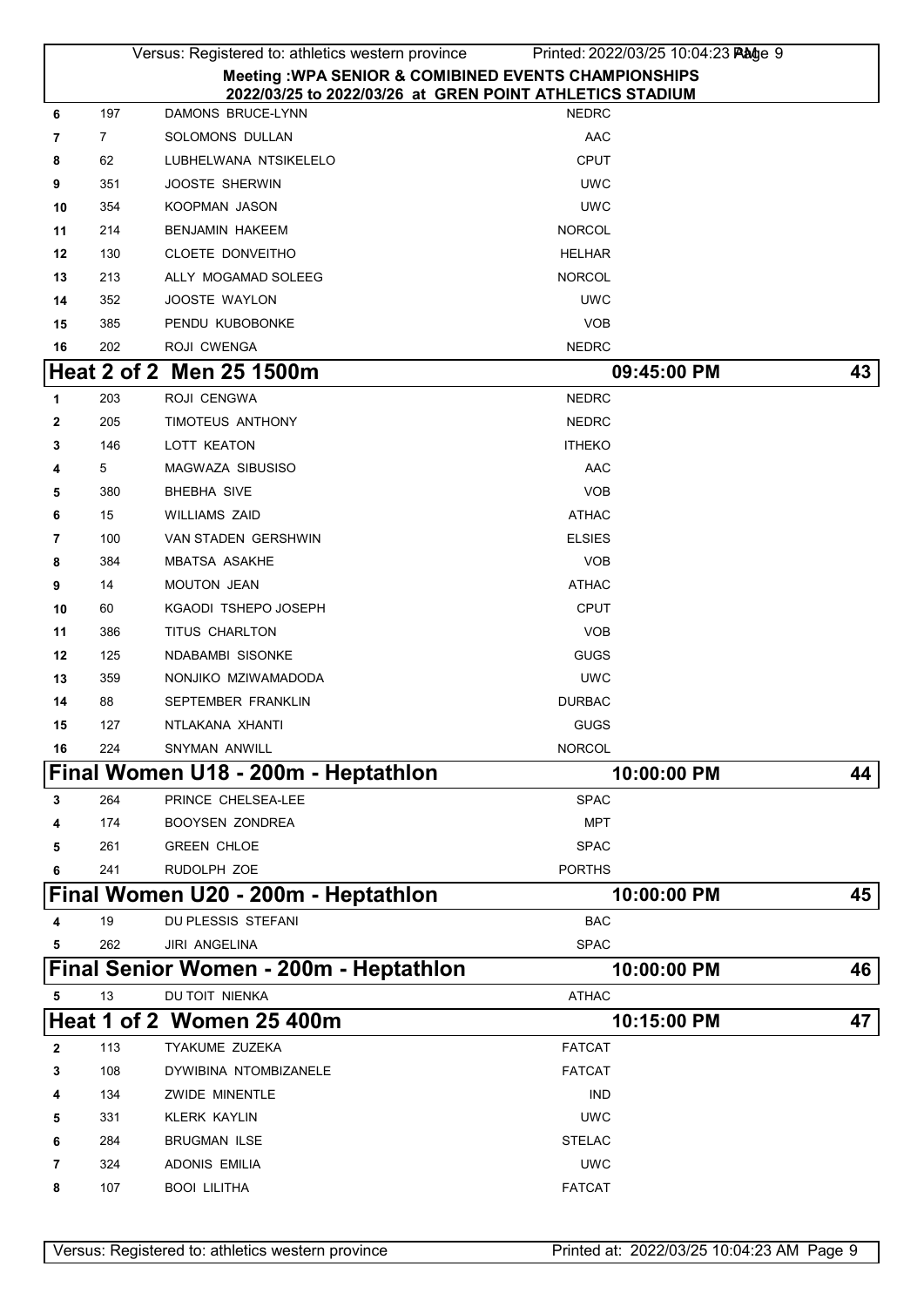|                |             | Versus: Registered to: athletics western province | Printed: 2022/03/25 10:04:24 Plage 10                    |    |
|----------------|-------------|---------------------------------------------------|----------------------------------------------------------|----|
|                |             |                                                   | Meeting : WPA SENIOR & COMIBINED EVENTS CHAMPIONSHIPS    |    |
|                |             |                                                   | 2022/03/25 to 2022/03/26 at GREN POINT ATHLETICS STADIUM |    |
|                |             | Heat 2 of 2 Women 25 400m                         | 10:15:00 PM                                              | 47 |
| 1              | 112         | NTUNJA NOMVELISO LANDON                           | <b>FATCAT</b>                                            |    |
| 2              | 337         | VAN HEERDEN COURTNEY                              | <b>UWC</b>                                               |    |
| 3              | 186         | <b>JULIES SAMANTHA</b>                            | <b>MRWAC</b>                                             |    |
| 4              | 336         | <b>TSHABALALA NOBUHLE</b>                         | <b>UWC</b>                                               |    |
| 5              | 23          | REINEKE JAIXAI                                    | <b>BAC</b>                                               |    |
| 6              | 111         | MPAHLWA SIYATAKAZELA                              | <b>FATCAT</b>                                            |    |
| $\overline{7}$ | 170         | TERBLANCHE CHLOE                                  | <b>MILHS</b>                                             |    |
| 8              | 110         | MAQHOLO SIMBULELE                                 | <b>FATCAT</b>                                            |    |
|                |             | Heat 1 of 5 Men 25 400m                           | 10:20:00 PM                                              | 48 |
| 2              |             | PAULSE MIKHAIL                                    | <b>BAC</b>                                               |    |
| 3              | 216         | DYANTYI JABULANI                                  | <b>NORCOL</b>                                            |    |
| 4              | 28          | <b>CLOETE WAYDE</b>                               | <b>BAC</b>                                               |    |
| 5              | 149         | VAN DER MERWE KEEGAN                              | <b>ITHEKO</b>                                            |    |
| 6              | 59          | <b>EMMANUAL JAMES</b>                             | <b>CPUT</b>                                              |    |
| 7              |             | LOMBAART DUWAYNE                                  | <b>UWC</b>                                               |    |
| 8              | 65          | MAKOFANE KHUTSO                                   | <b>CPUT</b>                                              |    |
|                | Heat 2 of 5 | <b>Men 25 400m</b>                                | 10:20:00 PM                                              | 48 |
| 3              | 150         | <b>WELCOME TAHRIQ</b>                             | <b>ITHEKO</b>                                            |    |
| 4              | 195         | <b>BEUKES HENK</b>                                | <b>NEDRC</b>                                             |    |
| 5              | 80          | THOBIGUNYA SIPHOSETHU                             | <b>CPUT</b>                                              |    |
| 6              | 74          | NONGAWUZA WANDILE BENJAMIN                        | <b>CPUT</b>                                              |    |
| 7              | 115         | <b>DLAMINI MANDLA</b>                             | <b>FATCAT</b>                                            |    |
| 8              | 34          | SOCHOP KEANAN                                     | <b>BAC</b>                                               |    |
|                |             | Heat 3 of 5 Men 25 400m                           | 10:20:00 PM                                              | 48 |
| $\mathbf{2}$   | 315         | KOTSEDI KHUMO MOTHEO                              | <b>UCT</b>                                               |    |
| 3              | 52          | CHEME SIMAMKELE                                   | <b>CENTRL</b>                                            |    |
| 4              | 360         | PLAATJIES DEBRAHANO                               | <b>UWC</b>                                               |    |
| 5              | 60          | KGAODI TSHEPO JOSEPH                              | <b>CPUT</b>                                              |    |
| 6              | 255         | DANIELS GORDEN                                    | <b>RCL</b>                                               |    |
| 7              | 63          | MAKAMBA ZIPHO                                     | <b>CPUT</b>                                              |    |
| 8              | 376         | <b>HENDRICKS MANEDO</b>                           | <b>VELAC</b>                                             |    |
|                |             | Heat 4 of 5 Men 25 400m                           | 10:20:00 PM                                              | 48 |
| 3              | 70          | MOLETSANE RORISANG                                | <b>CPUT</b>                                              |    |
| 4              | 370         | <b>VORSTER MORGAN</b>                             | <b>UWC</b>                                               |    |
| 5              | 15          | <b>WILLIAMS ZAID</b>                              | <b>ATHAC</b>                                             |    |
| 6              | 285         | VON DURKHEIM CHRISTIAN                            | <b>STELAC</b>                                            |    |
| 7              | 126         | NDALASI ATHABILE                                  | GUGS                                                     |    |
| 8              | 114         | <b>BOOI SIPHO</b>                                 | <b>FATCAT</b>                                            |    |
|                |             | Heat 5 of 5 Men 25 400m                           | 10:20:00 PM                                              | 48 |
| 2              | 69          | MGOMALALA THOMAS                                  | <b>CPUT</b>                                              |    |
| 3              | 258         | MASHIMBYE THEODORE                                | <b>SANDF</b>                                             |    |
| 4              | 116         | PEMBA TERRENCE                                    | <b>FATCAT</b>                                            |    |
| 5              | 363         | SAMANGA ANGELO SMANGALISO                         | <b>UWC</b>                                               |    |
| 6              | 72          | NGIBA THEMBELA                                    | <b>CPUT</b>                                              |    |
| 7              | 238         | YOUNG ROSCO                                       | <b>PNA</b>                                               |    |
| 8              | 365         | SHABODIEN ZUBAIR                                  | <b>UWC</b>                                               |    |
|                |             | Versus: Registered to: athletics western province | Printed at: 2022/03/25 10:04:24 AM Page 10               |    |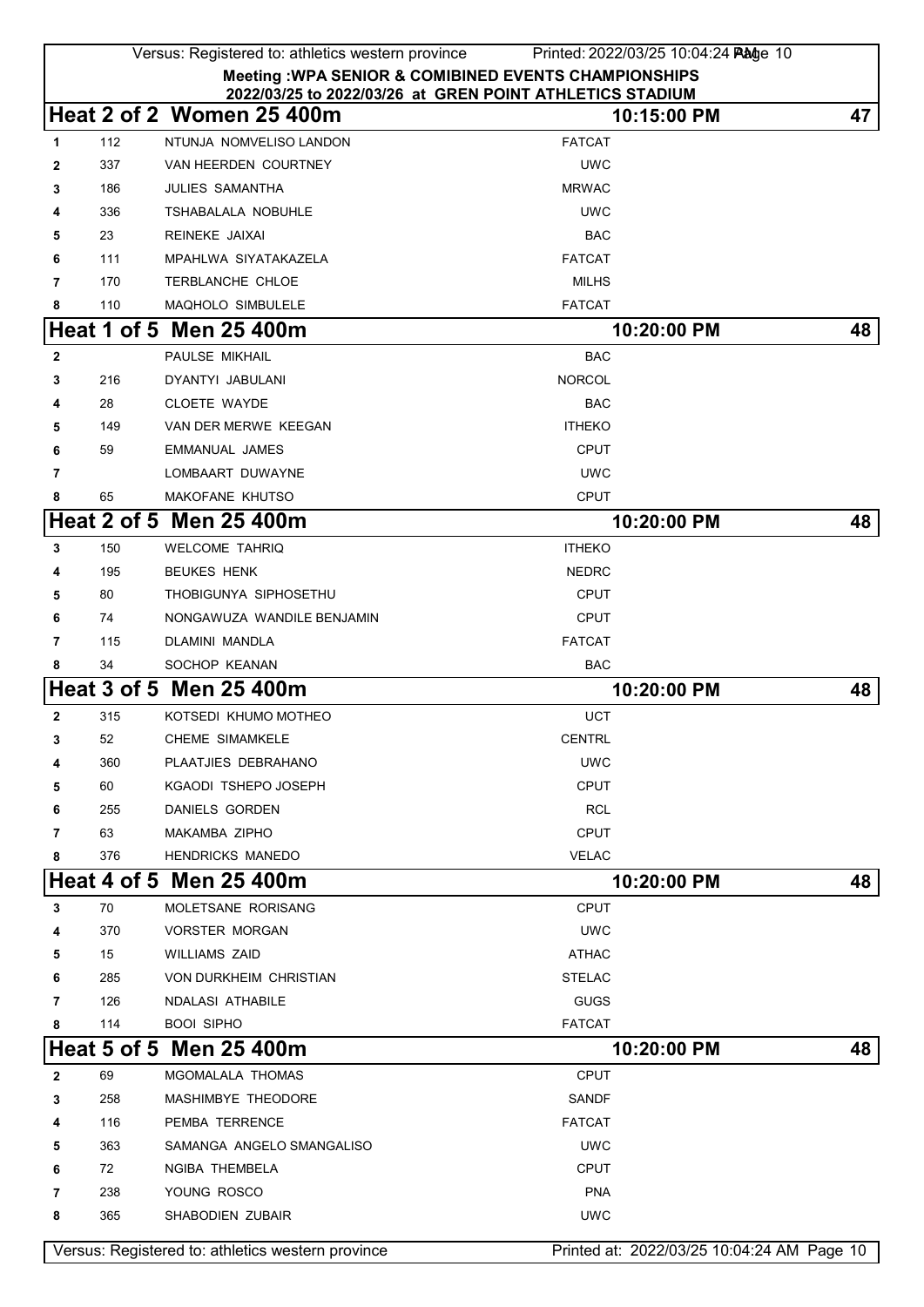|              |     | Versus: Registered to: athletics western province                                            | Printed: 2022/03/25 10:04:26 Page 11       |                 |
|--------------|-----|----------------------------------------------------------------------------------------------|--------------------------------------------|-----------------|
|              |     | Meeting : WPA SENIOR & COMIBINED EVENTS CHAMPIONSHIPS                                        |                                            |                 |
|              |     | 2022/03/25 to 2022/03/26 at GREN POINT ATHLETICS STADIUM<br>Final Men U18 - 400m - Decathlon | 10:35:00 PM                                | 49              |
| $\mathbf{2}$ | 179 | OTITOOLA FIKAYO                                                                              | <b>MPT</b>                                 |                 |
| 3            | 272 | <b>MARCUS JAMIEL</b>                                                                         | <b>SPAC</b>                                |                 |
| 4            | 142 | DAVIDS MUBAARIK                                                                              | <b>ITHEKO</b>                              |                 |
| 6            | 37  | VAN STADEN ZAIN MARQUE                                                                       | <b>BAC</b>                                 |                 |
| 7            | 268 | DRAMAT SHAKUR                                                                                | <b>SPAC</b>                                |                 |
| 8            | 267 | <b>CONSTANR BREYTON</b>                                                                      | <b>SPAC</b>                                |                 |
|              |     | Final Men U20 - 400m - Decathlon                                                             | 10:40:00 PM                                | 50              |
| 3            | 274 | MWAPE GEDEON                                                                                 | <b>SPAC</b>                                |                 |
| 4            | 278 | YON DOONDRE                                                                                  | <b>SPAC</b>                                |                 |
| 5            | 275 | <b>OLIVIER LIAM</b>                                                                          | <b>SPAC</b>                                |                 |
| 6            | 273 | MUANZA KABUYA                                                                                | <b>SPAC</b>                                |                 |
| 7            | 265 | ANYANWU LUCIANO                                                                              | <b>SPAC</b>                                |                 |
|              |     | Final Senior Men - 400m - Decathlon                                                          | 10:45:00 PM                                | 51              |
| 3            | 355 | LEKABE ATLEGANG                                                                              | <b>UWC</b>                                 |                 |
| 4            | 320 | FIELD JAMIE                                                                                  | <b>ULTRA</b>                               |                 |
| 5            | 33  | <b>SIMON CAMERON</b>                                                                         | <b>BAC</b>                                 |                 |
| 7            | 269 | <b>FRANCIS ANDREW</b>                                                                        | <b>SPAC</b>                                |                 |
| 8            | 271 | <b>MARAIS DANIEL</b>                                                                         | <b>SPAC</b>                                |                 |
|              |     | <b>Final Women 25 Shotput</b>                                                                | 10:00:00 AM                                | 55 <sub>1</sub> |
| 1            | 20  | <b>JORDAAN ZOë</b>                                                                           | <b>BAC</b>                                 |                 |
| $\mathbf{2}$ | 121 | SIMANGA SIPHOKAZI                                                                            | <b>GUGS</b>                                |                 |
| 3            | 25  | SOLOMON JESSé                                                                                | <b>BAC</b>                                 |                 |
| 4            | 122 | SOPHILE SIBULELE                                                                             | <b>GUGS</b>                                |                 |
| 5            | 209 | LOTTERING ZADO                                                                               | <b>NORCOL</b>                              |                 |
| 6            | 327 | <b>GELDERBLOEM ELZANI</b>                                                                    | <b>UWC</b>                                 |                 |
| 7            | 24  | SMIT KAYLA                                                                                   | <b>BAC</b>                                 |                 |
| 8            | 263 | PARIA KELLY JANE                                                                             | <b>SPAC</b>                                |                 |
| 9            | 229 | JOHNSON MARY-ANNE                                                                            | <b>PINEAC</b>                              |                 |
| 10           |     | WYNGAARD JESSE LEE                                                                           | <b>SPAC</b>                                |                 |
|              |     | Final Women 25 10000m                                                                        | 08:35:00 PM                                | 33              |
| 1            | 375 | WILLEMSE LEE-SHAY                                                                            | <b>VELAC</b>                               |                 |
| 2            | 106 | * MKHWANAZI                                                                                  | <b>FATCAT</b>                              |                 |
| 3            | 3   | DU BRUYN LEANDA                                                                              | AAC                                        |                 |
| 4            | 190 | TERBLANCHE ANéL                                                                              | <b>NEDRC</b>                               |                 |
|              |     | <b>Final Men 25 10000m</b>                                                                   | 08:35:00 PM                                | 34              |
| 1            | 167 | <b>BRUINERS JASON</b>                                                                        | <b>METAC</b>                               |                 |
| 2            | 367 | THOLO KANANELO                                                                               | <b>UWC</b>                                 |                 |
| 3            | 43  | VAN ROOYEN CHRISTO                                                                           | <b>BOXER</b>                               |                 |
| 4            | 250 | <b>MAGOTSI ROBERT MOSES</b>                                                                  | <b>RBHS</b>                                |                 |
| 5            | 100 | VAN STADEN GERSHWIN                                                                          | <b>ELSIES</b>                              |                 |
| 6            | 46  | MARUVE TADIWANASHE                                                                           | CAPAC                                      |                 |
| 7            | 381 | BHEBHA BULELANI                                                                              | <b>VOB</b>                                 |                 |
| 8            | 200 | HIRBO YOHANNES                                                                               | <b>NEDRC</b>                               |                 |
| 9            | 4   | MADIKIZELA SIBUSISO                                                                          | AAC                                        |                 |
| 10           | 135 | DEE NICHOLAS                                                                                 | <b>IND</b>                                 |                 |
| 11           | 130 | CLOETE DONVEITHO                                                                             | <b>HELHAR</b>                              |                 |
|              |     | Versus: Registered to: athletics western province                                            | Printed at: 2022/03/25 10:04:26 AM Page 11 |                 |
|              |     |                                                                                              |                                            |                 |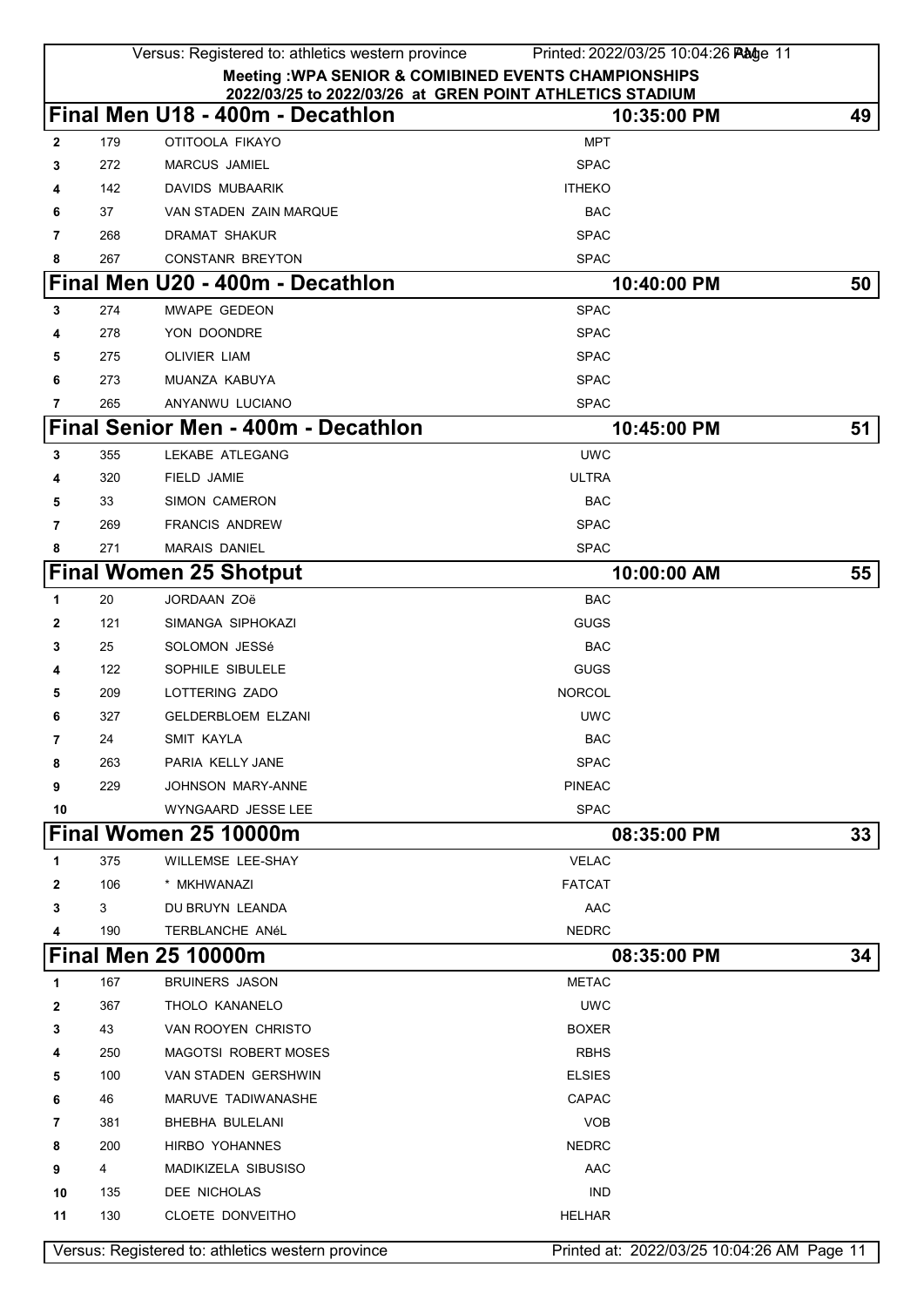| <b>Meeting: WPA SENIOR &amp; COMIBINED EVENTS CHAMPIONSHIPS</b><br>2022/03/25 to 2022/03/26 at GREN POINT ATHLETICS STADIUM<br><b>BALIE RAYDON</b><br>192<br><b>NEDRC</b><br>12<br>Final Girls U16 - 90m Hurdles - Pentathlon<br>10:00:00 AM<br>52<br><b>MPT</b><br>MNQXEZE LILITHA<br>176<br>4<br>319<br>DARIES MUJADIAH<br><b>ULTRA</b><br>5<br>FOCI KHANYA<br><b>MPT</b><br>175<br>6<br><b>Final Men 25 Polevault</b><br>10:00:00 AM<br>53<br><b>Final Women 25 HighJump</b><br>10:00:00 AM<br>54<br>288<br><b>HORN MICHAELA</b><br><b>STRAND</b><br>1<br><b>Final Men 25 Javelin</b><br>10:00:00 AM<br>56<br>226<br><b>WEHR BREYTON</b><br><b>NORCOL</b><br>1<br>223<br>NGCONGCA HLUMELO<br><b>NORCOL</b><br>$\mathbf{2}$<br>213<br>ALLY MOGAMAD SOLEEG<br><b>NORCOL</b><br>3<br><b>MPT</b><br>181<br>SOLOMON JAME<br>4<br>PATJEE MOGAU<br><b>CPUT</b><br>76<br>5<br><b>PRLBH</b><br>244<br>NIKLAUS ADAM<br>6<br><b>GUGS</b><br>124<br>MTEBENI KARABO<br>7<br>368<br><b>UWC</b><br>VAN LILL GERT RUGTER<br>8<br>230<br>YOUNG TYRONE<br><b>PINEAC</b><br>9<br>Final Men U18 - 110m Hurdles - Decathlon<br>57<br>10:10:00 AM<br>OTITOOLA FIKAYO<br><b>MPT</b><br>$\mathbf{2}$<br>179<br>268<br>DRAMAT SHAKUR<br><b>SPAC</b><br>3<br>37<br>VAN STADEN ZAIN MARQUE<br><b>BAC</b><br>4<br>142<br>DAVIDS MUBAARIK<br><b>ITHEKO</b><br>6<br>272<br><b>SPAC</b><br><b>MARCUS JAMIEL</b><br>7<br><b>SPAC</b><br>267<br><b>CONSTANR BREYTON</b><br>8<br>Final Men U20 - 110m Hurdles - Decathlon<br>58<br>10:15:00 AM<br><b>SPAC</b><br>3<br>275<br><b>OLIVIER LIAM</b><br>274<br>MWAPE GEDEON<br><b>SPAC</b><br>4<br>273<br>MUANZA KABUYA<br><b>SPAC</b><br>5<br>278<br>YON DOONDRE<br><b>SPAC</b><br>6<br>ANYANWU LUCIANO<br><b>SPAC</b><br>7<br>265<br><b>Final Senior Men - 110m Hurdles - Decathlon</b><br>10:20:00 AM<br>59<br>355<br>LEKABE ATLEGANG<br><b>UWC</b><br>3<br>320<br>FIELD JAMIE<br><b>ULTRA</b><br>4<br><b>SIMON CAMERON</b><br><b>BAC</b><br>33<br>5<br>271<br><b>MARAIS DANIEL</b><br><b>SPAC</b><br>6<br><b>SPAC</b><br>269<br><b>FRANCIS ANDREW</b><br>8<br>Final Men 25 110m Hurdles<br>10:30:00 AM<br>60<br><b>BAC</b><br>29<br><b>JACOBS DENMAR</b><br>3<br>233<br>ANYANWUAGWU LUCIANO<br><b>PLUMHS</b><br>4<br>32<br>PIENAAR MARCELLO<br><b>BAC</b><br>5<br>ISMAIL MUJAAHID<br><b>ITHEKO</b><br>144<br>6<br><b>Final Women 25 100m Hurdles</b><br>10:40:00 AM<br>61 |  | Versus: Registered to: athletics western province | Printed: 2022/03/25 10:04:27 Plane 12 |  |
|--------------------------------------------------------------------------------------------------------------------------------------------------------------------------------------------------------------------------------------------------------------------------------------------------------------------------------------------------------------------------------------------------------------------------------------------------------------------------------------------------------------------------------------------------------------------------------------------------------------------------------------------------------------------------------------------------------------------------------------------------------------------------------------------------------------------------------------------------------------------------------------------------------------------------------------------------------------------------------------------------------------------------------------------------------------------------------------------------------------------------------------------------------------------------------------------------------------------------------------------------------------------------------------------------------------------------------------------------------------------------------------------------------------------------------------------------------------------------------------------------------------------------------------------------------------------------------------------------------------------------------------------------------------------------------------------------------------------------------------------------------------------------------------------------------------------------------------------------------------------------------------------------------------------------------------------------------------------------------------------------------------------------------------------------------------------------------------------------------------------------------------------------------------------------------------------------------------------------------------------------------------------------------------------------------------------------------------------------------------------------------------------|--|---------------------------------------------------|---------------------------------------|--|
|                                                                                                                                                                                                                                                                                                                                                                                                                                                                                                                                                                                                                                                                                                                                                                                                                                                                                                                                                                                                                                                                                                                                                                                                                                                                                                                                                                                                                                                                                                                                                                                                                                                                                                                                                                                                                                                                                                                                                                                                                                                                                                                                                                                                                                                                                                                                                                                            |  |                                                   |                                       |  |
|                                                                                                                                                                                                                                                                                                                                                                                                                                                                                                                                                                                                                                                                                                                                                                                                                                                                                                                                                                                                                                                                                                                                                                                                                                                                                                                                                                                                                                                                                                                                                                                                                                                                                                                                                                                                                                                                                                                                                                                                                                                                                                                                                                                                                                                                                                                                                                                            |  |                                                   |                                       |  |
|                                                                                                                                                                                                                                                                                                                                                                                                                                                                                                                                                                                                                                                                                                                                                                                                                                                                                                                                                                                                                                                                                                                                                                                                                                                                                                                                                                                                                                                                                                                                                                                                                                                                                                                                                                                                                                                                                                                                                                                                                                                                                                                                                                                                                                                                                                                                                                                            |  |                                                   |                                       |  |
|                                                                                                                                                                                                                                                                                                                                                                                                                                                                                                                                                                                                                                                                                                                                                                                                                                                                                                                                                                                                                                                                                                                                                                                                                                                                                                                                                                                                                                                                                                                                                                                                                                                                                                                                                                                                                                                                                                                                                                                                                                                                                                                                                                                                                                                                                                                                                                                            |  |                                                   |                                       |  |
|                                                                                                                                                                                                                                                                                                                                                                                                                                                                                                                                                                                                                                                                                                                                                                                                                                                                                                                                                                                                                                                                                                                                                                                                                                                                                                                                                                                                                                                                                                                                                                                                                                                                                                                                                                                                                                                                                                                                                                                                                                                                                                                                                                                                                                                                                                                                                                                            |  |                                                   |                                       |  |
|                                                                                                                                                                                                                                                                                                                                                                                                                                                                                                                                                                                                                                                                                                                                                                                                                                                                                                                                                                                                                                                                                                                                                                                                                                                                                                                                                                                                                                                                                                                                                                                                                                                                                                                                                                                                                                                                                                                                                                                                                                                                                                                                                                                                                                                                                                                                                                                            |  |                                                   |                                       |  |
|                                                                                                                                                                                                                                                                                                                                                                                                                                                                                                                                                                                                                                                                                                                                                                                                                                                                                                                                                                                                                                                                                                                                                                                                                                                                                                                                                                                                                                                                                                                                                                                                                                                                                                                                                                                                                                                                                                                                                                                                                                                                                                                                                                                                                                                                                                                                                                                            |  |                                                   |                                       |  |
|                                                                                                                                                                                                                                                                                                                                                                                                                                                                                                                                                                                                                                                                                                                                                                                                                                                                                                                                                                                                                                                                                                                                                                                                                                                                                                                                                                                                                                                                                                                                                                                                                                                                                                                                                                                                                                                                                                                                                                                                                                                                                                                                                                                                                                                                                                                                                                                            |  |                                                   |                                       |  |
|                                                                                                                                                                                                                                                                                                                                                                                                                                                                                                                                                                                                                                                                                                                                                                                                                                                                                                                                                                                                                                                                                                                                                                                                                                                                                                                                                                                                                                                                                                                                                                                                                                                                                                                                                                                                                                                                                                                                                                                                                                                                                                                                                                                                                                                                                                                                                                                            |  |                                                   |                                       |  |
|                                                                                                                                                                                                                                                                                                                                                                                                                                                                                                                                                                                                                                                                                                                                                                                                                                                                                                                                                                                                                                                                                                                                                                                                                                                                                                                                                                                                                                                                                                                                                                                                                                                                                                                                                                                                                                                                                                                                                                                                                                                                                                                                                                                                                                                                                                                                                                                            |  |                                                   |                                       |  |
|                                                                                                                                                                                                                                                                                                                                                                                                                                                                                                                                                                                                                                                                                                                                                                                                                                                                                                                                                                                                                                                                                                                                                                                                                                                                                                                                                                                                                                                                                                                                                                                                                                                                                                                                                                                                                                                                                                                                                                                                                                                                                                                                                                                                                                                                                                                                                                                            |  |                                                   |                                       |  |
|                                                                                                                                                                                                                                                                                                                                                                                                                                                                                                                                                                                                                                                                                                                                                                                                                                                                                                                                                                                                                                                                                                                                                                                                                                                                                                                                                                                                                                                                                                                                                                                                                                                                                                                                                                                                                                                                                                                                                                                                                                                                                                                                                                                                                                                                                                                                                                                            |  |                                                   |                                       |  |
|                                                                                                                                                                                                                                                                                                                                                                                                                                                                                                                                                                                                                                                                                                                                                                                                                                                                                                                                                                                                                                                                                                                                                                                                                                                                                                                                                                                                                                                                                                                                                                                                                                                                                                                                                                                                                                                                                                                                                                                                                                                                                                                                                                                                                                                                                                                                                                                            |  |                                                   |                                       |  |
|                                                                                                                                                                                                                                                                                                                                                                                                                                                                                                                                                                                                                                                                                                                                                                                                                                                                                                                                                                                                                                                                                                                                                                                                                                                                                                                                                                                                                                                                                                                                                                                                                                                                                                                                                                                                                                                                                                                                                                                                                                                                                                                                                                                                                                                                                                                                                                                            |  |                                                   |                                       |  |
|                                                                                                                                                                                                                                                                                                                                                                                                                                                                                                                                                                                                                                                                                                                                                                                                                                                                                                                                                                                                                                                                                                                                                                                                                                                                                                                                                                                                                                                                                                                                                                                                                                                                                                                                                                                                                                                                                                                                                                                                                                                                                                                                                                                                                                                                                                                                                                                            |  |                                                   |                                       |  |
|                                                                                                                                                                                                                                                                                                                                                                                                                                                                                                                                                                                                                                                                                                                                                                                                                                                                                                                                                                                                                                                                                                                                                                                                                                                                                                                                                                                                                                                                                                                                                                                                                                                                                                                                                                                                                                                                                                                                                                                                                                                                                                                                                                                                                                                                                                                                                                                            |  |                                                   |                                       |  |
|                                                                                                                                                                                                                                                                                                                                                                                                                                                                                                                                                                                                                                                                                                                                                                                                                                                                                                                                                                                                                                                                                                                                                                                                                                                                                                                                                                                                                                                                                                                                                                                                                                                                                                                                                                                                                                                                                                                                                                                                                                                                                                                                                                                                                                                                                                                                                                                            |  |                                                   |                                       |  |
|                                                                                                                                                                                                                                                                                                                                                                                                                                                                                                                                                                                                                                                                                                                                                                                                                                                                                                                                                                                                                                                                                                                                                                                                                                                                                                                                                                                                                                                                                                                                                                                                                                                                                                                                                                                                                                                                                                                                                                                                                                                                                                                                                                                                                                                                                                                                                                                            |  |                                                   |                                       |  |
|                                                                                                                                                                                                                                                                                                                                                                                                                                                                                                                                                                                                                                                                                                                                                                                                                                                                                                                                                                                                                                                                                                                                                                                                                                                                                                                                                                                                                                                                                                                                                                                                                                                                                                                                                                                                                                                                                                                                                                                                                                                                                                                                                                                                                                                                                                                                                                                            |  |                                                   |                                       |  |
|                                                                                                                                                                                                                                                                                                                                                                                                                                                                                                                                                                                                                                                                                                                                                                                                                                                                                                                                                                                                                                                                                                                                                                                                                                                                                                                                                                                                                                                                                                                                                                                                                                                                                                                                                                                                                                                                                                                                                                                                                                                                                                                                                                                                                                                                                                                                                                                            |  |                                                   |                                       |  |
|                                                                                                                                                                                                                                                                                                                                                                                                                                                                                                                                                                                                                                                                                                                                                                                                                                                                                                                                                                                                                                                                                                                                                                                                                                                                                                                                                                                                                                                                                                                                                                                                                                                                                                                                                                                                                                                                                                                                                                                                                                                                                                                                                                                                                                                                                                                                                                                            |  |                                                   |                                       |  |
|                                                                                                                                                                                                                                                                                                                                                                                                                                                                                                                                                                                                                                                                                                                                                                                                                                                                                                                                                                                                                                                                                                                                                                                                                                                                                                                                                                                                                                                                                                                                                                                                                                                                                                                                                                                                                                                                                                                                                                                                                                                                                                                                                                                                                                                                                                                                                                                            |  |                                                   |                                       |  |
|                                                                                                                                                                                                                                                                                                                                                                                                                                                                                                                                                                                                                                                                                                                                                                                                                                                                                                                                                                                                                                                                                                                                                                                                                                                                                                                                                                                                                                                                                                                                                                                                                                                                                                                                                                                                                                                                                                                                                                                                                                                                                                                                                                                                                                                                                                                                                                                            |  |                                                   |                                       |  |
|                                                                                                                                                                                                                                                                                                                                                                                                                                                                                                                                                                                                                                                                                                                                                                                                                                                                                                                                                                                                                                                                                                                                                                                                                                                                                                                                                                                                                                                                                                                                                                                                                                                                                                                                                                                                                                                                                                                                                                                                                                                                                                                                                                                                                                                                                                                                                                                            |  |                                                   |                                       |  |
|                                                                                                                                                                                                                                                                                                                                                                                                                                                                                                                                                                                                                                                                                                                                                                                                                                                                                                                                                                                                                                                                                                                                                                                                                                                                                                                                                                                                                                                                                                                                                                                                                                                                                                                                                                                                                                                                                                                                                                                                                                                                                                                                                                                                                                                                                                                                                                                            |  |                                                   |                                       |  |
|                                                                                                                                                                                                                                                                                                                                                                                                                                                                                                                                                                                                                                                                                                                                                                                                                                                                                                                                                                                                                                                                                                                                                                                                                                                                                                                                                                                                                                                                                                                                                                                                                                                                                                                                                                                                                                                                                                                                                                                                                                                                                                                                                                                                                                                                                                                                                                                            |  |                                                   |                                       |  |
|                                                                                                                                                                                                                                                                                                                                                                                                                                                                                                                                                                                                                                                                                                                                                                                                                                                                                                                                                                                                                                                                                                                                                                                                                                                                                                                                                                                                                                                                                                                                                                                                                                                                                                                                                                                                                                                                                                                                                                                                                                                                                                                                                                                                                                                                                                                                                                                            |  |                                                   |                                       |  |
|                                                                                                                                                                                                                                                                                                                                                                                                                                                                                                                                                                                                                                                                                                                                                                                                                                                                                                                                                                                                                                                                                                                                                                                                                                                                                                                                                                                                                                                                                                                                                                                                                                                                                                                                                                                                                                                                                                                                                                                                                                                                                                                                                                                                                                                                                                                                                                                            |  |                                                   |                                       |  |
|                                                                                                                                                                                                                                                                                                                                                                                                                                                                                                                                                                                                                                                                                                                                                                                                                                                                                                                                                                                                                                                                                                                                                                                                                                                                                                                                                                                                                                                                                                                                                                                                                                                                                                                                                                                                                                                                                                                                                                                                                                                                                                                                                                                                                                                                                                                                                                                            |  |                                                   |                                       |  |
|                                                                                                                                                                                                                                                                                                                                                                                                                                                                                                                                                                                                                                                                                                                                                                                                                                                                                                                                                                                                                                                                                                                                                                                                                                                                                                                                                                                                                                                                                                                                                                                                                                                                                                                                                                                                                                                                                                                                                                                                                                                                                                                                                                                                                                                                                                                                                                                            |  |                                                   |                                       |  |
|                                                                                                                                                                                                                                                                                                                                                                                                                                                                                                                                                                                                                                                                                                                                                                                                                                                                                                                                                                                                                                                                                                                                                                                                                                                                                                                                                                                                                                                                                                                                                                                                                                                                                                                                                                                                                                                                                                                                                                                                                                                                                                                                                                                                                                                                                                                                                                                            |  |                                                   |                                       |  |
|                                                                                                                                                                                                                                                                                                                                                                                                                                                                                                                                                                                                                                                                                                                                                                                                                                                                                                                                                                                                                                                                                                                                                                                                                                                                                                                                                                                                                                                                                                                                                                                                                                                                                                                                                                                                                                                                                                                                                                                                                                                                                                                                                                                                                                                                                                                                                                                            |  |                                                   |                                       |  |
|                                                                                                                                                                                                                                                                                                                                                                                                                                                                                                                                                                                                                                                                                                                                                                                                                                                                                                                                                                                                                                                                                                                                                                                                                                                                                                                                                                                                                                                                                                                                                                                                                                                                                                                                                                                                                                                                                                                                                                                                                                                                                                                                                                                                                                                                                                                                                                                            |  |                                                   |                                       |  |
|                                                                                                                                                                                                                                                                                                                                                                                                                                                                                                                                                                                                                                                                                                                                                                                                                                                                                                                                                                                                                                                                                                                                                                                                                                                                                                                                                                                                                                                                                                                                                                                                                                                                                                                                                                                                                                                                                                                                                                                                                                                                                                                                                                                                                                                                                                                                                                                            |  |                                                   |                                       |  |
|                                                                                                                                                                                                                                                                                                                                                                                                                                                                                                                                                                                                                                                                                                                                                                                                                                                                                                                                                                                                                                                                                                                                                                                                                                                                                                                                                                                                                                                                                                                                                                                                                                                                                                                                                                                                                                                                                                                                                                                                                                                                                                                                                                                                                                                                                                                                                                                            |  |                                                   |                                       |  |
|                                                                                                                                                                                                                                                                                                                                                                                                                                                                                                                                                                                                                                                                                                                                                                                                                                                                                                                                                                                                                                                                                                                                                                                                                                                                                                                                                                                                                                                                                                                                                                                                                                                                                                                                                                                                                                                                                                                                                                                                                                                                                                                                                                                                                                                                                                                                                                                            |  |                                                   |                                       |  |
|                                                                                                                                                                                                                                                                                                                                                                                                                                                                                                                                                                                                                                                                                                                                                                                                                                                                                                                                                                                                                                                                                                                                                                                                                                                                                                                                                                                                                                                                                                                                                                                                                                                                                                                                                                                                                                                                                                                                                                                                                                                                                                                                                                                                                                                                                                                                                                                            |  |                                                   |                                       |  |
|                                                                                                                                                                                                                                                                                                                                                                                                                                                                                                                                                                                                                                                                                                                                                                                                                                                                                                                                                                                                                                                                                                                                                                                                                                                                                                                                                                                                                                                                                                                                                                                                                                                                                                                                                                                                                                                                                                                                                                                                                                                                                                                                                                                                                                                                                                                                                                                            |  |                                                   |                                       |  |
|                                                                                                                                                                                                                                                                                                                                                                                                                                                                                                                                                                                                                                                                                                                                                                                                                                                                                                                                                                                                                                                                                                                                                                                                                                                                                                                                                                                                                                                                                                                                                                                                                                                                                                                                                                                                                                                                                                                                                                                                                                                                                                                                                                                                                                                                                                                                                                                            |  |                                                   |                                       |  |
|                                                                                                                                                                                                                                                                                                                                                                                                                                                                                                                                                                                                                                                                                                                                                                                                                                                                                                                                                                                                                                                                                                                                                                                                                                                                                                                                                                                                                                                                                                                                                                                                                                                                                                                                                                                                                                                                                                                                                                                                                                                                                                                                                                                                                                                                                                                                                                                            |  |                                                   |                                       |  |
|                                                                                                                                                                                                                                                                                                                                                                                                                                                                                                                                                                                                                                                                                                                                                                                                                                                                                                                                                                                                                                                                                                                                                                                                                                                                                                                                                                                                                                                                                                                                                                                                                                                                                                                                                                                                                                                                                                                                                                                                                                                                                                                                                                                                                                                                                                                                                                                            |  |                                                   |                                       |  |
|                                                                                                                                                                                                                                                                                                                                                                                                                                                                                                                                                                                                                                                                                                                                                                                                                                                                                                                                                                                                                                                                                                                                                                                                                                                                                                                                                                                                                                                                                                                                                                                                                                                                                                                                                                                                                                                                                                                                                                                                                                                                                                                                                                                                                                                                                                                                                                                            |  |                                                   |                                       |  |
|                                                                                                                                                                                                                                                                                                                                                                                                                                                                                                                                                                                                                                                                                                                                                                                                                                                                                                                                                                                                                                                                                                                                                                                                                                                                                                                                                                                                                                                                                                                                                                                                                                                                                                                                                                                                                                                                                                                                                                                                                                                                                                                                                                                                                                                                                                                                                                                            |  |                                                   |                                       |  |
|                                                                                                                                                                                                                                                                                                                                                                                                                                                                                                                                                                                                                                                                                                                                                                                                                                                                                                                                                                                                                                                                                                                                                                                                                                                                                                                                                                                                                                                                                                                                                                                                                                                                                                                                                                                                                                                                                                                                                                                                                                                                                                                                                                                                                                                                                                                                                                                            |  |                                                   |                                       |  |
|                                                                                                                                                                                                                                                                                                                                                                                                                                                                                                                                                                                                                                                                                                                                                                                                                                                                                                                                                                                                                                                                                                                                                                                                                                                                                                                                                                                                                                                                                                                                                                                                                                                                                                                                                                                                                                                                                                                                                                                                                                                                                                                                                                                                                                                                                                                                                                                            |  |                                                   |                                       |  |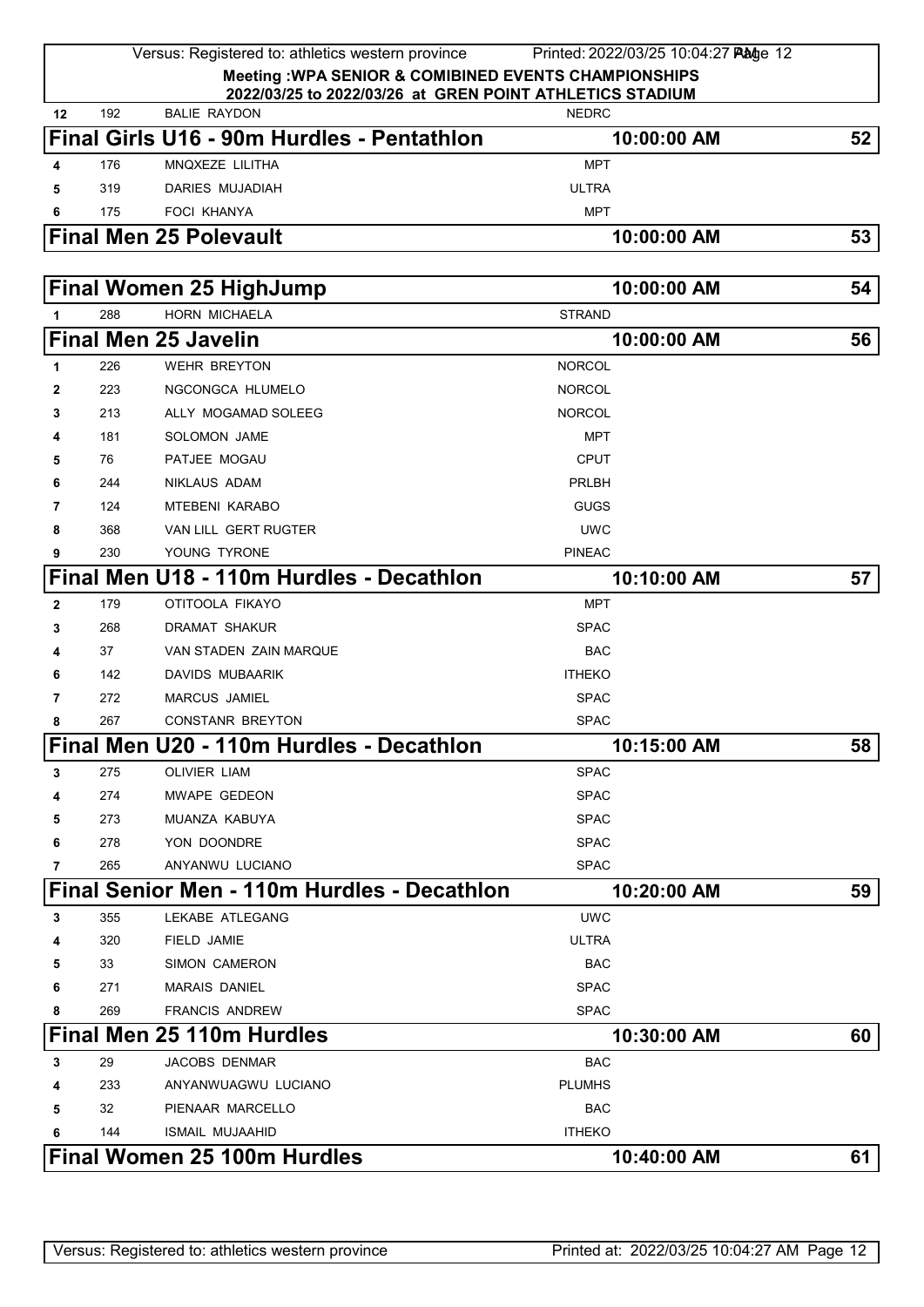|    |     | Versus: Registered to: athletics western province                                                                 | Printed: 2022/03/25 10:04:28 Plage 13 |    |
|----|-----|-------------------------------------------------------------------------------------------------------------------|---------------------------------------|----|
|    |     | Meeting : WPA SENIOR & COMIBINED EVENTS CHAMPIONSHIPS<br>2022/03/25 to 2022/03/26 at GREN POINT ATHLETICS STADIUM |                                       |    |
|    |     | Final Boys U16 - 100m Hurdles - Octathlon                                                                         | 10:45:00 AM                           | 62 |
| 3  | 276 | PETERSEN TRISTAN                                                                                                  | <b>SPAC</b>                           |    |
| 4  | 178 | NOKOYO KHANYA                                                                                                     | <b>MPT</b>                            |    |
| 5  | 270 | <b>GEORGE THURSTON</b>                                                                                            | <b>SPAC</b>                           |    |
| 6  | 277 | SAMUELS MATTHEW                                                                                                   | <b>SPAC</b>                           |    |
| 7  | 266 | <b>BASSON JAYDON</b>                                                                                              | <b>SPAC</b>                           |    |
|    |     | Semi Final 1 of 3 Men 25 100m                                                                                     | 10:55:00 AM                           | 63 |
|    |     |                                                                                                                   |                                       |    |
|    |     | Semi Final 2 of 3 Men 25 100m                                                                                     | 10:55:00 AM                           | 63 |
|    |     | Semi Final 3 of 3 Men 25 100m                                                                                     | 10:55:00 AM                           | 63 |
|    |     |                                                                                                                   |                                       |    |
|    |     | <b>Final Men 25 LongJump</b>                                                                                      | 11:00:00 AM                           | 64 |
| 1. | 220 | <b>JOSEPH JUSTIN</b>                                                                                              | <b>NORCOL</b>                         |    |
| 2  | 71  | MORAPE NEO                                                                                                        | <b>CPUT</b>                           |    |
| 3  | 217 | ELLERS CEE-JAY                                                                                                    | <b>NORCOL</b>                         |    |
|    | 73  | <b>NKAMBULE LIFA</b>                                                                                              | <b>CPUT</b>                           |    |
| 6  | 364 | SASMAN BEVAN                                                                                                      | <b>UWC</b>                            |    |
| 7  | 221 | LE KOMA JAMES                                                                                                     | <b>NORCOL</b>                         |    |
| 8  | 64  | <b>MAKANA LINDOKUHLE</b>                                                                                          | <b>CPUT</b>                           |    |
| 9  | 389 | <b>HLOTYWA ESAM</b>                                                                                               | <b>WALHS</b>                          |    |
| 10 | 385 | PENDU KUBOBONKE                                                                                                   | <b>VOB</b>                            |    |
| 11 | 306 | RYAN KIRON                                                                                                        | <b>TAC</b>                            |    |
| 12 | 182 | STEYN ZINEDINE                                                                                                    | <b>MPT</b>                            |    |
| 13 | 95  | LINKS JOHN-DEAN                                                                                                   | <b>EKAC</b>                           |    |
| 14 | 347 | <b>GREEN KYLE</b>                                                                                                 | <b>UWC</b>                            |    |
| 15 | 52  | <b>CHEME SIMAMKELE</b>                                                                                            | <b>CENTRL</b>                         |    |
| 16 | 30  | MUZOKOMBA PAVASHE                                                                                                 | <b>BAC</b>                            |    |
| 17 | 321 | <b>MANASSE MIKHAIL</b>                                                                                            | <b>ULTRA</b>                          |    |
| 18 | 222 | LUDIDI SHANE                                                                                                      | <b>NORCOL</b>                         |    |
| 19 | 163 | MOODIE KEANU                                                                                                      | <b>MATIES</b>                         |    |
| 20 | 82  | VAN WYK IMRAAN CASSIEM                                                                                            | <b>CPUT</b>                           |    |
|    |     | Final Women 25 800m                                                                                               | 11:05:00 AM                           | 65 |
|    |     |                                                                                                                   |                                       |    |
|    |     | Final Men 25 800m                                                                                                 | 11:15:00 AM                           | 66 |
|    |     | Final Girls U16 - High Jump - Pentathlon                                                                          | 11:15:00 AM                           | 67 |
| 1  | 176 | MNQXEZE LILITHA                                                                                                   | <b>MPT</b>                            |    |
| 2  | 319 | DARIES MUJADIAH                                                                                                   | <b>ULTRA</b>                          |    |
| 3  | 175 | <b>FOCI KHANYA</b>                                                                                                | <b>MPT</b>                            |    |
|    |     | <b>Final Women 25 Polevault</b>                                                                                   | 11:30:00 AM                           | 68 |
|    |     |                                                                                                                   |                                       |    |
|    |     | <b>Final Women 25 Javelin</b>                                                                                     | 11:30:00 AM                           | 69 |
| 1  | 263 | PARIA KELLY JANE                                                                                                  | <b>SPAC</b>                           |    |
| 2  |     | WYNGAARD JESSE LEE                                                                                                | <b>SPAC</b>                           |    |
|    |     |                                                                                                                   |                                       |    |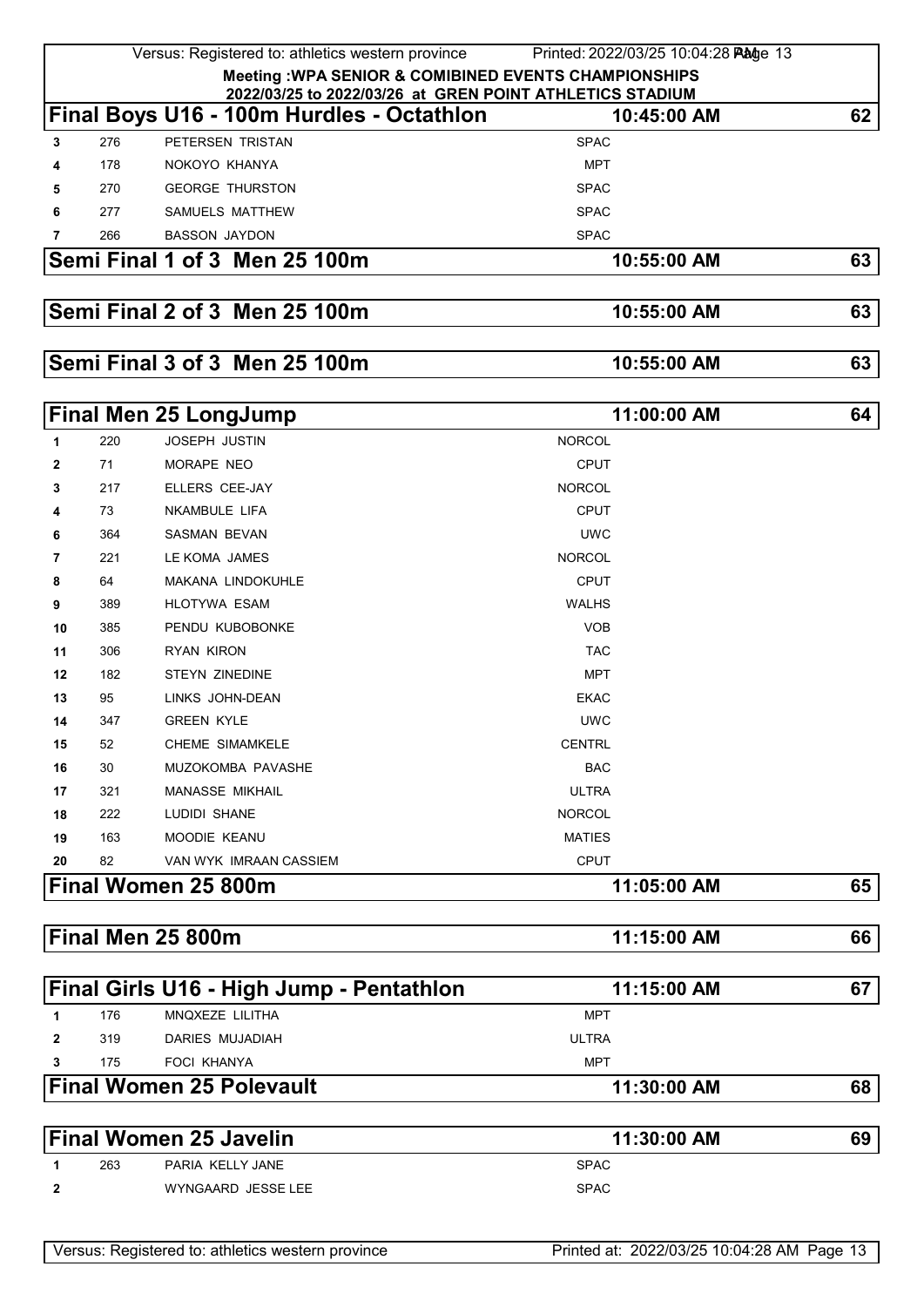|              |     | Versus: Registered to: athletics western province        | Printed: 2022/03/25 10:04:29 PAMge 14      |    |
|--------------|-----|----------------------------------------------------------|--------------------------------------------|----|
|              |     | Meeting : WPA SENIOR & COMIBINED EVENTS CHAMPIONSHIPS    |                                            |    |
|              |     | 2022/03/25 to 2022/03/26 at GREN POINT ATHLETICS STADIUM |                                            |    |
|              |     | Final Men U18 - Discus Throw - Decathlon                 | 11:30:00 AM                                | 70 |
| 1            | 268 | <b>DRAMAT SHAKUR</b>                                     | <b>SPAC</b>                                |    |
| 2            | 267 | <b>CONSTANR BREYTON</b>                                  | <b>SPAC</b>                                |    |
| 3            | 37  | VAN STADEN ZAIN MARQUE                                   | <b>BAC</b>                                 |    |
|              | 142 | DAVIDS MUBAARIK                                          | <b>ITHEKO</b>                              |    |
| 5            | 272 | <b>MARCUS JAMIEL</b>                                     | <b>SPAC</b>                                |    |
| 6            | 179 | OTITOOLA FIKAYO                                          | <b>MPT</b>                                 |    |
|              |     | Final Men U20 - Discus Throw - Decathlon                 | 11:30:00 AM                                | 71 |
| 1            | 273 | MUANZA KABUYA                                            | <b>SPAC</b>                                |    |
| 2            | 278 | YON DOONDRE                                              | <b>SPAC</b>                                |    |
| 3            | 265 | ANYANWU LUCIANO                                          | <b>SPAC</b>                                |    |
| 4            | 274 | <b>MWAPE GEDEON</b>                                      | <b>SPAC</b>                                |    |
| 5            | 275 | <b>OLIVIER LIAM</b>                                      | <b>SPAC</b>                                |    |
|              |     | <b>Final Senior Men - Discus Throw - Decathlon</b>       | 11:30:00 AM                                | 72 |
| 1            | 271 | <b>MARAIS DANIEL</b>                                     | <b>SPAC</b>                                |    |
| $\mathbf{2}$ | 320 | FIELD JAMIE                                              | <b>ULTRA</b>                               |    |
| 3            | 355 | LEKABE ATLEGANG                                          | <b>UWC</b>                                 |    |
| 4            | 269 | <b>FRANCIS ANDREW</b>                                    | <b>SPAC</b>                                |    |
| 6            | 33  | SIMON CAMERON                                            | <b>BAC</b>                                 |    |
|              |     | <b>Final Men 25 Shotput</b>                              | 11:30:00 AM                                | 73 |
| 1            | 36  | VAN DER WESTHUIZEN EDWILL                                | <b>BAC</b>                                 |    |
| 2            | 222 | LUDIDI SHANE                                             | <b>NORCOL</b>                              |    |
| 3            | 304 | <b>MEYER BRIAN</b>                                       | <b>TAC</b>                                 |    |
|              | 27  | <b>BURGESS JORDAN</b>                                    | <b>BAC</b>                                 |    |
| 5            | 218 | <b>FOURIE AIDEN</b>                                      | <b>NORCOL</b>                              |    |
| 6            | 124 | <b>MTEBENI KARABO</b>                                    | GUGS                                       |    |
|              | 303 | <b>MEYER DIVAN</b>                                       | <b>TAC</b>                                 |    |
|              |     | Semi Final 1 of 3 Men 25 200m                            | 12:00:00 PM                                | 74 |
|              |     |                                                          |                                            |    |
|              |     | Semi Final 2 of 3 Men 25 200m                            | 12:00:00 PM                                | 74 |
|              |     |                                                          |                                            |    |
|              |     | Semi Final 3 of 3 Men 25 200m                            | 12:00:00 PM                                | 74 |
|              |     |                                                          |                                            |    |
|              |     | Final Boys U16 - High Jump - Octathlon                   | 12:00:00 PM                                | 75 |
| 1            | 266 | <b>BASSON JAYDON</b>                                     | <b>SPAC</b>                                |    |
| 2            | 270 | <b>GEORGE THURSTON</b>                                   | <b>SPAC</b>                                |    |
| 3            | 276 | PETERSEN TRISTAN                                         | <b>SPAC</b>                                |    |
| 4            | 277 | SAMUELS MATTHEW                                          | <b>SPAC</b>                                |    |
| 5            | 178 | NOKOYO KHANYA                                            | <b>MPT</b>                                 |    |
|              |     | <b>Final Girls U16 - Shot Put - Pentathlon</b>           | 12:15:00 PM                                | 77 |
| 1            | 175 | <b>FOCI KHANYA</b>                                       | <b>MPT</b>                                 |    |
| $\mathbf{2}$ | 319 | DARIES MUJADIAH                                          | <b>ULTRA</b>                               |    |
| 3            | 176 | MNQXEZE LILITHA                                          | <b>MPT</b>                                 |    |
|              |     | Final Men U18 - Polevault - Decathlon                    | 01:00:00 PM                                | 79 |
| 1            | 268 | DRAMAT SHAKUR                                            | <b>SPAC</b>                                |    |
| $\mathbf{2}$ | 272 | <b>MARCUS JAMIEL</b>                                     | <b>SPAC</b>                                |    |
|              |     |                                                          |                                            |    |
|              |     | Versus: Registered to: athletics western province        | Printed at: 2022/03/25 10:04:29 AM Page 14 |    |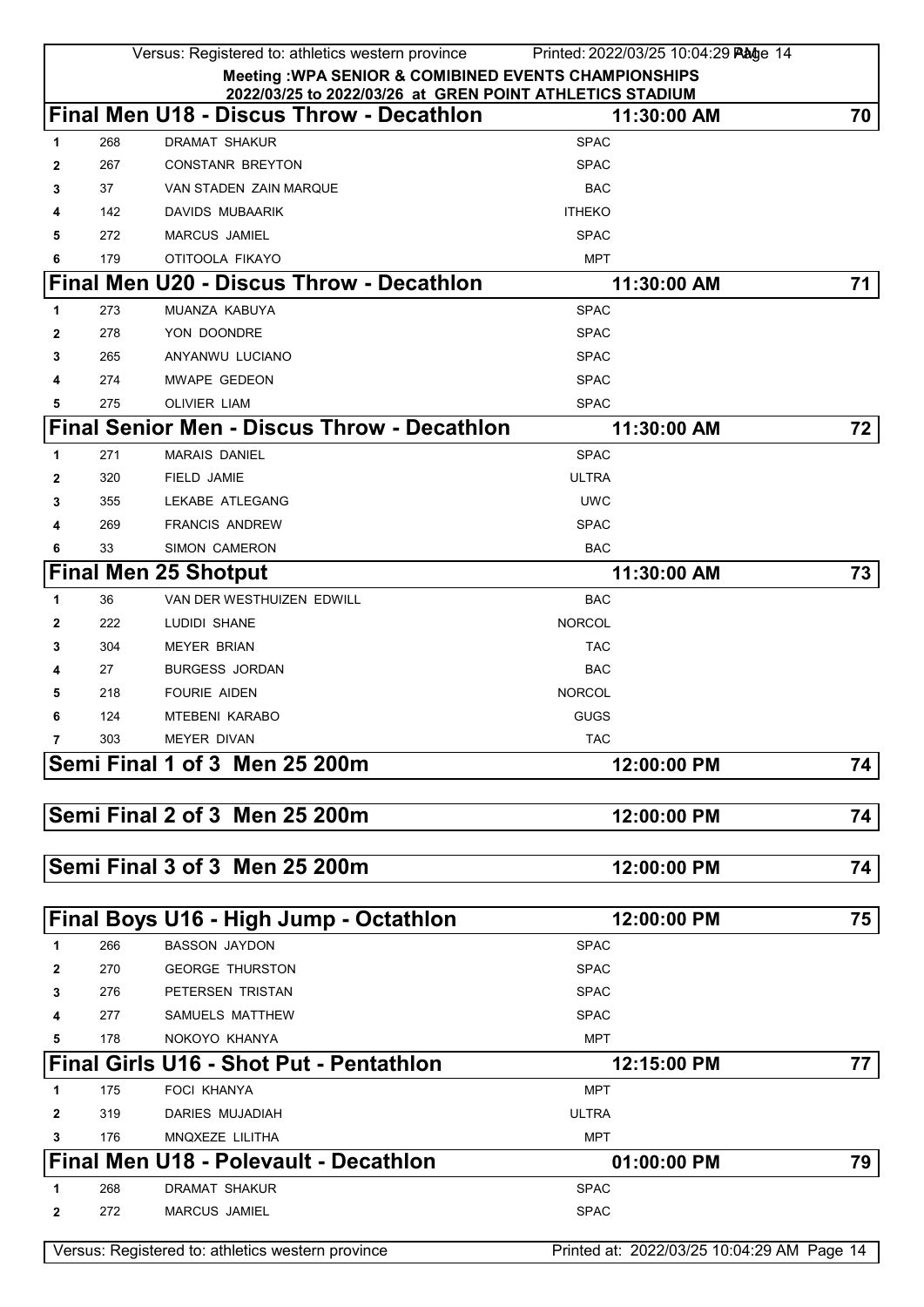|              |     | Versus: Registered to: athletics western province        | Printed: 2022/03/25 10:04:30 Page 15       |    |
|--------------|-----|----------------------------------------------------------|--------------------------------------------|----|
|              |     | Meeting : WPA SENIOR & COMIBINED EVENTS CHAMPIONSHIPS    |                                            |    |
|              |     | 2022/03/25 to 2022/03/26 at GREN POINT ATHLETICS STADIUM |                                            |    |
| 3            | 142 | <b>DAVIDS MUBAARIK</b>                                   | <b>ITHEKO</b>                              |    |
| 4            | 267 | <b>CONSTANR BREYTON</b>                                  | <b>SPAC</b>                                |    |
| 5            | 37  | VAN STADEN ZAIN MARQUE                                   | <b>BAC</b>                                 |    |
| 6            | 179 | OTITOOLA FIKAYO                                          | <b>MPT</b>                                 |    |
|              |     | <b>Final Men U20 - Polevault - Decathlon</b>             | 01:00:00 PM                                | 80 |
| 1            | 275 | <b>OLIVIER LIAM</b>                                      | <b>SPAC</b>                                |    |
| 2            | 265 | ANYANWU LUCIANO                                          | <b>SPAC</b>                                |    |
| 3            | 274 | MWAPE GEDEON                                             | <b>SPAC</b>                                |    |
| 4            | 273 | MUANZA KABUYA                                            | <b>SPAC</b>                                |    |
| 5            | 278 | YON DOONDRE                                              | <b>SPAC</b>                                |    |
|              |     | <b>Final Senior Men - Polevault - Decathlon</b>          | 01:00:00 PM                                | 81 |
| 1            | 269 | <b>FRANCIS ANDREW</b>                                    | <b>SPAC</b>                                |    |
| 2            | 320 | <b>FIELD JAMIE</b>                                       | <b>ULTRA</b>                               |    |
| 3            | 355 | LEKABE ATLEGANG                                          | <b>UWC</b>                                 |    |
| 4            | 271 | <b>MARAIS DANIEL</b>                                     | <b>SPAC</b>                                |    |
| 6            | 33  | <b>SIMON CAMERON</b>                                     | <b>BAC</b>                                 |    |
|              |     | Final Girls U16 - Long Jump - Pentathlon                 | 01:00:00 AM                                | 82 |
| 1            | 175 | <b>FOCI KHANYA</b>                                       | <b>MPT</b>                                 |    |
| 2            | 176 | MNQXEZE LILITHA                                          | <b>MPT</b>                                 |    |
| 3            | 319 | DARIES MUJADIAH                                          | <b>ULTRA</b>                               |    |
|              |     | Final Women U18 - Long Jump - Heptathlon                 | 01:00:00 PM                                | 83 |
| 1            | 261 | <b>GREEN CHLOE</b>                                       | <b>SPAC</b>                                |    |
| 2            | 241 | RUDOLPH ZOE                                              | <b>PORTHS</b>                              |    |
| 3            | 174 | <b>BOOYSEN ZONDREA</b>                                   | <b>MPT</b>                                 |    |
| 4            | 264 | PRINCE CHELSEA-LEE                                       | <b>SPAC</b>                                |    |
|              |     | Final Women U20 - Long Jump - Heptathlon                 | 01:00:00 PM                                | 84 |
| 1            | 262 | JIRI ANGELINA                                            | <b>SPAC</b>                                |    |
| $\mathbf{2}$ | 19  | DU PLESSIS STEFANI                                       | <b>BAC</b>                                 |    |
|              |     | Final Senior Women - Long Jump - Heptathlon              | 01:00:00 PM                                | 85 |
|              |     |                                                          |                                            |    |
| 1            | 13  | DU TOIT NIENKA                                           | <b>ATHAC</b>                               |    |
|              |     | Final Women 25 100m                                      | 02:00:00 PM                                | 86 |
|              |     |                                                          |                                            |    |
|              |     | <b>Final Women 25 Discus</b>                             | 02:00:00 PM                                | 87 |
| 1            | 122 | SOPHILE SIBULELE                                         | <b>GUGS</b>                                |    |
| 2            | 20  | <b>JORDAAN ZOë</b>                                       | <b>BAC</b>                                 |    |
| 3            | 295 | VAN DER WESTHUIZEN CLAUDIA                               | <b>TAC</b>                                 |    |
| 4            | 263 | PARIA KELLY JANE                                         | <b>SPAC</b>                                |    |
| 5            | 55  | MAFA TUMELO                                              | <b>CPUT</b>                                |    |
| 6            | 121 | SIMANGA SIPHOKAZI                                        | GUGS                                       |    |
| 7            | 327 | <b>GELDERBLOEM ELZANI</b>                                | <b>UWC</b>                                 |    |
| 8            | 25  | SOLOMON JESSé                                            | <b>BAC</b>                                 |    |
| 9            |     | WYNGAARD JESSE LEE                                       | <b>SPAC</b>                                |    |
|              |     | <b>Final Men 25 HighJump</b>                             | 02:00:00 PM                                | 88 |
| 1            | 177 | <b>GALANT SUHAIL</b>                                     | <b>MPT</b>                                 |    |
| 2            | 233 | ANYANWUAGWU LUCIANO                                      | <b>PLUMHS</b>                              |    |
| 4            | 183 | VAN DEN HEEVER JORDAN                                    | MPT                                        |    |
|              |     |                                                          |                                            |    |
|              |     | Versus: Registered to: athletics western province        | Printed at: 2022/03/25 10:04:31 AM Page 15 |    |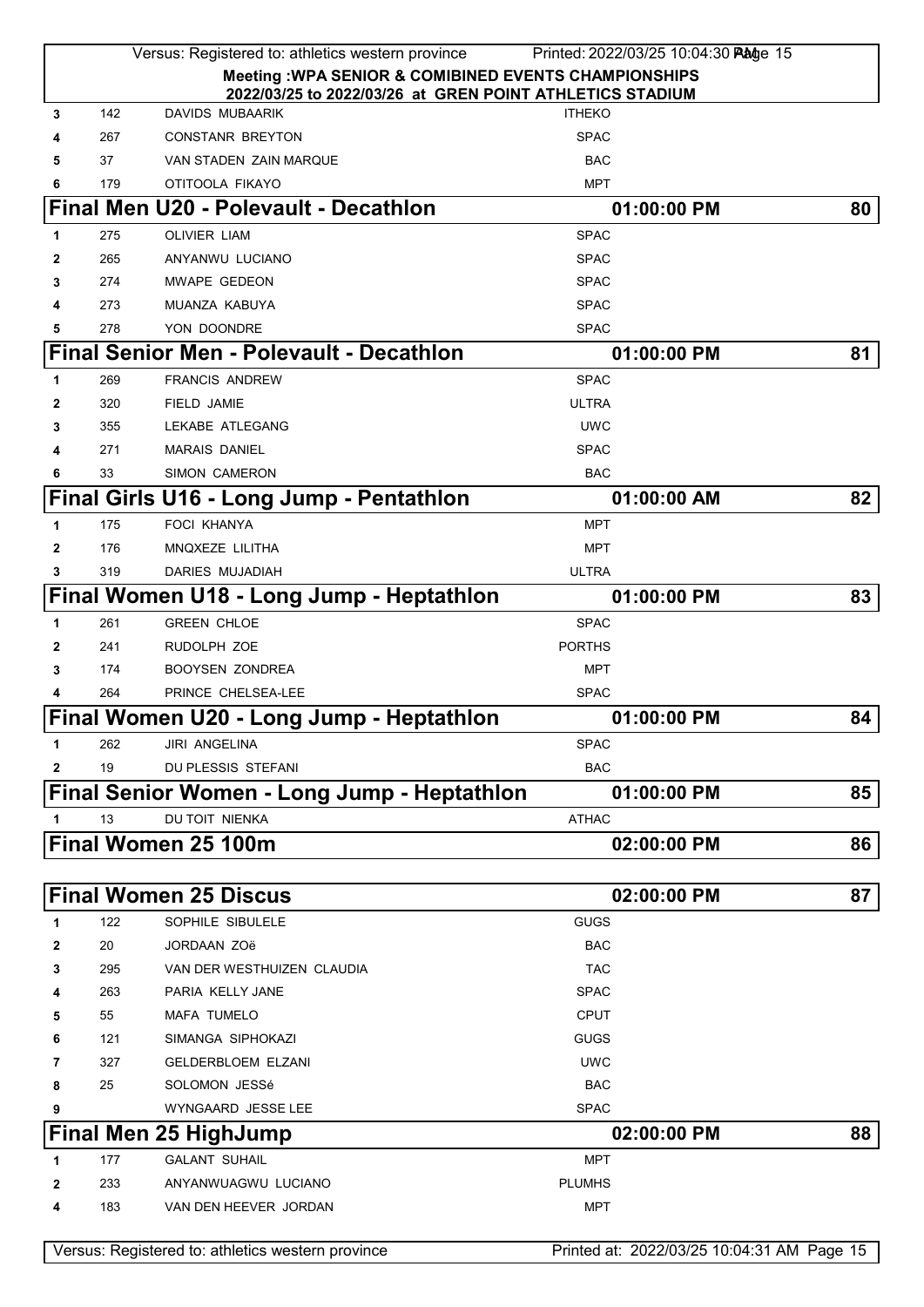|              |     | Versus: Registered to: athletics western province | Printed: 2022/03/25 10:04:32 Plange 16                                  |    |
|--------------|-----|---------------------------------------------------|-------------------------------------------------------------------------|----|
|              |     |                                                   | Meeting : WPA SENIOR & COMIBINED EVENTS CHAMPIONSHIPS                   |    |
|              | 68  | <b>MASUKU SIYANDA</b>                             | 2022/03/25 to 2022/03/26 at GREN POINT ATHLETICS STADIUM<br><b>CPUT</b> |    |
| 5            |     |                                                   |                                                                         |    |
|              |     | Final Boys U16 - Javelin Throw - Octathlon        | 02:00:00 PM                                                             | 89 |
| 1            | 270 | <b>GEORGE THURSTON</b>                            | <b>SPAC</b>                                                             |    |
| 2            | 266 | <b>BASSON JAYDON</b>                              | <b>SPAC</b>                                                             |    |
| 3            | 277 | SAMUELS MATTHEW                                   | <b>SPAC</b>                                                             |    |
|              | 178 | NOKOYO KHANYA                                     | <b>MPT</b>                                                              |    |
| 5            | 276 | PETERSEN TRISTAN                                  | <b>SPAC</b>                                                             |    |
|              |     | Final Men 25 100m                                 | 02:05:00 PM                                                             | 90 |
|              |     |                                                   |                                                                         |    |
|              |     | Final Girls U16 - 800m - Pentathlon               | 02:20:00 PM                                                             | 91 |
| 4            | 176 | MNQXEZE LILITHA                                   | <b>MPT</b>                                                              |    |
| 5            | 319 | <b>DARIES MUJADIAH</b>                            | <b>ULTRA</b>                                                            |    |
| 6            | 175 | <b>FOCI KHANYA</b>                                | <b>MPT</b>                                                              |    |
|              |     | Final Women 25 1500m                              | 02:30:00 PM                                                             | 92 |
| 1            | 170 | <b>TERBLANCHE CHLOE</b>                           | <b>MILHS</b>                                                            |    |
| 2            | 253 | <b>MACKENZIE PAIGE</b>                            | <b>RCL</b>                                                              |    |
| 3            | 156 | LABUSCHAIGNE LAURA                                | M&R                                                                     |    |
| 4            | 173 | * CHANE-LEE                                       | <b>MPT</b>                                                              |    |
| 5            | 334 | ROBINSON ASSNIQUE                                 | <b>UWC</b>                                                              |    |
| 6            | 157 | VAN GRAAN AYNSLEE                                 | M&R                                                                     |    |
| 7            | 119 | KROKRANI SINOTHANDO                               | <b>GUGS</b>                                                             |    |
| 8            | 247 | CHARALAMBOUS THALIA                               | R <sub>4</sub> C                                                        |    |
| 9            | 106 | * MKHWANAZI                                       | <b>FATCAT</b>                                                           |    |
| 10           | 254 | SHANGE YANDISWA                                   | <b>RCL</b>                                                              |    |
| 11           |     | JACOBS KAYLA                                      | M&R                                                                     |    |
|              |     | Final Men 25 1500m                                | 02:40:00 PM                                                             | 93 |
|              |     |                                                   |                                                                         |    |
|              |     | Final Women U18 - Javelin Throw - Heptathlon      | 03:00:00 PM                                                             | 94 |
| 1            | 264 | PRINCE CHELSEA-LEE                                | <b>SPAC</b>                                                             |    |
| $\mathbf{2}$ | 261 | <b>GREEN CHLOE</b>                                | <b>SPAC</b>                                                             |    |
| 3            | 241 | RUDOLPH ZOE                                       | <b>PORTHS</b>                                                           |    |
|              | 174 | <b>BOOYSEN ZONDREA</b>                            | <b>MPT</b>                                                              |    |
|              |     | Final Women U20 - Javelin Throw - Heptathlon      | 03:00:00 PM                                                             | 95 |
| 1            | 262 | <b>JIRI ANGELINA</b>                              | <b>SPAC</b>                                                             |    |
|              | 19  | DU PLESSIS STEFANI                                | <b>BAC</b>                                                              |    |
| 2            |     | Final Senior Women - Javelin Throw - Heptathlon   | 03:00:00 PM                                                             | 96 |
|              | 13  |                                                   |                                                                         |    |
| $\mathbf{1}$ |     | DU TOIT NIENKA                                    | <b>ATHAC</b>                                                            |    |
|              |     | Final Women 25 400m Hurdles                       | 03:00:00 PM                                                             | 97 |
|              |     |                                                   |                                                                         |    |
|              |     | <b>Final Women 25 LongJump</b>                    | 03:00:00 PM                                                             | 98 |
| 1            | 293 | <b>DUNCAN LENé</b>                                | <b>TAC</b>                                                              |    |
| 2            | 332 | LINKS DZITKA                                      | <b>UWC</b>                                                              |    |
| 3            | 294 | NGOMA BRICIA                                      | <b>TAC</b>                                                              |    |
|              | 211 | VAN DER WESTHUIZEN ABRIAN                         | <b>NORCOL</b>                                                           |    |
| 5            | 314 | YAZE ZANDILE                                      | <b>UCT</b>                                                              |    |
| 6            |     | MAGGOTT SHANA                                     | <b>UWC</b>                                                              |    |
|              |     | Versus: Registered to: athletics western province | Printed at: 2022/03/25 10:04:32 AM Page 16                              |    |
|              |     |                                                   |                                                                         |    |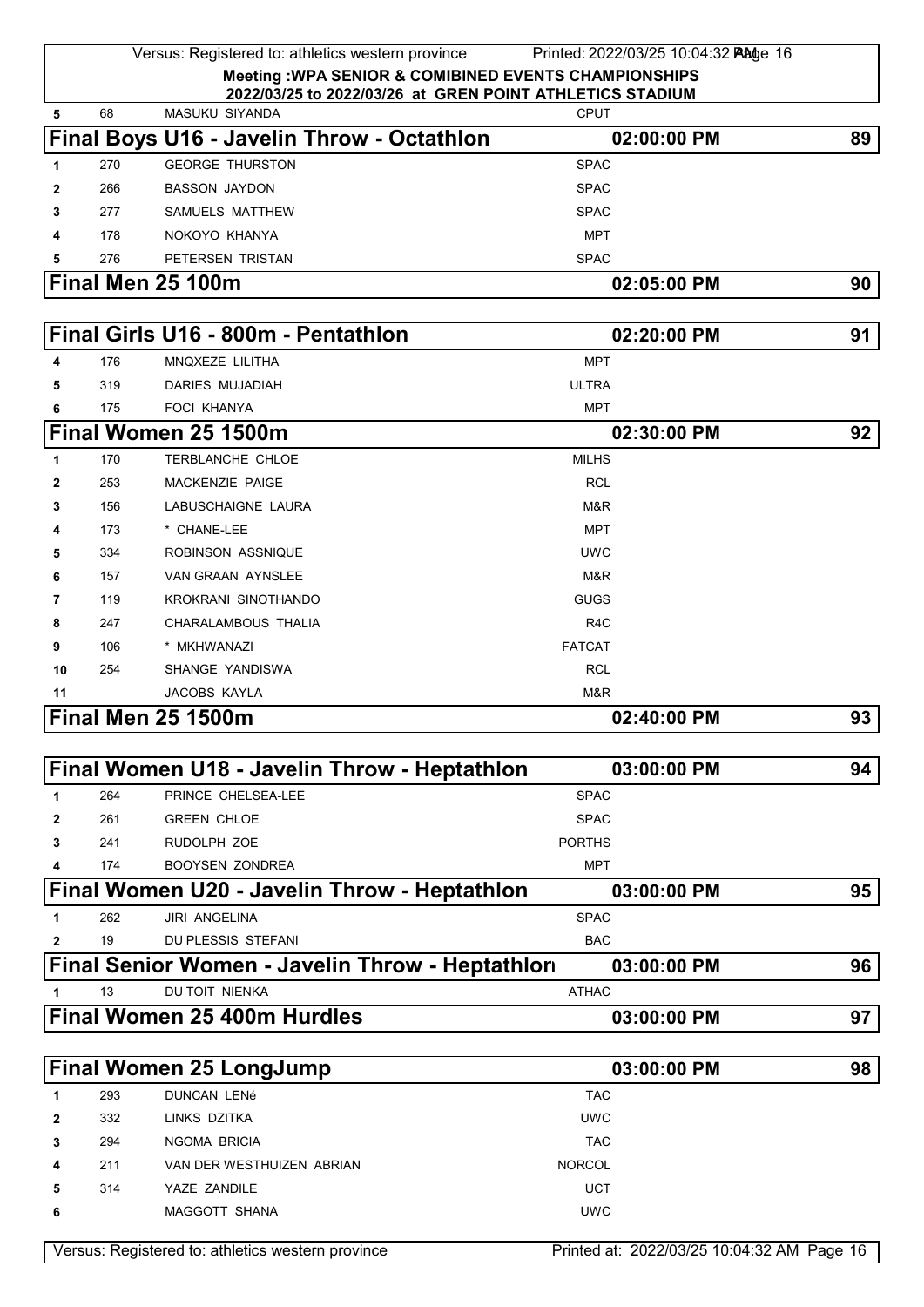|              |     | Versus: Registered to: athletics western province        | Printed: 2022/03/25 10:04:33 Padge 17      |     |
|--------------|-----|----------------------------------------------------------|--------------------------------------------|-----|
|              |     | Meeting : WPA SENIOR & COMIBINED EVENTS CHAMPIONSHIPS    |                                            |     |
|              |     | 2022/03/25 to 2022/03/26 at GREN POINT ATHLETICS STADIUM |                                            |     |
|              |     | Final Men 25 400m Hurdles                                | 03:10:00 PM                                | 99  |
| 3            | 147 | <b>LOUW REUBEN</b>                                       | <b>ITHEKO</b>                              |     |
|              | 67  | <b>MANUEL DANLIN</b>                                     | <b>CPUT</b>                                |     |
| 5            | 35  | SOLOMONS TAARIQ                                          | <b>BAC</b>                                 |     |
| 6            | 183 | VAN DEN HEEVER JORDAN                                    | <b>MPT</b>                                 |     |
| 7            | 28  | <b>CLOETE WAYDE</b>                                      | <b>BAC</b>                                 |     |
| 8            | 355 | LEKABE ATLEGANG                                          | <b>UWC</b>                                 |     |
|              |     | Final Women 25 200m                                      | 03:30:00 PM                                | 100 |
|              |     | Final Men 25 200m                                        | 03:35:00 AM                                | 101 |
|              |     |                                                          |                                            |     |
|              |     | <b>Final Men 25 Discus</b>                               | 03:30:00 PM                                | 102 |
| 1            | 303 | <b>MEYER DIVAN</b>                                       | <b>TAC</b>                                 |     |
| $\mathbf{2}$ | 27  | <b>BURGESS JORDAN</b>                                    | <b>BAC</b>                                 |     |
| 3            | 61  | KHUMO NEILAMOND MATLHARE ORATILE OFENTS                  | <b>CPUT</b>                                |     |
|              | 124 | <b>MTEBENI KARABO</b>                                    | <b>GUGS</b>                                |     |
| 5            | 304 | <b>MEYER BRIAN</b>                                       | <b>TAC</b>                                 |     |
| 6            | 36  | VAN DER WESTHUIZEN EDWILL                                | <b>BAC</b>                                 |     |
|              |     | Final Boys U16 - 1000m - Octathion                       | 03:45:00 PM                                | 103 |
| 1            | 277 | SAMUELS MATTHEW                                          | <b>SPAC</b>                                |     |
| $\mathbf{2}$ | 276 | PETERSEN TRISTAN                                         | <b>SPAC</b>                                |     |
| 3            | 270 | <b>GEORGE THURSTON</b>                                   | <b>SPAC</b>                                |     |
| 4            | 178 | NOKOYO KHANYA                                            | <b>MPT</b>                                 |     |
| 5            | 266 | <b>BASSON JAYDON</b>                                     | <b>SPAC</b>                                |     |
|              |     | <b>Final Men U18 - Javelin Throw - Decathlon</b>         | 04:00:00 PM                                | 104 |
| 1            | 268 | DRAMAT SHAKUR                                            | <b>SPAC</b>                                |     |
| $\mathbf{2}$ | 267 | <b>CONSTANR BREYTON</b>                                  | <b>SPAC</b>                                |     |
| 3            | 37  | VAN STADEN ZAIN MARQUE                                   | <b>BAC</b>                                 |     |
| 4            | 272 | <b>MARCUS JAMIEL</b>                                     | <b>SPAC</b>                                |     |
| 5            | 142 | DAVIDS MUBAARIK                                          | <b>ITHEKO</b>                              |     |
| 6            | 179 | OTITOOLA FIKAYO                                          | <b>MPT</b>                                 |     |
|              |     | Final Men U20 - Javelin Throw - Decathlon                | 04:00:00 PM                                | 105 |
| $\mathbf{1}$ | 265 | ANYANWU LUCIANO                                          | <b>SPAC</b>                                |     |
| 2            | 274 | MWAPE GEDEON                                             | <b>SPAC</b>                                |     |
| 3            | 275 | OLIVIER LIAM                                             | <b>SPAC</b>                                |     |
| 4            | 273 | MUANZA KABUYA                                            | <b>SPAC</b>                                |     |
| 5            | 278 | YON DOONDRE                                              | <b>SPAC</b>                                |     |
|              |     | <b>Final Senior Men - Javelin Throw - Decathlon</b>      | 04:00:00 PM                                | 106 |
| 1            | 271 | <b>MARAIS DANIEL</b>                                     | <b>SPAC</b>                                |     |
| 3            | 320 | FIELD JAMIE                                              | <b>ULTRA</b>                               |     |
|              | 269 | <b>FRANCIS ANDREW</b>                                    | <b>SPAC</b>                                |     |
| 5            | 355 | LEKABE ATLEGANG                                          | <b>UWC</b>                                 |     |
| 6            | 33  | <b>SIMON CAMERON</b>                                     | <b>BAC</b>                                 |     |
|              |     | Final Women U18 - 800m - Heptathlon                      | 04:50:00 PM                                | 107 |
| 3            | 261 | <b>GREEN CHLOE</b>                                       | <b>SPAC</b>                                |     |
| 4            | 174 | BOOYSEN ZONDREA                                          | <b>MPT</b>                                 |     |
|              |     | Versus: Registered to: athletics western province        | Printed at: 2022/03/25 10:04:33 AM Page 17 |     |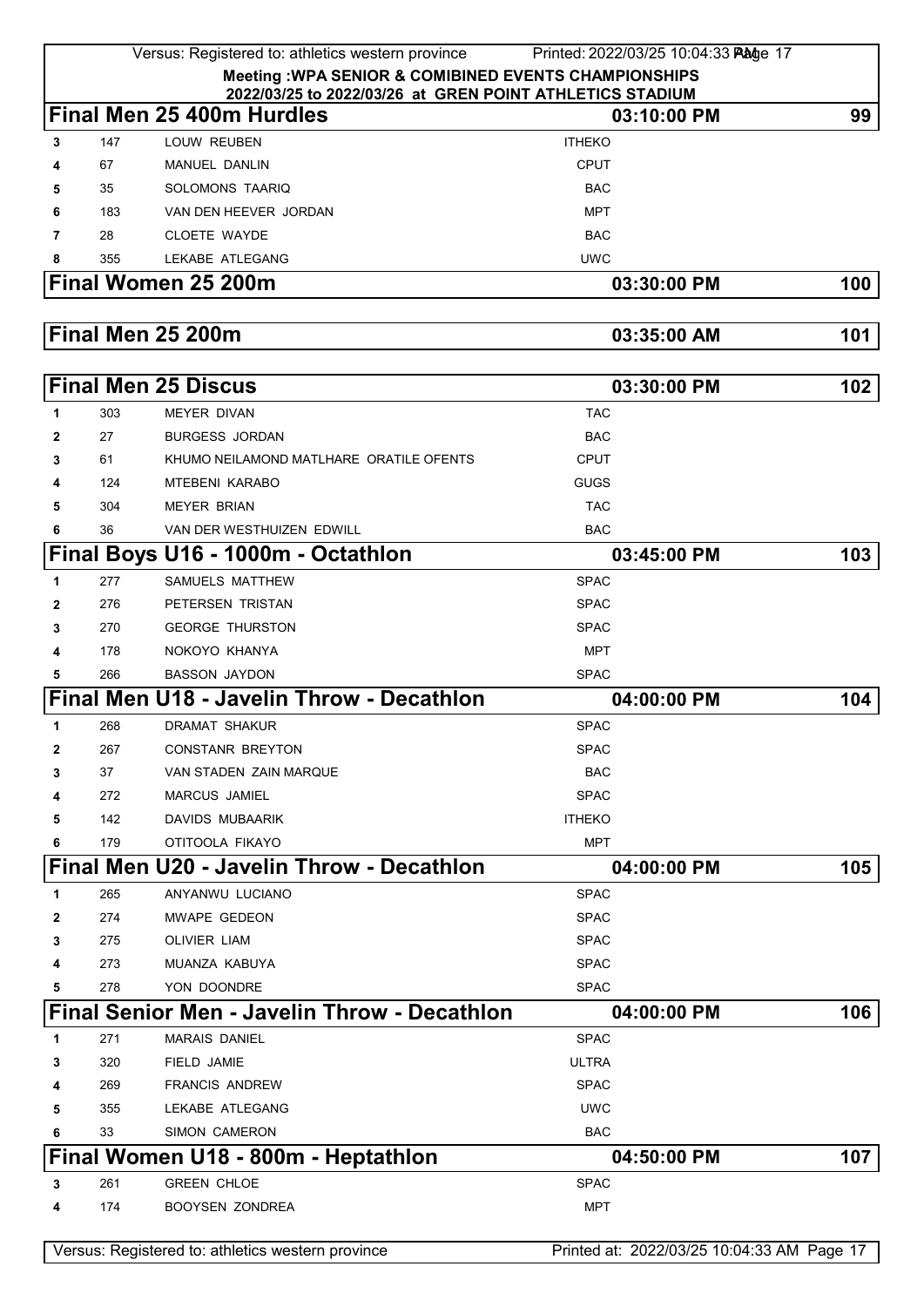|              |     | Versus: Registered to: athletics western province                              | Printed: 2022/03/25 10:04:34 Plage 18      |     |
|--------------|-----|--------------------------------------------------------------------------------|--------------------------------------------|-----|
|              |     | <b>Meeting: WPA SENIOR &amp; COMIBINED EVENTS CHAMPIONSHIPS</b>                |                                            |     |
|              | 264 | 2022/03/25 to 2022/03/26 at GREN POINT ATHLETICS STADIUM<br>PRINCE CHELSEA-LEE | <b>SPAC</b>                                |     |
| 5<br>6       | 241 | RUDOLPH ZOE                                                                    | <b>PORTHS</b>                              |     |
|              |     |                                                                                | 04:50:00 PM                                | 108 |
|              |     | Final Women U20 - 800m - Heptathlon                                            |                                            |     |
| 4            | 262 | <b>JIRI ANGELINA</b>                                                           | <b>SPAC</b>                                |     |
| 5            | 19  | DU PLESSIS STEFANI                                                             | <b>BAC</b>                                 |     |
|              |     | Final Senior Women - 800m - Heptathlon                                         | 04:50:00 PM                                | 109 |
| 5            | 13  | DU TOIT NIENKA                                                                 | <b>ATHAC</b>                               |     |
|              |     | Final Women 25 400m                                                            | 05:00:00 PM                                | 110 |
|              |     | Final Men 25 400m                                                              | 05:05:00 PM                                | 111 |
|              |     | Final Women 25 5000m                                                           | 05:15:00 PM                                | 112 |
| 1            | 120 | MTWAZI LULUTHO                                                                 | <b>GUGS</b>                                |     |
| 2            | 3   | DU BRUYN LEANDA                                                                | AAC                                        |     |
| 3            | 156 | LABUSCHAIGNE LAURA                                                             | M&R                                        |     |
|              | 41  | SIMAE BULELWA                                                                  | <b>BOXER</b>                               |     |
| 5            | 253 | <b>MACKENZIE PAIGE</b>                                                         | RCL                                        |     |
| 6            | 190 | <b>TERBLANCHE ANÉL</b>                                                         | <b>NEDRC</b>                               |     |
| 7            | 57  | MOREMOHOLO KARABELO                                                            | <b>CPUT</b>                                |     |
| 8            | 254 | SHANGE YANDISWA                                                                | <b>RCL</b>                                 |     |
|              |     | Final Men U18 - 1500m - Decathlon                                              | 05:45:00 PM                                | 113 |
| 1            | 179 | OTITOOLA FIKAYO                                                                | <b>MPT</b>                                 |     |
| 2            | 142 | <b>DAVIDS MUBAARIK</b>                                                         | <b>ITHEKO</b>                              |     |
| 3            | 268 | DRAMAT SHAKUR                                                                  | <b>SPAC</b>                                |     |
|              | 272 | <b>MARCUS JAMIEL</b>                                                           | <b>SPAC</b>                                |     |
| 5            | 37  | VAN STADEN ZAIN MARQUE                                                         | <b>BAC</b>                                 |     |
| 6            | 267 | <b>CONSTANR BREYTON</b>                                                        | <b>SPAC</b>                                |     |
|              |     | Final Men U20 - 1500m - Decathlon                                              | 05:45:00 PM                                | 114 |
|              | 278 | YON DOONDRE                                                                    | <b>SPAC</b>                                |     |
| 1            | 275 | <b>OLIVIER LIAM</b>                                                            | <b>SPAC</b>                                |     |
| 2            | 274 | MWAPE GEDEON                                                                   | <b>SPAC</b>                                |     |
| 3<br>4       | 265 | ANYANWU LUCIANO                                                                | <b>SPAC</b>                                |     |
| 5            | 273 | MUANZA KABUYA                                                                  | <b>SPAC</b>                                |     |
|              |     | Final Senior Men - 1500m - Decathlon                                           | 05:45:00 PM                                | 115 |
|              |     |                                                                                |                                            |     |
| 1            | 33  | <b>SIMON CAMERON</b>                                                           | <b>BAC</b>                                 |     |
| 2            | 320 | FIELD JAMIE                                                                    | ULTRA                                      |     |
| 3            | 269 | <b>FRANCIS ANDREW</b>                                                          | <b>SPAC</b>                                |     |
|              | 355 | LEKABE ATLEGANG<br><b>MARAIS DANIEL</b>                                        | <b>UWC</b><br><b>SPAC</b>                  |     |
| 6            | 271 |                                                                                |                                            |     |
|              |     | Final Women 25 4X100m Relay                                                    | 06:00:00 PM                                | 116 |
|              |     | Final Men 25 4X100m Relay                                                      | 06:05:00 PM                                | 117 |
|              |     | <b>Final Men 25 5000m</b>                                                      | 06:15:00 PM                                | 118 |
| 1            | 367 | THOLO KANANELO                                                                 | <b>UWC</b>                                 |     |
| $\mathbf{2}$ | 214 | <b>BENJAMIN HAKEEM</b>                                                         | <b>NORCOL</b>                              |     |
|              |     | Versus: Registered to: athletics western province                              | Printed at: 2022/03/25 10:04:34 AM Page 18 |     |
|              |     |                                                                                |                                            |     |